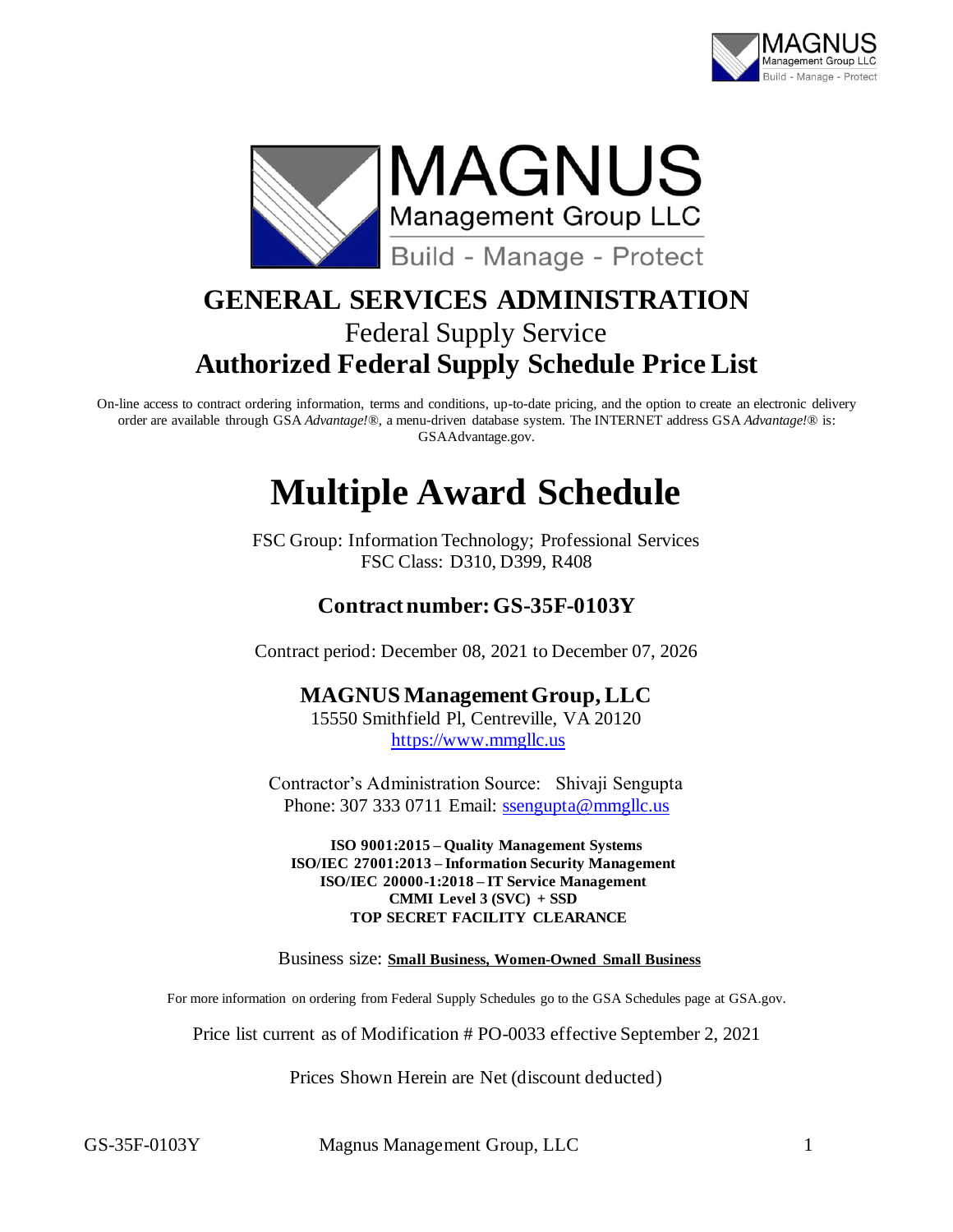

## CUSTOMER INFORMATION

1a. Table of awarded special item number(s) with appropriate cross-reference to item descriptions and awarded price(s).

| Large<br>Category         | Subcategory                                               | <b>SIN</b>                                   | <b>SIN Title</b>                                                                                                                                            |
|---------------------------|-----------------------------------------------------------|----------------------------------------------|-------------------------------------------------------------------------------------------------------------------------------------------------------------|
| Information<br>Technology | <b>IT Services</b>                                        | 54151HACS<br>54151HACSSTLOC /<br>54151HACSRC | <b>Highly Adaptive Cybersecurity Services</b><br>(HACS)                                                                                                     |
| Information<br>Technology | <b>IT Services</b>                                        | 54151S / 54151SSTLOC /<br>54151SRC           | Information Technology Professional<br>Services                                                                                                             |
| Professional<br>Services  | <b>Business</b><br>Administrative<br>Services             | 541611 / 541611RC                            | Management and Financial Consulting,<br><b>Acquisition and Grants Management</b><br>Support, and Business Program and<br><b>Project Management Services</b> |
| Miscellaneous             | Complementary<br>Special Item<br><b>Numbers</b><br>(SINS) | OLM / OLMSTLOC / OLMRC                       | <b>Order Level Materials</b>                                                                                                                                |

1b. Identification of the lowest priced model number and lowest unit price for that model for each special item number awarded in the contract. This price is the Government price based on a unit of one, exclusive of any quantity/dollar volume, prompt payment, or any other concession affecting price. Those contracts that have unit prices based on the geographic location of the customer, should show the range of the lowest price, and cite the areas to which the prices apply. See Page 5

1c. If the Contractor is proposing hourly rates, a description of all corresponding commercial job titles, experience, functional responsibility and education for those types of employees or subcontractors who will perform services shall be provided. If hourly rates are not applicable, indicate "Not applicable" for this item. See Page 10

2. Maximum order:

| <b>SIN</b> | <b>Maximum Order</b><br>Limit (MoL) |
|------------|-------------------------------------|
| 54151HACS  | \$500,000.00                        |
| 54151S     | \$500,000.00                        |
| 541611     | \$1,000,000.00                      |
| N IO       | \$250,000.00                        |

- 3. Minimum order: \$100
- 4. Geographic coverage (delivery area). Worldwide

5. Point(s) of production (city, county, and State or foreign country). 15550 Smithfield PL, Centreville, Virginia 20120-4901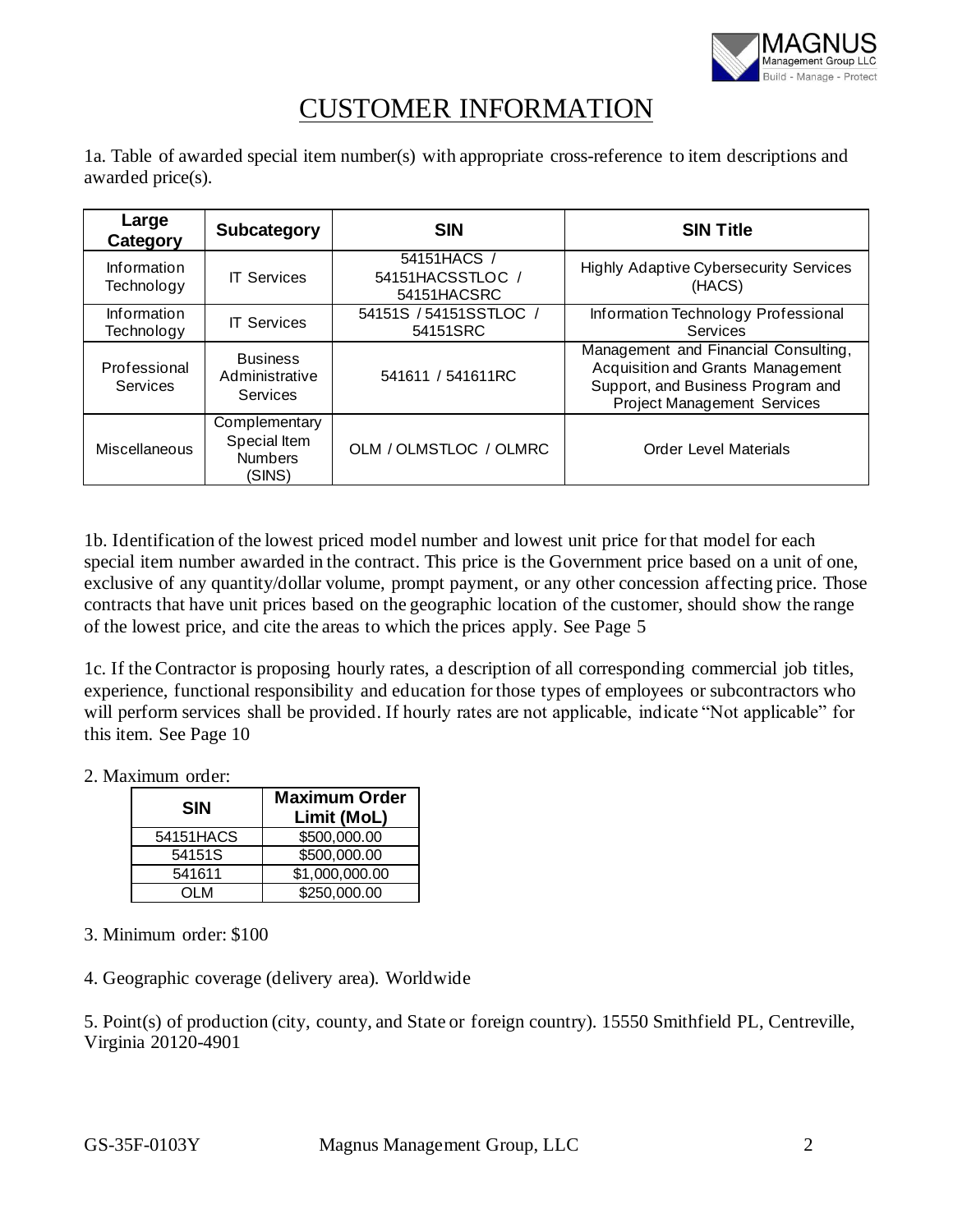

6. Discount from list prices or statement of net price. Government Net Prices (discounts already deducted.)

7. Quantity discounts. None

8. Prompt payment terms. Information for Ordering Offices: Prompt payment terms cannot be negotiated out of the contractual agreement in exchange for other concessions. Net 30 days

9. Foreign items (list items by country of origin). Not Applicable

10a. Time of delivery. (Contractor insert number of days.) To Be Determined at the Task Order level

10b. Expedited Delivery. Items available for expedited delivery are noted in this price list. To Be Determined at the Task Order level

10c. Overnight and 2-day delivery. To Be Determined at the Task Order level

- 10d. Urgent Requirements. To Be Determined at the Task Order level
- 11. F.O.B. point(s). Destination 48 contiguous states and Washington, DC, as well as Alaska, Hawaii, and Puerto Rico
- 12a. Ordering address(es). MAGNUS Management Group, LLC 15550 Smithfield PL, Centreville, VA 20120-4901

12b. Ordering procedures: For supplies and services, the ordering procedures, information on Blanket Purchase Agreements (BPA's) are found in Federal Acquisition Regulation (FAR) 8.405-3.

- 13. Payment address(es). MAGNUS Management Group, LLC 15550 Smithfield PL, Centreville, VA 20120-4901
- 14. Warranty provision. Standard Commercial Warranty Terms & Conditions
- 15. Export packing charges, if applicable. Not Applicable
- 16. Terms and conditions of rental, maintenance, and repair (if applicable). Not Applicable
- 17. Terms and conditions of installation (if applicable). Not Applicable

18a. Terms and conditions of repair parts indicating date of parts price lists and any discounts from list prices (if applicable). Not Applicable

18b. Terms and conditions for any other services (if applicable). Not Applicable

19. List of service and distribution points (if applicable). Not Applicable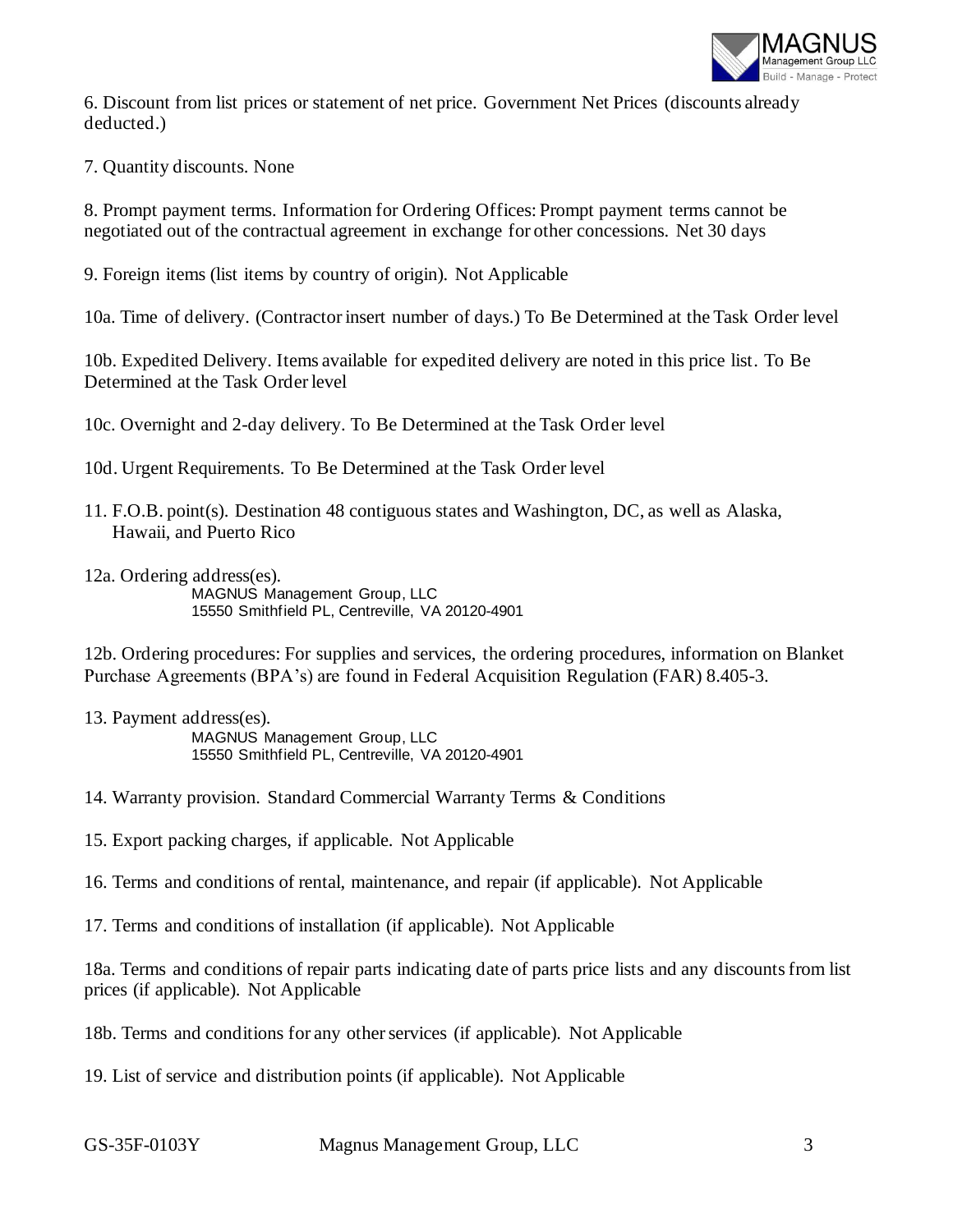

20. List of participating dealers (if applicable). Not Applicable

21. Preventive maintenance (if applicable). Not Applicable

22a. Special attributes such as environmental attributes (e.g., recycled content, energy efficiency, and/or reduced pollutants). Not Applicable

22b. If applicable, indicate that Section 508 compliance information is available on Electronic and Information Technology (EIT) supplies and services and show where full details can be found (e.g. contractor's website or other location.) The EIT standards can be found at[: www.Section508.gov/.](http://www.section508.gov/) Not Applicable

23. Unique Entity Identifier (UEI) number. DUNS 611063400

24. Notification regarding registration in System for Award Management (SAM) database. Contractor registered and active in SAM. CAGE Code 59QZ7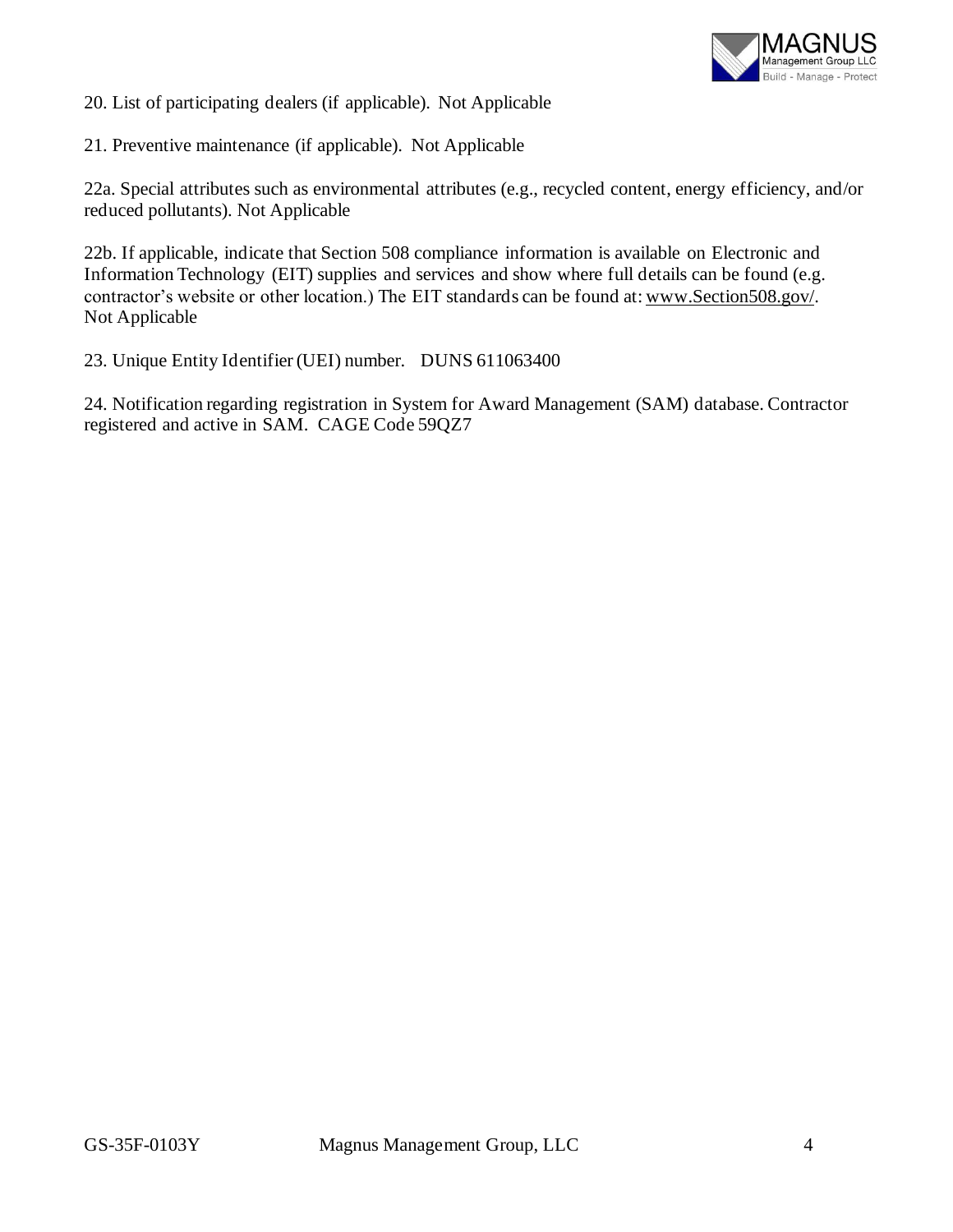

#### Magnus Management Group, LLC Labor Rates

|            |                                                        | Year 11<br>12/8/2021 to<br>12/7/2022 | Year 12<br>12/8/2022to<br>12/7/2023 | Year 13<br>12/8/2023to<br>12/7/2024 | Year 14<br>12/8/2024to<br>12/7/2025 | Year 15<br>12/8/2025 to<br>12/7/2026 |
|------------|--------------------------------------------------------|--------------------------------------|-------------------------------------|-------------------------------------|-------------------------------------|--------------------------------------|
| <b>SIN</b> | <b>Labor Category</b>                                  | GSA PRICE +<br><b>IFF</b>            | <b>GSA PRICE +</b><br><b>IFF</b>    | GSA PRICE +<br><b>IFF</b>           | <b>GSAPRICE +</b><br><b>IFF</b>     | <b>GSAPRICE +</b><br><b>IFF</b>      |
| 541611     | Documentation<br>Specialist                            | \$60.05                              | \$61.49                             | \$62.96                             | \$64.48                             | \$66.02                              |
| 541611     | Information System<br>Analyst                          | \$70.37                              | \$72.05                             | \$73.78                             | \$75.55                             | \$77.37                              |
| 541611     | <b>Operations Analyst</b>                              | \$70.06                              | \$71.74                             | \$73.46                             | \$75.22                             | \$77.03                              |
| 541611     | <b>Sr Operations Analyst</b>                           | \$100.08                             | \$102.48                            | \$104.94                            | \$107.46                            | \$110.04                             |
| 541611     | Program Manager /<br>Analyst                           | \$103.80                             | \$106.29                            | \$108.84                            | \$111.46                            | \$114.13                             |
| 541611     | Project Manager                                        | \$110.03                             | \$112.67                            | \$115.37                            | \$118.14                            | \$120.98                             |
| 541611     | <b>Business Process</b><br>Reengineering<br>Specialist | \$145.77                             | \$149.27                            | \$152.86                            | \$156.52                            | \$160.28                             |
| 541611     | Network Engineer                                       | \$122.88                             | \$125.83                            | \$128.85                            | \$131.94                            | \$135.10                             |
| 541611     | Information System<br><b>Security Engineer</b>         | \$91.96                              | \$94.17                             | \$96.43                             | \$98.74                             | \$101.11                             |
| 541611     | Management<br>Consultant I                             | \$87.78                              | \$89.89                             | \$92.04                             | \$94.25                             | \$96.51                              |
| 541611     | Management<br>Consultant II                            | \$120.09                             | \$122.98                            | \$125.93                            | \$128.95                            | \$132.05                             |
| 541611     | Management<br>Consultant III                           | \$150.12                             | \$153.72                            | \$157.41                            | \$161.19                            | \$165.06                             |
| 541611     | <b>Subject Matter Experts</b>                          | \$158.93                             | \$162.75                            | \$166.66                            | \$170.65                            | \$174.75                             |
| 541611     | <b>Subject Matter Experts</b><br>Ш                     | \$174.98                             | \$179.18                            | \$183.48                            | \$187.88                            | \$192.39                             |
| 541611     | <b>Trainer</b>                                         | \$197.15                             | \$201.89                            | \$206.73                            | \$211.69                            | \$216.77                             |
| 54151S     | Senior Information<br><b>Security Analyst</b>          | \$104.45                             | \$106.95                            | \$109.52                            | \$112.15                            | \$114.84                             |
| 54151S     | Information Security<br>Engineer-Monitoring            | \$113.74                             | \$116.47                            | \$119.26                            | \$122.13                            | \$125.06                             |
| 54151S     | Information Security<br>Engineer-Risk Mgmt.            | \$113.74                             | \$116.47                            | \$119.26                            | \$122.13                            | \$125.06                             |
| 54151S     | Project Manager                                        | \$129.05                             | \$132.14                            | \$135.32                            | \$138.56                            | \$141.89                             |
| 54151S     | Program Manager                                        | \$154.07                             | \$157.77                            | \$161.56                            | \$165.43                            | \$169.40                             |
| 54151S     | <b>Quality Assurance</b><br>Analyst                    | \$104.45                             | \$106.95                            | \$109.52                            | \$112.15                            | \$114.84                             |
| 54151S     | <b>Quality Assurance</b><br>Manager                    | \$124.08                             | \$127.06                            | \$130.11                            | \$133.23                            | \$136.43                             |
| 54151S     | Junior Information<br><b>Security Analyst</b>          | \$72.54                              | \$74.28                             | \$76.06                             | \$77.89                             | \$79.75                              |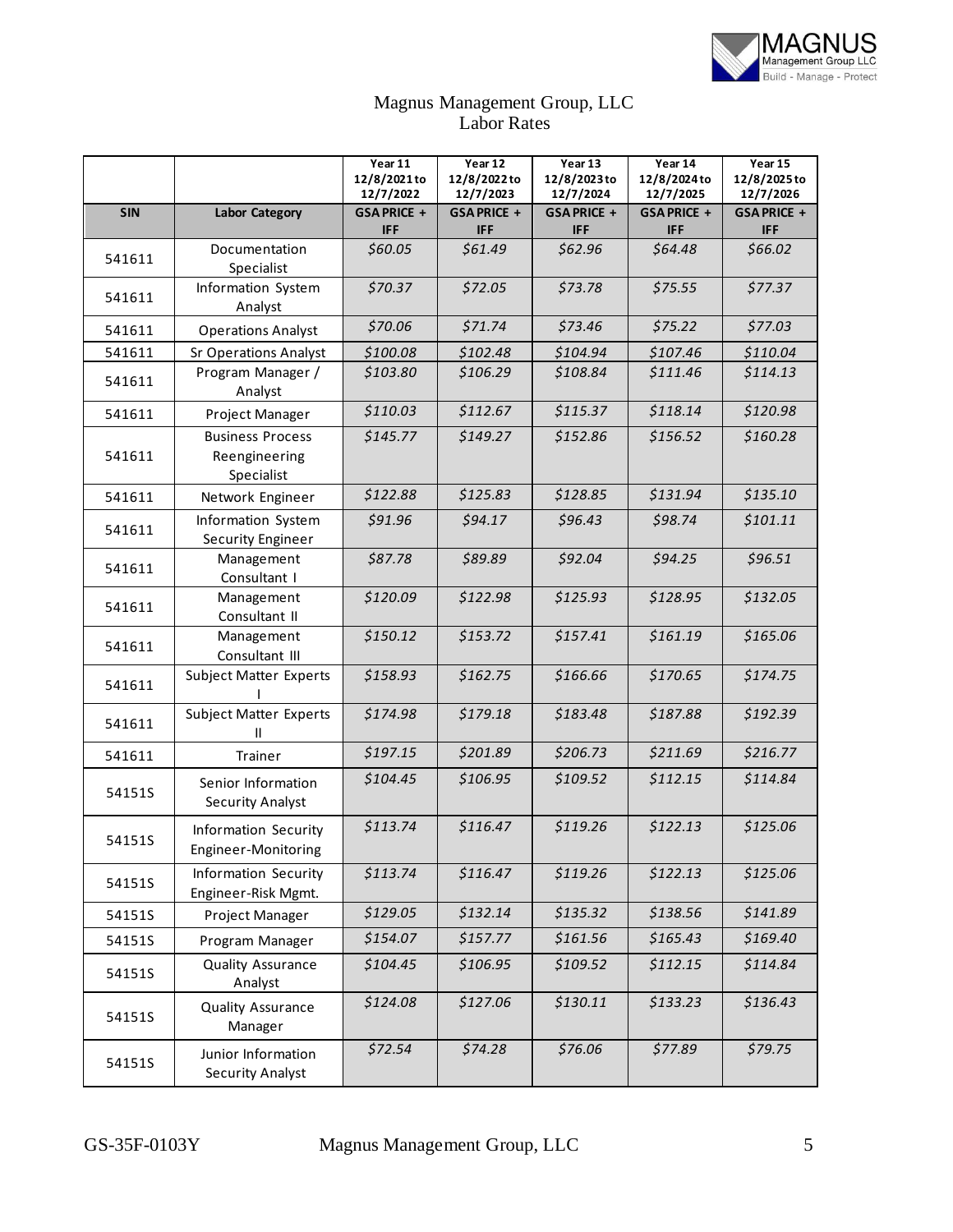

|            |                                                                  | Year 11<br>12/8/2021 to<br>12/7/2022 | Year 12<br>12/8/2022to<br>12/7/2023 | Year 13<br>12/8/2023to<br>12/7/2024 | Year 14<br>12/8/2024to<br>12/7/2025 | Year 15<br>12/8/2025 to<br>12/7/2026 |
|------------|------------------------------------------------------------------|--------------------------------------|-------------------------------------|-------------------------------------|-------------------------------------|--------------------------------------|
| <b>SIN</b> | <b>Labor Category</b>                                            | GSA PRICE +<br><b>IFF</b>            | GSA PRICE +<br><b>IFF</b>           | <b>GSAPRICE +</b><br><b>IFF</b>     | GSA PRICE +<br><b>IFF</b>           | GSA PRICE +<br><b>IFF</b>            |
| 54151S     | <b>Information Security</b><br>Analyst                           | \$87.05                              | \$89.13                             | \$91.27                             | \$93.46                             | \$95.71                              |
| 54151S     | Senior Information<br>Security Engineer-<br>Monitoring           | \$136.50                             | \$139.77                            | \$143.13                            | \$146.56                            | \$150.08                             |
| 54151S     | Senior Information<br><b>Security Engineer-Risk</b><br>Mgmt.     | \$136.50                             | \$139.77                            | \$143.13                            | \$146.56                            | \$150.08                             |
| 54151S     | Junior System<br>Administrator                                   | \$68.18                              | \$69.81                             | \$71.49                             | \$73.21                             | \$74.96                              |
| 54151S     | System Administrator                                             | \$81.57                              | \$83.52                             | \$85.53                             | \$87.58                             | \$89.68                              |
| 54151S     | Senior System<br>Administrator                                   | \$94.03                              | \$96.29                             | \$98.60                             | \$100.97                            | \$103.39                             |
| 54151S     | Junior Network<br>Engineer                                       | \$91.36                              | \$93.56                             | \$95.80                             | \$98.10                             | \$100.46                             |
| 54151S     | Network Engineer                                                 | \$118.93                             | \$121.78                            | \$124.70                            | \$127.70                            | \$130.76                             |
| 54151S     | Senior Network<br>Engineer                                       | \$146.88                             | \$150.41                            | \$154.02                            | \$157.71                            | \$161.50                             |
| 54151S     | <b>Technical Writer</b>                                          | \$72.86                              | \$74.61                             | \$76.40                             | \$78.23                             | \$80.11                              |
| 54151S     | Senior Program<br>Manager                                        | \$167.42                             | \$171.44                            | \$175.55                            | \$179.76                            | \$184.08                             |
| 54151S     | Junior Project Manager                                           | \$112.64                             | \$115.34                            | \$118.11                            | \$120.94                            | \$123.85                             |
| 54151S     | Junior Information<br>Security Engineer-M                        | \$98.81                              | \$101.18                            | \$103.60                            | \$106.09                            | \$108.64                             |
| 54151S     | Junior Information<br>Security Engineer-R                        | \$98.81                              | \$101.18                            | \$103.60                            | \$106.09                            | \$108.64                             |
| 54151S     | <b>Business Process</b><br>Reengineering<br>Specialist Principal | \$161.65                             | \$165.52                            | \$169.50                            | \$173.57                            | \$177.73                             |
| 54151S     | Cybersecurity<br>Consultant                                      | \$150.39                             | \$154.00                            | \$157.70                            | \$161.48                            | \$165.36                             |
| 54151S     | <b>Cybersecurity Principal</b>                                   | \$164.81                             | \$168.77                            | \$172.82                            | \$176.96                            | \$181.21                             |
| 54151S     | <b>Cybersecurity SME</b>                                         | \$174.38                             | \$178.57                            | \$182.86                            | \$187.24                            | \$191.74                             |
| 54151S     | Forensic Analyst I                                               | \$123.23                             | \$126.19                            | \$129.22                            | \$132.32                            | \$135.50                             |
| 54151S     | Forensic Analyst II                                              | \$137.04                             | \$140.33                            | \$143.70                            | \$147.15                            | \$150.68                             |
| 54151S     | Forensic Analyst III                                             | \$154.01                             | \$157.71                            | \$161.49                            | \$165.37                            | \$169.34                             |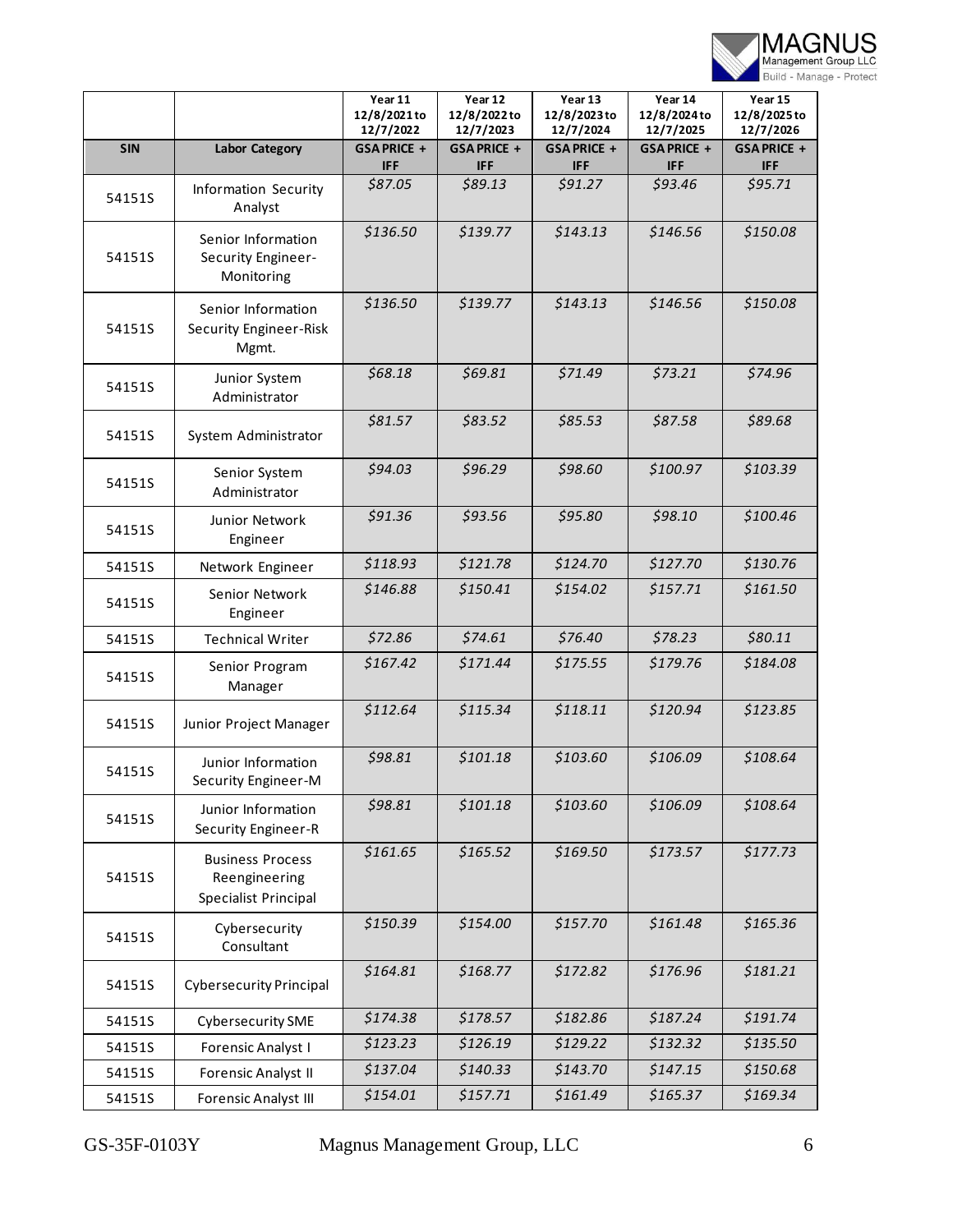

|            |                                               | Year 11<br>12/8/2021 to<br>12/7/2022 | Year 12<br>12/8/2022to<br>12/7/2023 | Year 13<br>12/8/2023to<br>12/7/2024 | Year 14<br>12/8/2024to<br>12/7/2025 | Year 15<br>12/8/2025 to<br>12/7/2026 |
|------------|-----------------------------------------------|--------------------------------------|-------------------------------------|-------------------------------------|-------------------------------------|--------------------------------------|
| <b>SIN</b> | <b>Labor Category</b>                         | GSA PRICE +<br>IFF                   | GSA PRICE +<br><b>IFF</b>           | GSA PRICE +<br><b>IFF</b>           | GSA PRICE +<br><b>IFF</b>           | GSA PRICE +<br><b>IFF</b>            |
| 54151HACS  | <b>Cyber Application</b><br>Architect 1       | \$125.10                             | \$128.10                            | \$131.18                            | \$134.32                            | \$137.55                             |
| 54151HACS  | <b>Cyber Application</b><br>Systems Analyst   | \$150.12                             | \$153.72                            | \$157.41                            | \$161.19                            | \$165.06                             |
| 54151HACS  | <b>Cyber Enterprise</b><br>Architect          | \$155.12                             | \$158.84                            | \$162.66                            | \$166.56                            | \$170.56                             |
| 54151HACS  | <b>Cyber Program Analyst</b>                  | \$110.09                             | \$112.73                            | \$115.43                            | \$118.20                            | \$121.04                             |
| 54151HACS  | <b>Cyber Program Analyst</b><br>Ш             | \$138.11                             | \$141.42                            | \$144.82                            | \$148.29                            | \$151.85                             |
| 54151HACS  | <b>Cyber Program Analyst</b><br>III           | \$150.12                             | \$153.72                            | \$157.41                            | \$161.19                            | \$165.06                             |
| 54151HACS  | <b>Cybersecurity Specialist</b><br>1          | \$95.07                              | \$97.36                             | \$99.69                             | \$102.09                            | \$104.54                             |
| 54151HACS  | <b>Cybersecurity Specialist</b><br>2          | \$128.10                             | \$131.18                            | \$134.32                            | \$137.55                            | \$140.85                             |
| 54151HACS  | <b>Cybersecurity Specialist</b><br>3          | \$140.11                             | \$143.47                            | \$146.92                            | \$150.44                            | \$154.05                             |
| 54151HACS  | <b>Cyber Subject Matter</b><br>Expert (SME) 1 | \$130.10                             | \$133.22                            | \$136.42                            | \$139.70                            | \$143.05                             |
| 54151HACS  | <b>Cyber Subject Matter</b><br>Expert (SME) 2 | \$150.12                             | \$153.72                            | \$157.41                            | \$161.19                            | \$165.06                             |
| 54151HACS  | Cyber Subject Matter<br>Expert (SME) 3        | \$172.61                             | \$176.75                            | \$180.99                            | \$185.33                            | \$189.78                             |
| 54151HACS  | <b>Cyber Technical</b><br>Architect 1         | \$155.12                             | \$158.84                            | \$162.66                            | \$166.56                            | \$170.56                             |
| 54151HACS  | <b>Cyber Technical</b><br>Architect 2         | \$164.13                             | \$168.07                            | \$172.10                            | \$176.23                            | \$180.46                             |
| 54151HACS  | <b>Cyber Training</b><br>Specialist           | \$91.07                              | \$93.26                             | \$95.50                             | \$97.79                             | \$100.13                             |
| 54151HACS  | Incident Response<br>Analyst 1                | \$70.37                              | \$72.05                             | \$73.78                             | \$75.55                             | \$77.37                              |
| 54151HACS  | Incident Response<br>Analyst 2                | \$90.07                              | \$92.23                             | \$94.45                             | \$96.71                             | \$99.03                              |
| 54151HACS  | Incident Response<br>Analyst 3                | \$102.08                             | \$104.53                            | \$107.04                            | \$109.61                            | \$112.24                             |
| 54151HACS  | Risk and Vulnerability<br>Threat Analyst 1    | \$109.09                             | \$111.70                            | \$114.38                            | \$117.13                            | \$119.94                             |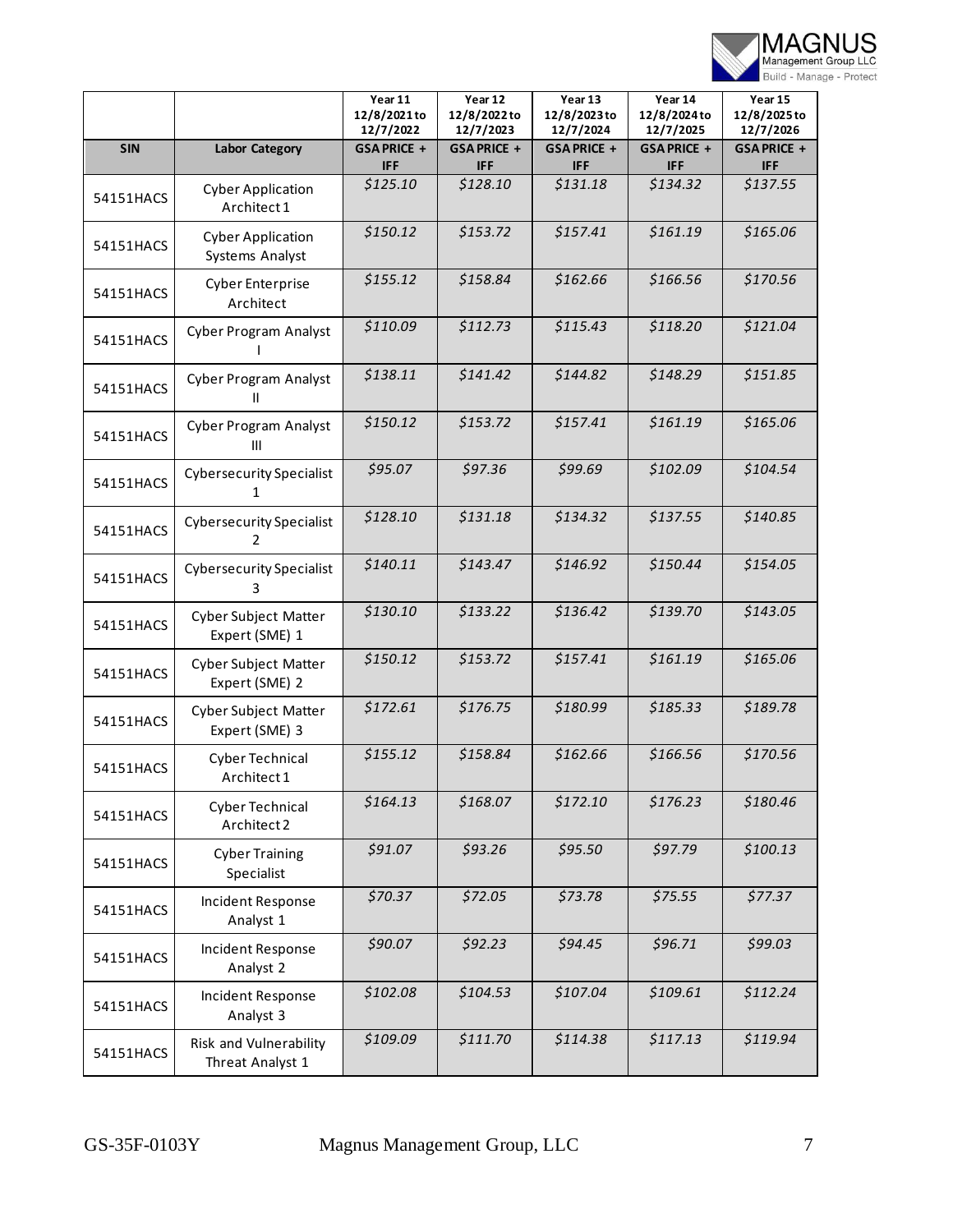

|            |                                                      | Year 11<br>12/8/2021 to<br>12/7/2022 | Year 12<br>12/8/2022to<br>12/7/2023 | Year 13<br>12/8/2023to<br>12/7/2024 | Year 14<br>12/8/2024to<br>12/7/2025 | Year 15<br>12/8/2025 to<br>12/7/2026 |
|------------|------------------------------------------------------|--------------------------------------|-------------------------------------|-------------------------------------|-------------------------------------|--------------------------------------|
| <b>SIN</b> | <b>Labor Category</b>                                | GSA PRICE +<br><b>IFF</b>            | GSA PRICE +<br><b>IFF</b>           | GSA PRICE +<br><b>IFF</b>           | GSA PRICE +<br><b>IFF</b>           | GSA PRICE +<br><b>IFF</b>            |
| 54151HACS  | Risk and Vulnerability<br>Threat Analyst 2           | \$120.09                             | \$122.98                            | \$125.93                            | \$128.95                            | \$132.05                             |
| 54151HACS  | Risk and Vulnerability<br>Threat Analyst 3           | \$130.10                             | \$133.22                            | \$136.42                            | \$139.70                            | \$143.05                             |
| 54151HACS  | <b>Security Operations</b><br>Center (SOC) Analyst 1 | \$95.07                              | \$97.36                             | \$99.69                             | \$102.09                            | \$104.54                             |
| 54151HACS  | <b>Security Operations</b><br>Center (SOC) Analyst 2 | \$105.08                             | \$107.60                            | \$110.19                            | \$112.83                            | \$115.54                             |
| 54151HACS  | <b>Security Operations</b><br>Center (SOC) Analyst 3 | \$120.09                             | \$122.98                            | \$125.93                            | \$128.95                            | \$132.05                             |
| 54151HACS  | <b>Cybersecurity Forensic</b><br>Analyst             | \$125.10                             | \$128.10                            | \$131.18                            | \$134.32                            | \$137.55                             |
| 54151HACS  | Cloud Security<br>Architect                          | \$150.12                             | \$153.72                            | \$157.41                            | \$161.19                            | \$165.06                             |
| 54151HACS  | <b>Cyber Security Analyst</b>                        | \$99.29                              | \$101.67                            | \$104.11                            | \$106.61                            | \$109.17                             |
| 54151HACS  | <b>Cyber Security Analyst</b><br>Ш                   | \$136.11                             | \$139.37                            | \$142.72                            | \$146.14                            | \$149.65                             |
| 54151HACS  | <b>Cyber Security Analyst</b><br>III                 | \$150.12                             | \$153.72                            | \$157.41                            | \$161.19                            | \$165.06                             |
| 54151HACS  | <b>Cyber Security Engineer</b>                       | \$91.96                              | \$94.17                             | \$96.43                             | \$98.74                             | \$101.11                             |
| 54151HACS  | <b>Cyber Security Engineer</b><br>Ш                  | \$145.11                             | \$148.60                            | \$152.16                            | \$155.81                            | \$159.55                             |
| 54151HACS  | <b>Cyber Security Engineer</b><br>$\mathbf{III}$     | \$165.13                             | \$169.09                            | \$173.15                            | \$177.31                            | \$181.56                             |
| 54151HACS  | <b>Cyber Project Manager</b>                         | \$105.08                             | \$107.60                            | \$110.19                            | \$112.83                            | \$115.54                             |
| 54151HACS  | Cyber Project Manager<br>Ш                           | \$111.49                             | \$114.16                            | \$116.90                            | \$119.71                            | \$122.58                             |
| 54151HACS  | <b>Cyber Project Manager</b><br>$\mathbf{III}$       | \$127.73                             | \$130.80                            | \$133.93                            | \$137.15                            | \$140.44                             |
| 54151HACS  | Cyber Program<br>Manager I                           | \$103.80                             | \$106.29                            | \$108.84                            | \$111.46                            | \$114.13                             |
| 54151HACS  | Cyber Program<br>Manager II                          | \$125.10                             | \$128.10                            | \$131.18                            | \$134.32                            | \$137.55                             |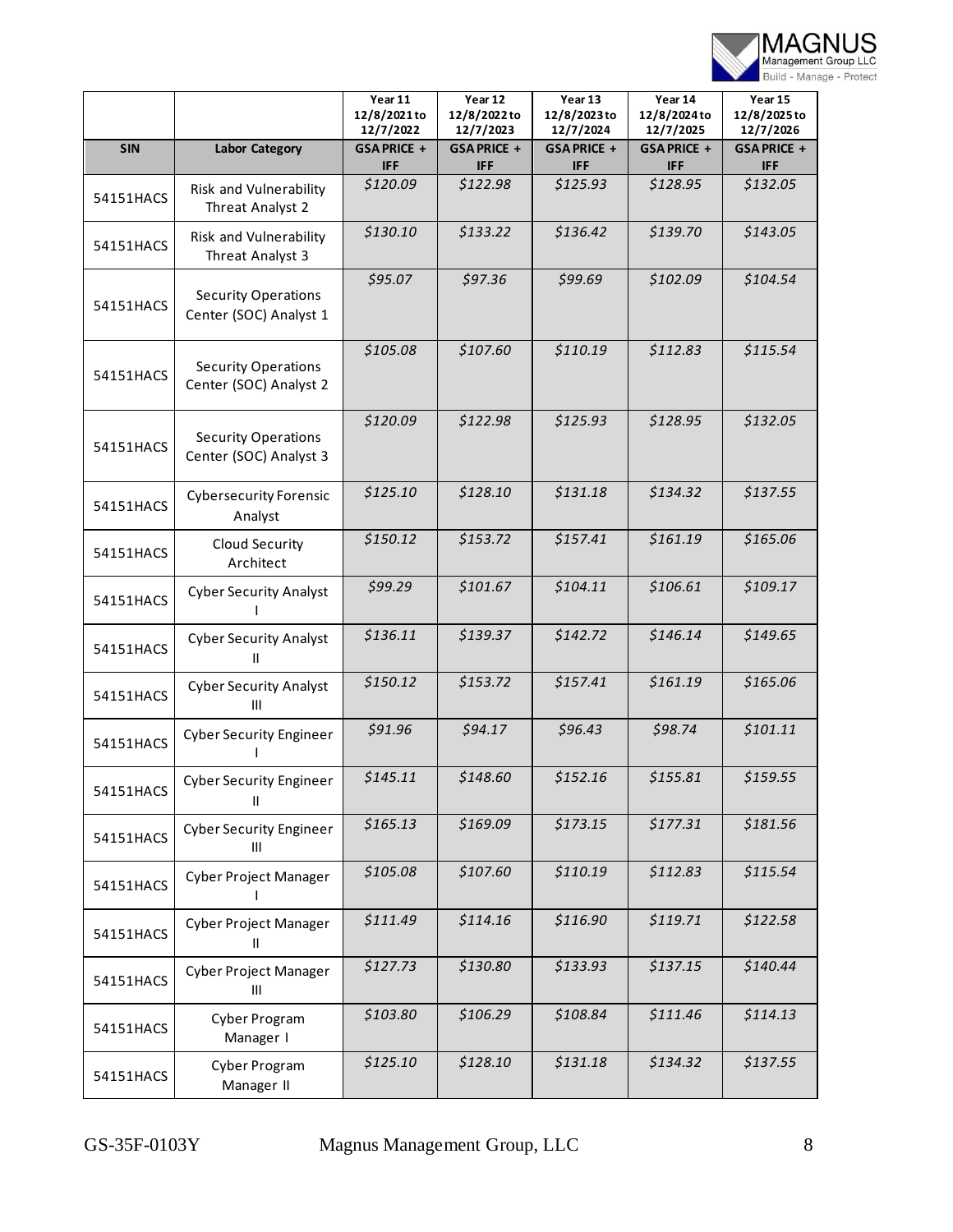

|            |                                              | Year 11<br>12/8/2021 to<br>12/7/2022 | Year 12<br>12/8/2022to<br>12/7/2023 | Year 13<br>12/8/2023to<br>12/7/2024 | Year 14<br>12/8/2024to<br>12/7/2025 | Year 15<br>12/8/2025 to<br>12/7/2026 |
|------------|----------------------------------------------|--------------------------------------|-------------------------------------|-------------------------------------|-------------------------------------|--------------------------------------|
| <b>SIN</b> | <b>Labor Category</b>                        | GSA PRICE +<br><b>IFF</b>            | GSA PRICE +<br><b>IFF</b>           | GSA PRICE +<br><b>IFF</b>           | GSA PRICE +<br><b>IFF</b>           | GSA PRICE +<br><b>IFF</b>            |
| 54151HACS  | Cyber Program<br>Manager III                 | \$152.50                             | \$156.16                            | \$159.91                            | \$163.75                            | \$167.68                             |
| 54151HACS  | <b>Cyber Malware Reverse</b><br>Engineer II  | \$125.10                             | \$128.10                            | \$131.18                            | \$134.32                            | \$137.55                             |
| 54151HACS  | <b>Cyber Malware Reverse</b><br>Engineer III | \$140.11                             | \$143.47                            | \$146.92                            | \$150.44                            | \$154.05                             |
| 54151HACS  | Cyber<br>Countermeasures<br>Expert II        | \$150.12                             | \$153.72                            | \$157.41                            | \$161.19                            | \$165.06                             |
| 54151HACS  | Cyber<br>Countermeasures<br>Expert III       | \$165.13                             | \$169.09                            | \$173.15                            | \$177.31                            | \$181.56                             |
| 54151HACS  | <b>Penetration Tester I</b>                  | \$130.10                             | \$133.22                            | \$136.42                            | \$139.70                            | \$143.05                             |
| 54151HACS  | <b>Penetration Tester II</b>                 | \$150.12                             | \$153.72                            | \$157.41                            | \$161.19                            | \$165.06                             |
| 54151HACS  | <b>Penetration Tester III</b>                | \$175.14                             | \$179.34                            | \$183.65                            | \$188.05                            | \$192.57                             |
| 54151HACS  | Cybersecurity<br>Consultant I                | \$115.09                             | \$117.85                            | \$120.68                            | \$123.58                            | \$126.54                             |
| 54151HACS  | Cybersecurity<br>Consultant II               | \$148.86                             | \$152.43                            | \$156.09                            | \$159.83                            | \$163.67                             |
| 54151HACS  | Cybersecurity<br>Consultant III              | \$163.13                             | \$167.04                            | \$171.05                            | \$175.16                            | \$179.36                             |

**Service Contract Labor Standards:** The Service Contract Labor Standards (SCLS), formerly known as the Service Contract Act (SCA), is applicable to this contract as it applies to the entire Multiple Award Schedule (MAS) and all services provided. While no specific labor categories have been identified as being subject to SCLS/SCA due to exemptions for professional employees (FAR 22.1101, 22.1102 and 29 CRF 541.300), this contract still maintains the provisions and protections for SCLS/SCA eligible labor categories. If and / or when the contractor adds SCLS/SCA labor categories to the contract through the modification process, the contractor must inform the Contracting Officer and establish a SCLS/SCA matrix identifying the GSA labor category titles, the occupational code, SCLS/SCA labor category titles and the applicable WD number. Failure to do so may result in cancellation of the contract.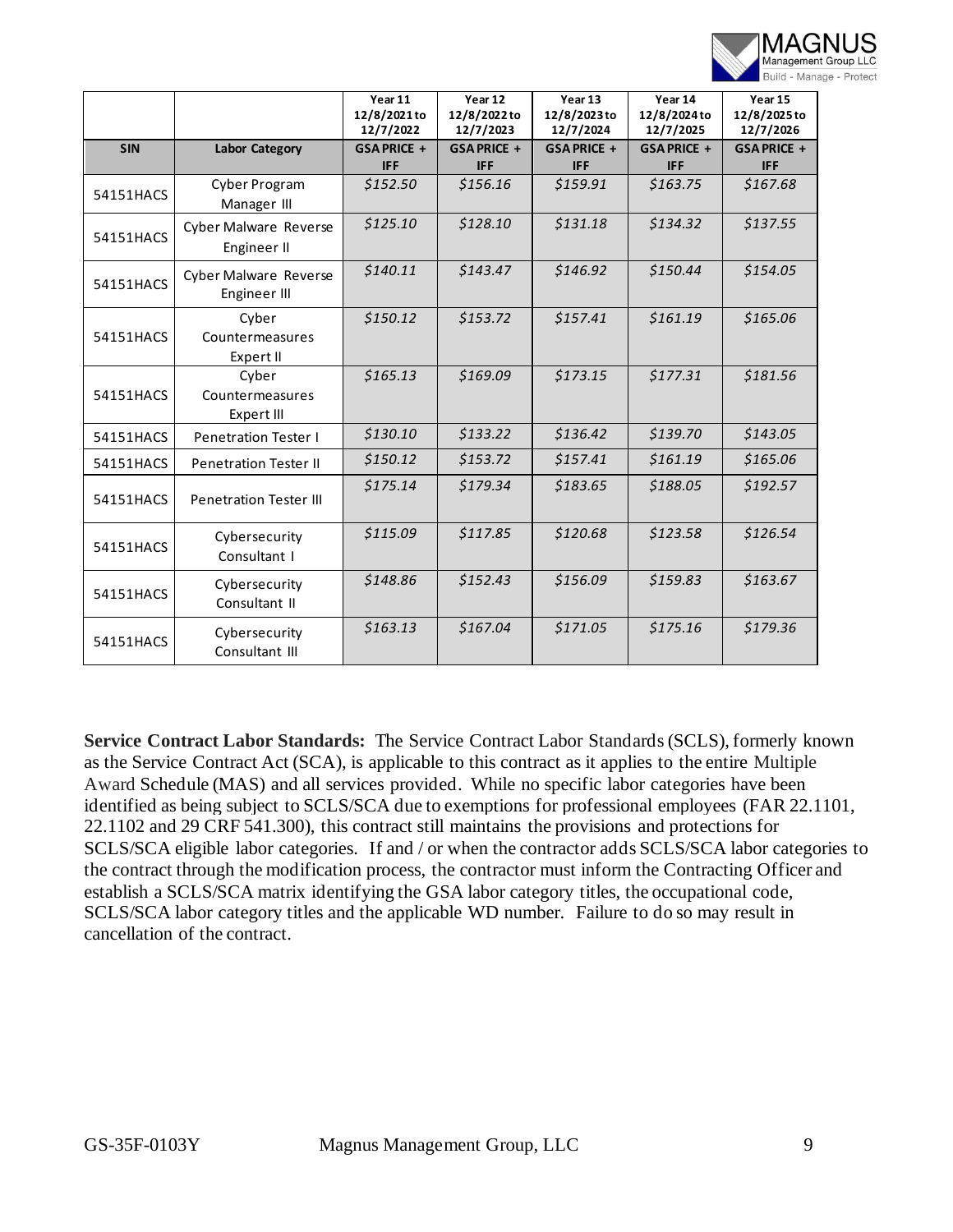

#### MAGNUS Management Group, LLC Labor Category Descriptions

| <b>SIN</b> | <b>Labor Category Title</b>   | <b>Description</b>                                                                                                                                                                                                                                                                                                                                                                                                                                                                                                                                                                                                                                                                                                                                                                                                                   | <b>Minimum</b><br><b>Education</b> | Min<br>Years |
|------------|-------------------------------|--------------------------------------------------------------------------------------------------------------------------------------------------------------------------------------------------------------------------------------------------------------------------------------------------------------------------------------------------------------------------------------------------------------------------------------------------------------------------------------------------------------------------------------------------------------------------------------------------------------------------------------------------------------------------------------------------------------------------------------------------------------------------------------------------------------------------------------|------------------------------------|--------------|
| 541611     | Documentation<br>Specialist   | Supports the preparation and/or maintenance of systems,<br>programming and operations documentation, procedures and<br>methods, including user reference manuals. Supports the<br>maintenance of the internal documentation library. Provides or<br>coordinates documentation services as required. Knowledge and<br>basic understanding of all aspects of proofreading including<br>grammar and spelling. Works under minimal supervision for all<br>levels of documentation. Supports the composition and<br>finalization of IT documentation, including specifications and<br>user manuals, in the style and format required by the task.                                                                                                                                                                                         | Associates                         | of Exp<br>1  |
| 541611     | Information<br>System Analyst | Specialized in one or more phases of software systems analysis,<br>management or development. Acts independently under general<br>direction. Provides technical analysis, assistance and advice on<br>complex activities. Applies analytical techniques when gathering<br>information from users, defining work problems, designing<br>technology solutions, and developing procedures to resolve the<br>problems. Develops complete specifications to enable computer<br>programmers to prepare required programs. Analyzes methods<br>of approach. Reviews task proposal requirements, gathers<br>information, analyzes data, prepares project synopses, compares<br>alternatives, prepares specifications, resolves processing<br>problems, coordinates work with programmers and engineers,<br>and orients users to new systems. | <b>Bachelors</b>                   | 2            |
| 541611     | Operations<br>Analyst         | Utilizes Consulting skills in analyzing routine operational<br>management problems. Collects, compiles, presents, and<br>evaluates data and information to support recommended<br>courses of action or proposed solutions. Performs, or may direct,<br>document development/preparation at various stages of a<br>project life-cycle (e.g., planning through implementation) to<br>detail analysis results and solution recommendations. Facilitates<br>meetings for stakeholder sessions to support the analysis<br>process related to program and project operations.                                                                                                                                                                                                                                                              | <b>Bachelors</b>                   | 1            |
| 541611     | Sr Operations<br>Analyst      | Serves as subject matter expert, possessing an in-depth<br>knowledge of one or more functional areas. Possesses some<br>familiarity with basic government contractor-related concepts,<br>procedures, and terms. Has some latitude for independent<br>actions and decisions. Possesses the ability to perform various<br>assignments, requiring sound judgment and ingenuity. Work is<br>varied and may be somewhat difficult, but preferably involves<br>limited responsibility. Can be used to supervise lower level SME's<br>and programs and projects.                                                                                                                                                                                                                                                                           | <b>Bachelors</b>                   | 3            |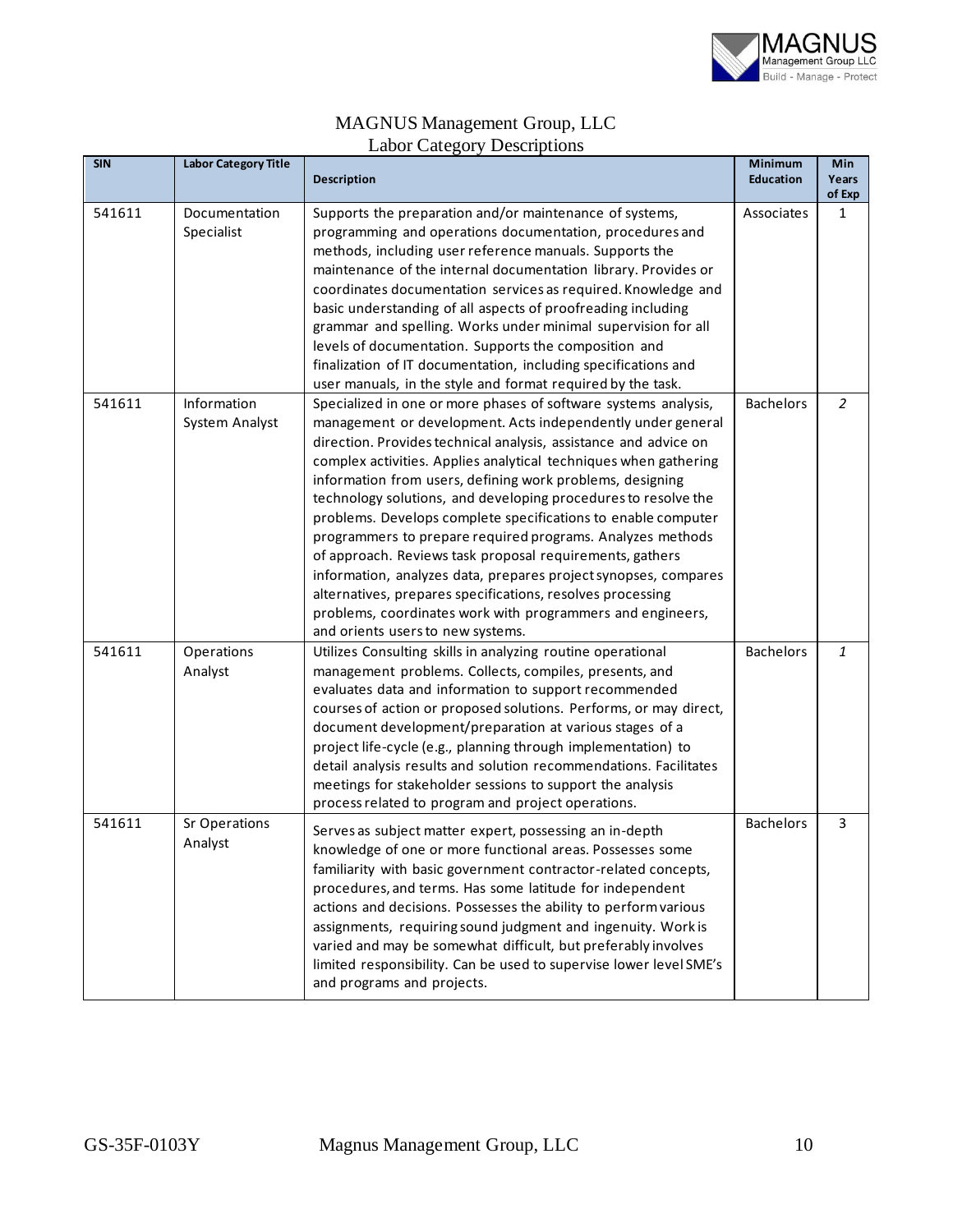

| <b>SIN</b> | <b>Labor Category Title</b>                            | <b>Description</b>                                                                                                                                                                                                                                                                                                                                                                                                                                                                                                                                                                                                                                                                                                                                                                                                                                                                                                                                                                                                                                                                                                                                                                                                                                      | Minimum<br><b>Education</b> | Min<br>Years<br>of Exp |
|------------|--------------------------------------------------------|---------------------------------------------------------------------------------------------------------------------------------------------------------------------------------------------------------------------------------------------------------------------------------------------------------------------------------------------------------------------------------------------------------------------------------------------------------------------------------------------------------------------------------------------------------------------------------------------------------------------------------------------------------------------------------------------------------------------------------------------------------------------------------------------------------------------------------------------------------------------------------------------------------------------------------------------------------------------------------------------------------------------------------------------------------------------------------------------------------------------------------------------------------------------------------------------------------------------------------------------------------|-----------------------------|------------------------|
| 541611     | Program<br>Manager /<br>Analyst                        | Program Manager will conduct analysis and develop concepts in<br>support of DoD or Federal Government Program requirements.<br>May include conducting studies, preparing impact statements,<br>evaluating Program development, collecting project<br>documentation, data collection, providing data<br>analysis/evaluation, migration strategy and project management<br>regulatory compliance support. Translates mission and high level<br>organizational performance requirements into broad (strategic)<br>goals, objectives, and approaches to their achievement. May<br>include analysis of mission, program goals and objectives,<br>requirements analysis, organizational performance assessment,<br>special studies and analysis, and development of a requirements.                                                                                                                                                                                                                                                                                                                                                                                                                                                                           | <b>Bachelors</b>            | $\overline{2}$         |
| 541611     | Project Manager                                        | Strategically manages program area and develops product and<br>service vision. Is responsible for building and successfully<br>maintaining integrated project management structure and<br>overseeing project financials. Meets regularly with government<br>program manager to discuss performance, propose initiatives,<br>and establish priorities.                                                                                                                                                                                                                                                                                                                                                                                                                                                                                                                                                                                                                                                                                                                                                                                                                                                                                                   | <b>Bachelors</b>            | $\overline{2}$         |
| 541611     | <b>Business Process</b><br>Reengineering<br>Specialist | Applies process improvement and re-engineering methodologies<br>and principles to conduct process improvement and<br>modernization projects. Responsible for effective transitioning of<br>existing project teams and the facilitation of project teams in the<br>accomplishment of project activities and objectives. Additional<br>duties may include business process and data modeling,<br>developing modern business methods, identifying best practices,<br>and creating and assessing performance measurements.<br>Provides group facilitation, interviewing, training, and provides<br>additional forms of knowledge transfer.                                                                                                                                                                                                                                                                                                                                                                                                                                                                                                                                                                                                                  | <b>Bachelors</b>            | 4                      |
| 541611     | Network<br>Engineer                                    | Highly specialized in one or more phases of software systems<br>development, systems integration, or network engineering. Acts<br>independently under general direction. Provides technical<br>assistance and advice on complex activities. Formulates / defines<br>specifications, develops / modifies / maintains complex systems<br>and subsystems, using vendor engineering releases and utilities<br>for overall operational systems. Applies analytical techniques<br>when gathering information from users, defining work problems,<br>designing technology solutions, and developing procedures to<br>resolve the problems. Develops complete specifications to<br>enable computer programmers to prepare required programs.<br>Analyzes methods of approach. Reviews task proposal<br>requirements, gathers information, analyzes data, prepares<br>project synopses, compares alternatives, prepares specifications,<br>resolves processing problems, coordinates work with<br>programmers and engineers, and orients users to new systems.<br>Works with considerable freedom to make decisions on the<br>techniques and approaches to be used. Prepares<br>recommendations for system improvement for management and<br>user consideration. | <b>Bachelors</b>            | $\overline{2}$         |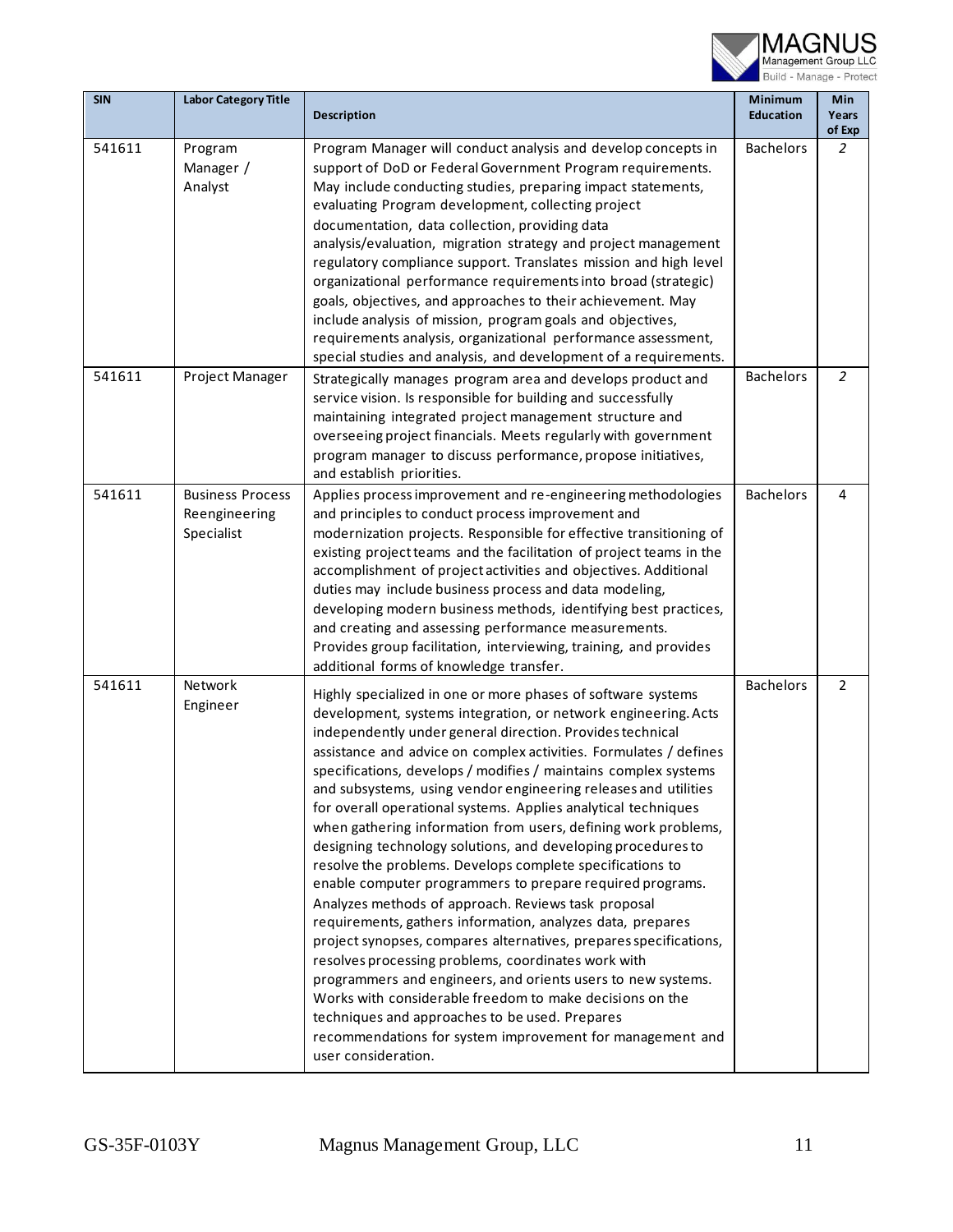

| <b>SIN</b> | <b>Labor Category Title</b>                       | <b>Description</b>                                                                                                                                                                                                                                                                                                                                                                                                                                                                                                                                                                                                                                                                                                                                                                                                                                                                                                                                                                                                                                                                                                                                                      | Minimum<br><b>Education</b> | Min<br>Years             |
|------------|---------------------------------------------------|-------------------------------------------------------------------------------------------------------------------------------------------------------------------------------------------------------------------------------------------------------------------------------------------------------------------------------------------------------------------------------------------------------------------------------------------------------------------------------------------------------------------------------------------------------------------------------------------------------------------------------------------------------------------------------------------------------------------------------------------------------------------------------------------------------------------------------------------------------------------------------------------------------------------------------------------------------------------------------------------------------------------------------------------------------------------------------------------------------------------------------------------------------------------------|-----------------------------|--------------------------|
| 541611     | Information<br><b>System Security</b><br>Engineer | Provides technical support in the areas of vulnerability<br>assessment, risk assessment, network security, product<br>evaluation, and security implementation. Responsible for<br>designing and implementing solutions for protecting the<br>confidentiality, integrity and availability of sensitive information.<br>Provides technical evaluations of customer systems and assists<br>with making security improvements. Participates in design of<br>information system contingency plans that maintain appropriate<br>levels of protection and meet time requirements for minimizing<br>operations impact to customer organization. Conducts security<br>product evaluations, and recommends products, technologies<br>and upgrades to improve the customer's security posture.<br>Conducts testing and audit log reviews to evaluate the<br>effectiveness of current security measures.                                                                                                                                                                                                                                                                            | <b>Bachelors</b>            | of Exp<br>$\overline{2}$ |
| 541611     | Management<br>Consultant I                        | Possesses knowledge, some experience, and capabilities in the<br>development of solutions, recommendations, or outcomes<br>across multiple tasks and/or organizations. Supports the<br>development of solutions to address organization's challenges.<br>Supports project objectives and helps assess the impact of<br>industry trends, policy, or standard methodologies. Conducts<br>activities in support of project team's objectives. Works closely<br>with other Management Consultants or Task Leads.                                                                                                                                                                                                                                                                                                                                                                                                                                                                                                                                                                                                                                                            | <b>Bachelors</b>            | 2                        |
| 541611     | Management<br>Consultant II                       | Possess demonstrated knowledge, experience, and ability in the<br>development of solutions, recommendations, or outcomes<br>across multiple complex tasks and/or organizations. Evaluates<br>option in the context of project objectives and contributes to the<br>implementation of strategic direction. Supports project<br>objectives through activities such as conducting interviews,<br>gathering data, and developing recommendations in support of<br>project objectives. Directs the activities of Management<br>Consultants or other staff as necessary.                                                                                                                                                                                                                                                                                                                                                                                                                                                                                                                                                                                                      | <b>Bachelors</b>            | 3                        |
| 541611     | Management<br>Consultant III                      | Manager that has a demonstrated and documented knowledge<br>in the specific field or discipline. Knowledgeable and possesses<br>direct experience with the evaluation of operational<br>requirements relative to specific field of expertise required<br>within the program guidance and review process. Serves as a<br>consulting member and may lead multiple tasks/projects.<br>Provides appropriate suggestions and recommendations within<br>the subject matter of the program guidelines. Collects data in<br>accordance with plans as well as verifies and analyzes data to<br>identify trends as well as potential problems. Creates reports of<br>findings, facilitates small working groups, designs schedules,<br>conducts analyses, write reports and prepares presentations.<br>Uses a wide application of principles, theories, concepts, and<br>techniques to develop innovative solutions to problems. Leads<br>concept development, system design, and simulation and<br>modeling functions to support program activities. Applies expert<br>knowledge to gather facts, research and analyze the data, and<br>develop conclusions and recommendations. | <b>Bachelors</b>            | 4                        |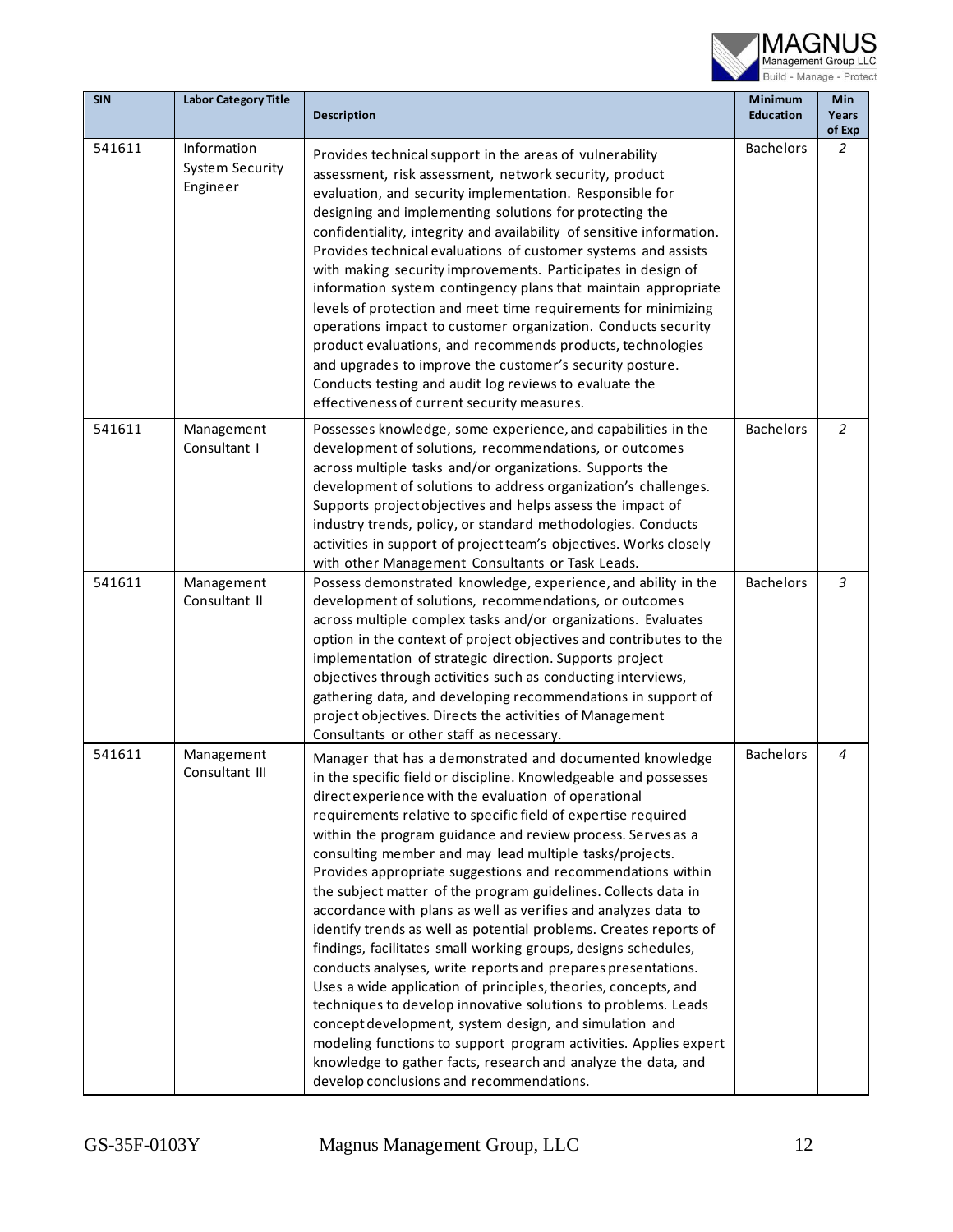

| <b>SIN</b> | <b>Labor Category Title</b>                      | Description                                                                                                                                                                                                                                                                                                                                                                                                                                                                                                                                                                                                                                                                                                                                                                                                                                                                                                                                                                                                                                                                                                                                                                                                                                                                                                                                                                                          | <b>Minimum</b><br><b>Education</b> | Min<br>Years   |
|------------|--------------------------------------------------|------------------------------------------------------------------------------------------------------------------------------------------------------------------------------------------------------------------------------------------------------------------------------------------------------------------------------------------------------------------------------------------------------------------------------------------------------------------------------------------------------------------------------------------------------------------------------------------------------------------------------------------------------------------------------------------------------------------------------------------------------------------------------------------------------------------------------------------------------------------------------------------------------------------------------------------------------------------------------------------------------------------------------------------------------------------------------------------------------------------------------------------------------------------------------------------------------------------------------------------------------------------------------------------------------------------------------------------------------------------------------------------------------|------------------------------------|----------------|
|            |                                                  |                                                                                                                                                                                                                                                                                                                                                                                                                                                                                                                                                                                                                                                                                                                                                                                                                                                                                                                                                                                                                                                                                                                                                                                                                                                                                                                                                                                                      |                                    | of Exp         |
| 541611     | Subject Matter<br>Experts I                      | Performs directed subject matter work. Supports team in<br>producing high-quality deliverable in time-efficient manner.<br>Meets with client as needed. Analyzes critical or highly complex<br>business issues, documents regulations in subject matter field.<br>Has broad range of technical expertise, knowledge of<br>appropriate regulations, and ability to assist or train junior and<br>journeyman level professionals. Functions independently or as<br>part of a team. Interfaces with mid to upper level management<br>constituents. May serve as project manager. Provides innovative<br>solutions to minimize government risk/maximize effectiveness<br>and use of resources.                                                                                                                                                                                                                                                                                                                                                                                                                                                                                                                                                                                                                                                                                                           | <b>Bachelors</b>                   | $\overline{2}$ |
| 541611     | Subject Matter<br><b>Experts II</b>              | Uses a wide application of principles, theories, concepts, and<br>techniques to develop innovative solutions to problems.<br>Provides expert advice, assistance, or guidance in support of<br>technical programs and projects. Applies expert knowledge to<br>gather facts, research and analyze the data, and develop<br>conclusions and recommendations.                                                                                                                                                                                                                                                                                                                                                                                                                                                                                                                                                                                                                                                                                                                                                                                                                                                                                                                                                                                                                                           | <b>Bachelors</b>                   | 3              |
| 541611     | Trainer                                          | Plans, coordinates, organizes and conducts training and<br>educational programs for a variety of applications. Develops<br>training session plans, lesson guides and training aids. Writes<br>training manuals. Prepares instructional guides, examinations,<br>troubleshooting techniques and other training session support<br>materials.                                                                                                                                                                                                                                                                                                                                                                                                                                                                                                                                                                                                                                                                                                                                                                                                                                                                                                                                                                                                                                                          | <b>Bachelors</b>                   | 4              |
| 54151S     | Senior<br>Information<br><b>Security Analyst</b> | Acts as a recognized technical expert providing technical support<br>in the areas of vulnerability assessment, risk assessment,<br>network security, product evaluation, and security<br>implementation. Functions as the highest-level individual<br>contributor in this area. Utilizes expertise in business<br>management practices, industry requirements and information<br>technology disciplines to develop technical and/or business<br>solutions to client problems. Has a high level of diverse technical<br>and industry experience related to a specific skill set. Typically<br>has specialization in a particular technology or business<br>application. Responsible for designing and implementing<br>solutions for protecting the confidentiality, integrity and<br>availability of sensitive information. Provides technical<br>evaluations of customer systems and assists with making security<br>improvements. Participates in design of information system<br>contingency plans that maintain appropriate levels of protection<br>and meet time requirements for minimizing operations impact to<br>customer organization. Conducts security product evaluations,<br>and recommends products, technologies and upgrades to<br>improve the customer's security posture. Conducts testing and<br>audit log reviews to evaluate the effectiveness of current<br>security measures. | <b>Bachelors</b>                   | 5              |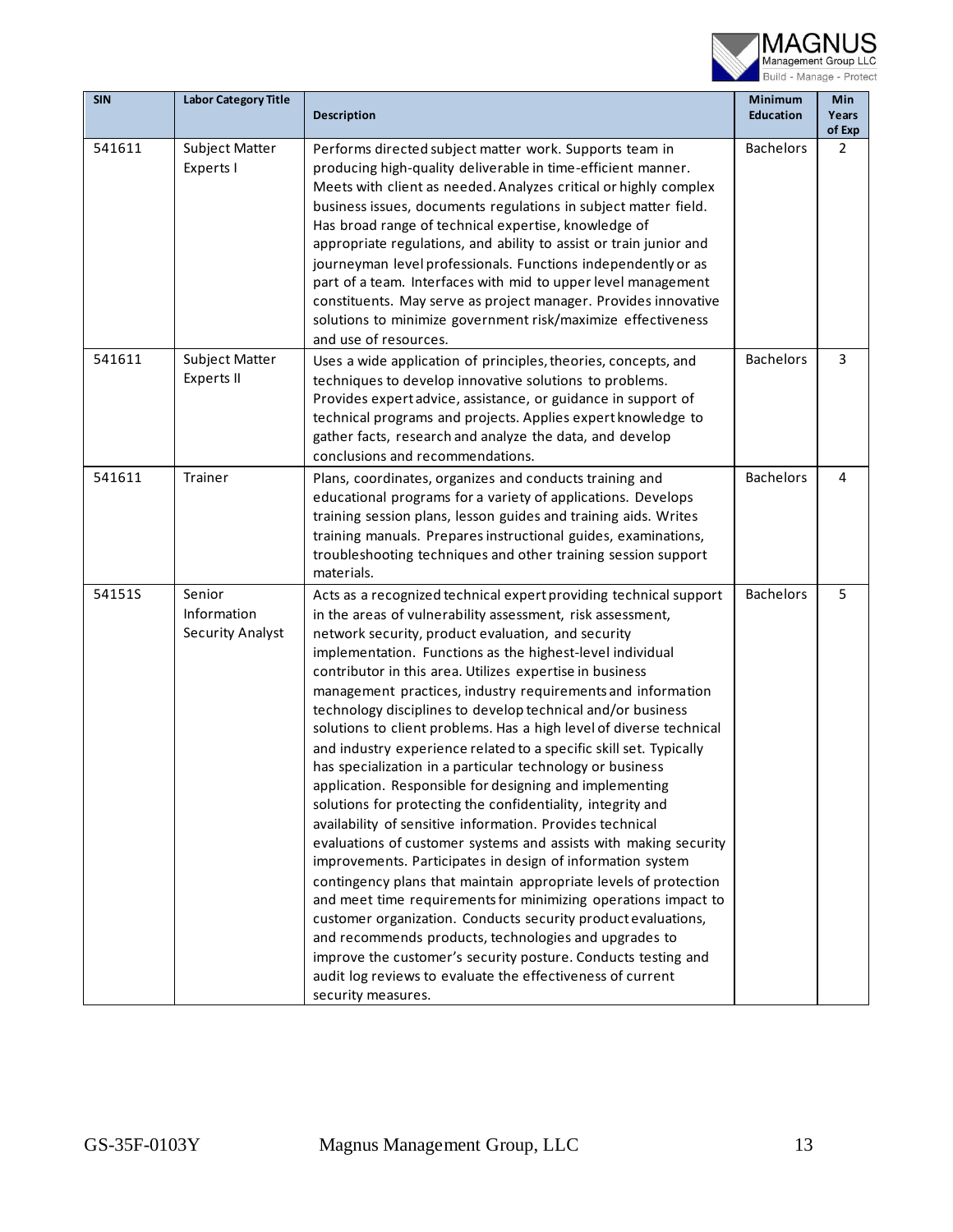

| <b>SIN</b> | <b>Labor Category Title</b> |                                                                                                                                       | <b>Minimum</b>   | Min             |
|------------|-----------------------------|---------------------------------------------------------------------------------------------------------------------------------------|------------------|-----------------|
|            |                             | Description                                                                                                                           | <b>Education</b> | Years<br>of Exp |
| 54151S     | Information                 | Under general direction, designs and develops information                                                                             | <b>Bachelors</b> | 4               |
|            | Security                    | security architectures. Possesses a wide range of knowledge in                                                                        |                  |                 |
|            | Engineer-                   | design of security components and architectures. Coordinating                                                                         |                  |                 |
|            | Monitoring                  | and conducting event collection, log management, event                                                                                |                  |                 |
|            |                             | management, compliance automation, and identity monitoring                                                                            |                  |                 |
|            |                             | activities for customer systems under the teams' purview.                                                                             |                  |                 |
|            |                             | Analyzing data collected by the event monitoring systems,                                                                             |                  |                 |
|            |                             | identifying results that dictate immediate corrective action,                                                                         |                  |                 |
|            |                             | trends that drive prompt action, and areas that require                                                                               |                  |                 |
|            |                             | continued monitoring and/or further analysis. Candidate must be                                                                       |                  |                 |
|            |                             | capable of the independent management of projects. Must be                                                                            |                  |                 |
|            |                             | able to successfully monitor systems, detect security problems                                                                        |                  |                 |
|            |                             | and create IT solutions, including those of moderate complexity                                                                       |                  |                 |
|            |                             | or sophistication. Ability to make recommendations to security<br>flaws in question.                                                  |                  |                 |
| 54151S     | Information                 | Assists in defining, reviewing and enforcing information security                                                                     | <b>Bachelors</b> | 4               |
|            | Security                    | policy, standards and guidelines for business operations and                                                                          |                  |                 |
|            | Engineer-Risk               | technology implementations. Proactively identify IT security risks                                                                    |                  |                 |
|            | Mgmt.                       | including IT technical implementations or business processes.                                                                         |                  |                 |
|            |                             | Conduct security assessments and audits, penetration testing,                                                                         |                  |                 |
|            |                             | forensic IT and incident management. Coordinate Group-wide IT                                                                         |                  |                 |
|            |                             | security matters such as incident response, intrusion detection                                                                       |                  |                 |
|            |                             | management and IT Security advisories. Work together with                                                                             |                  |                 |
|            |                             | software development teams to define security objectives and                                                                          |                  |                 |
|            |                             | guidelines. Participate in security project implementations.                                                                          |                  |                 |
| 54151S     | Project Manager             | Serves as the customer's authorized interface with the                                                                                | <b>Bachelors</b> | 5               |
|            |                             | Contracting Officer (CO), the contract level Contracting Officer's                                                                    |                  |                 |
|            |                             | Technical Representative (COTR), government management                                                                                |                  |                 |
|            |                             | personnel, and customer agency representatives. Responsible                                                                           |                  |                 |
|            |                             | with the coordination and completion of projects. Oversees all                                                                        |                  |                 |
|            |                             | aspects of projects including setting deadlines, assigning                                                                            |                  |                 |
|            |                             | responsibilities and monitoring and summarizing progress of<br>projects. Responsible for formulating and enforcing work               |                  |                 |
|            |                             | standards; assigning contractor schedules; reviewing work                                                                             |                  |                 |
|            |                             | discrepancies; supervising contractor personnel; communicating                                                                        |                  |                 |
|            |                             | policies, purposes, and goals of the organization to subordinates;                                                                    |                  |                 |
|            |                             | and responsible for the overall contract performance. Develops                                                                        |                  |                 |
|            |                             | work breakdown structures, prepares charts, tables, graphs, and                                                                       |                  |                 |
|            |                             | diagrams to assist in analyzing problems. Responsible for                                                                             |                  |                 |
|            |                             | tracking, analyzing, reporting, and providing data on project                                                                         |                  |                 |
|            |                             | operations, finances, contracts, and administrative issues,                                                                           |                  |                 |
|            |                             | milestones, and deliverables.                                                                                                         |                  |                 |
| 54151S     | Program                     | Plans, directs, and coordinates cross functional team activities to                                                                   | <b>Bachelors</b> | 8               |
|            | Manager                     | manage and implement project and/or interrelated programs                                                                             |                  |                 |
|            |                             | from initiation to operational stage. Provides services to                                                                            |                  |                 |
|            |                             | management personnel to review and evaluate current program                                                                           |                  |                 |
|            |                             | operations, assists in developing leadership systems to improve<br>processes, develops and carries out strategic planning activities, |                  |                 |
|            |                             | and assists in developing goals, processes, and procedures.                                                                           |                  |                 |
|            |                             | Determines, monitors, and reviews all project/program                                                                                 |                  |                 |
|            |                             | economics to include costs, operational budgets, staffing                                                                             |                  |                 |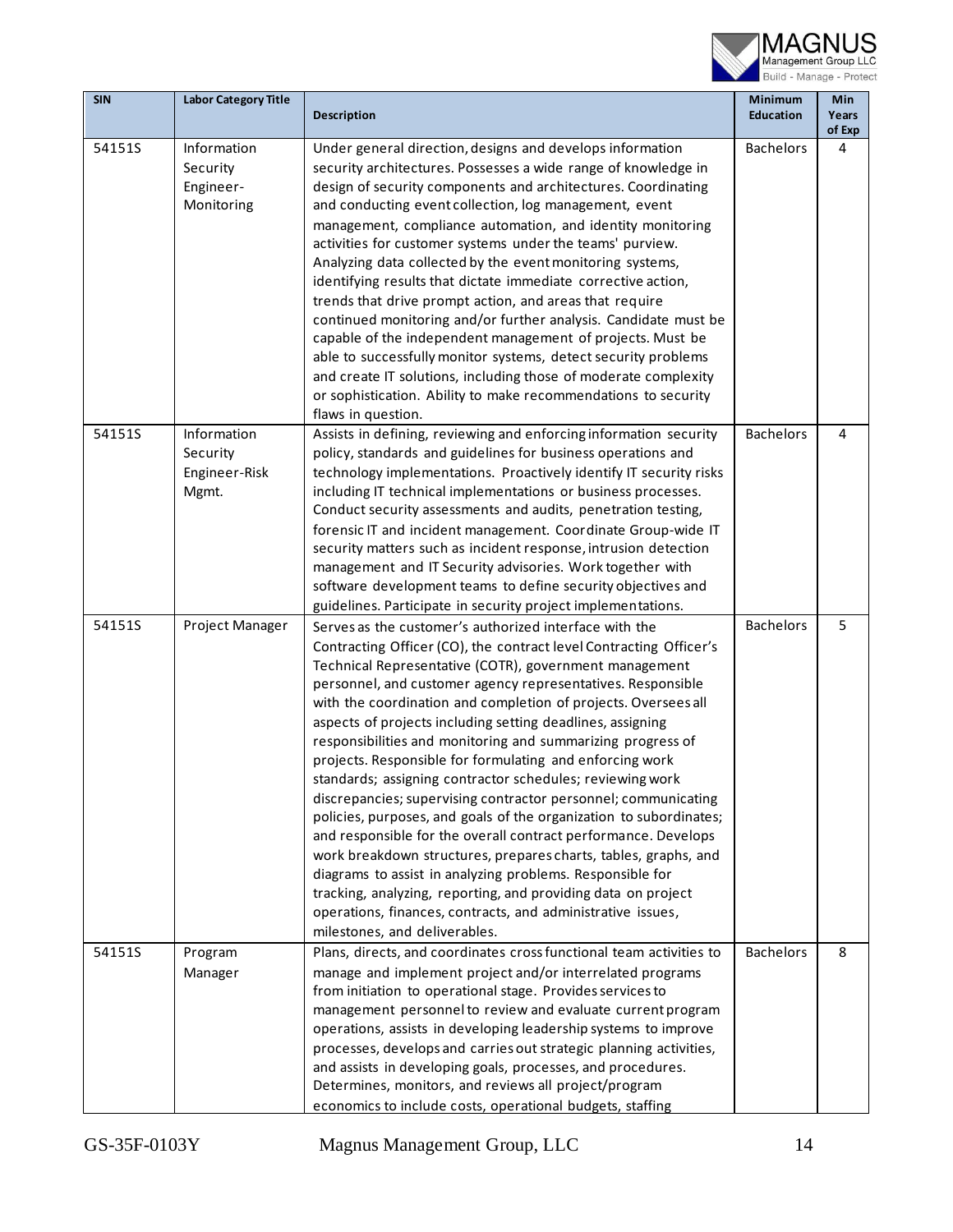

| <b>SIN</b> | <b>Labor Category Title</b>                                  | <b>Description</b>                                                                                                                                                                                                                                                                                                                                                                                                                                                                                                                                                                                                                                                                                                                                                                                                                                                                       | <b>Minimum</b><br><b>Education</b> | Min<br>Years<br>of Exp |
|------------|--------------------------------------------------------------|------------------------------------------------------------------------------------------------------------------------------------------------------------------------------------------------------------------------------------------------------------------------------------------------------------------------------------------------------------------------------------------------------------------------------------------------------------------------------------------------------------------------------------------------------------------------------------------------------------------------------------------------------------------------------------------------------------------------------------------------------------------------------------------------------------------------------------------------------------------------------------------|------------------------------------|------------------------|
|            |                                                              | requirements, resources and risks. Establishes appropriate<br>metrics for measuring key program criteria. Maintains awareness<br>of emerging project/program management techniques.                                                                                                                                                                                                                                                                                                                                                                                                                                                                                                                                                                                                                                                                                                      |                                    |                        |
| 54151S     | Quality<br>Assurance<br>Analyst                              | Establishes and maintains a process for evaluating software and<br>associated documentation. Determines the resources required<br>for quality control. Maintains the level of quality throughout the<br>software life cycle. Conducts formal and informal reviews at<br>predetermined points throughout the development life cycle.<br>Responsible for review of work products, documentation, and<br>resolution of quality issues.                                                                                                                                                                                                                                                                                                                                                                                                                                                      | <b>Bachelors</b>                   | 6                      |
| 54151S     | Quality<br>Assurance<br>Manager                              | Servers a lead in establishing and maintaining a process for<br>evaluating software and associated documentation. Determines<br>the resources required for quality control. Maintains the level of<br>quality throughout the software life cycle. Conducts formal and<br>informal reviews at predetermined points throughout the<br>development life cycle. Responsible for review of work products,<br>documentation, and resolution of quality issues.                                                                                                                                                                                                                                                                                                                                                                                                                                 | <b>Bachelors</b>                   | 8                      |
| 54151S     | Junior<br>Information<br><b>Security Analyst</b>             | Team member providing Information Security Certification and<br>Accreditation Support for applications, systems and networks in<br>accordance with applicable customer and authoritative policies<br>and processes. Individual will assist security analyst in providing<br>organizations policy and design guidance.                                                                                                                                                                                                                                                                                                                                                                                                                                                                                                                                                                    | <b>Bachelors</b>                   | $\mathbf{1}$           |
| 54151S     | Information<br><b>Security Analyst</b>                       | Provide security architecture, policy and design guidance for<br>business systems and networks. Individual will also provide<br>Information Security Certification and Accreditation Support for<br>applications, systems and networks in accordance with<br>appropriate customer policies and processes. Translates security<br>policy statements into an understanding of security tool<br>implementation. Understands FIPs compliance issues.                                                                                                                                                                                                                                                                                                                                                                                                                                         | <b>Bachelors</b>                   | 3                      |
| 54151S     | Senior<br>Information<br>Security<br>Engineer-<br>Monitoring | Provides general direction and supervision coordinating the<br>design and development of information security architectures.<br>Expert knowledge in the design of security components and<br>architectures. Coordinating and conducting event collection, log<br>management, event management, compliance automation, and<br>identity monitoring activities for customer systems under the<br>teams' purview. Analyzing data collected by the event<br>monitoring systems, identifying results that dictate immediate<br>corrective action, trends that drive prompt action, and areas that<br>require continued monitoring and/or further analysis.<br>Responsible for oversight of monitoring implementations<br>projects. Point person for overall system monitoring, detection<br>of security problems and IT solutions, including those of extreme<br>complexity or sophistication. | <b>Bachelors</b>                   | 6                      |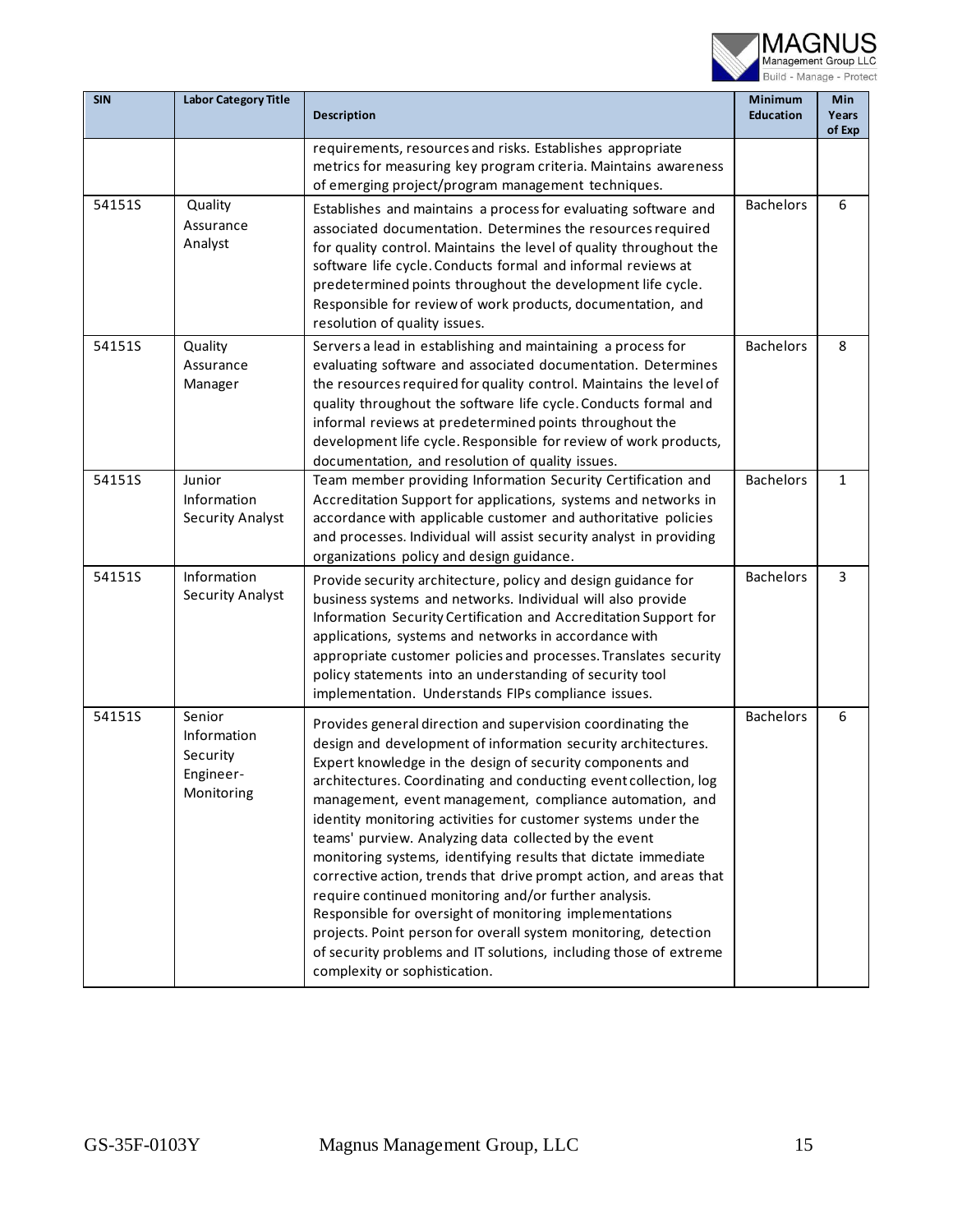

| <b>SIN</b> | <b>Labor Category Title</b>                                 | <b>Description</b>                                                                                                                                                                                                                                                                                                                                                                                                                                                                                                                                                                                                                                                                                                                                                                                                                                        | <b>Minimum</b><br><b>Education</b> | Min<br>Years<br>of Exp |
|------------|-------------------------------------------------------------|-----------------------------------------------------------------------------------------------------------------------------------------------------------------------------------------------------------------------------------------------------------------------------------------------------------------------------------------------------------------------------------------------------------------------------------------------------------------------------------------------------------------------------------------------------------------------------------------------------------------------------------------------------------------------------------------------------------------------------------------------------------------------------------------------------------------------------------------------------------|------------------------------------|------------------------|
| 54151S     | Senior<br>Information<br>Security<br>Engineer-Risk<br>Mgmt. | Lead security engineer in defining, reviewing and enforcing<br>information security policy, standards and guidelines for<br>business operations and technology implementations.<br>Proactively speculate and identify IT security risks from technical<br>and functional perspectives. Conduct technical security<br>assessments and audits, penetration testing, forensic IT and<br>incident management functions. Coordinate Group-wide IT<br>security matters such as incident response, intrusion detection<br>management and IT Security advisories. Work together with<br>software development teams to define security objectives and<br>guidelines. Coordinate and lead security project<br>implementations.                                                                                                                                      | <b>Bachelors</b>                   | 6                      |
| 54151S     | Junior System<br>Administrator                              | Assists system administrators with network management<br>functions related to the operation, performance or availability of<br>data communications networks. Will possess some knowledge of<br>Ethernet, and high speed WANs and routers. Support<br>administrators with the analysis of client LANs/WANs, isolate<br>source of problems, and the implementation of new network<br>hardware to increase performance. Assists system<br>administrators with command language modifications, network<br>start up files, participates in load balancing efforts throughout<br>the network to achieve optimum device utilization and<br>performance. Assist in the development of network policy,<br>procedures, and standards.                                                                                                                               | <b>Bachelors</b>                   | $\overline{2}$         |
| 54151S     | System<br>Administrator                                     | Performs a variety of network management functions related to<br>the operation, performance or availability of data<br>communications networks. Knowledge of Ethernet, FDDI and<br>high speed WANs and routers. Analyze client LANs/WANs, isolate<br>source of problems, and recommend reconfiguration and<br>implementation of new network hardware to increase<br>performance. Modifies command language programs, network<br>start up files, assigns/re-assigns network device addresses,<br>participates in load balancing efforts throughout the network to<br>achieve optimum device utilization and performance.<br>Coordinates network policy, procedures, and standards.                                                                                                                                                                         | <b>Bachelors</b>                   | 4                      |
| 54151S     | Senior System<br>Administrator                              | Responsible for all administration and management including<br>daily system operation. Senior system administrators are adept<br>at problem definition and resolution, capable of documenting<br>system problems and recommended solution. Experience in<br>system and third party software testing, customization, and<br>installation. Primary POC for the coordination of all network<br>configuration changes. Performs troubleshooting and tests. Vast<br>experience in understanding the underlining technology behind<br>network hardware and software. Duties may include: Design,<br>engineer and install all network cabling; Engineer and implement<br>equipment reallocations; provide PC interim maintenance;<br>Provide interim hardware maintenance review on all computer<br>equipment; provide interim system communications assistance; | <b>Bachelors</b>                   | 6                      |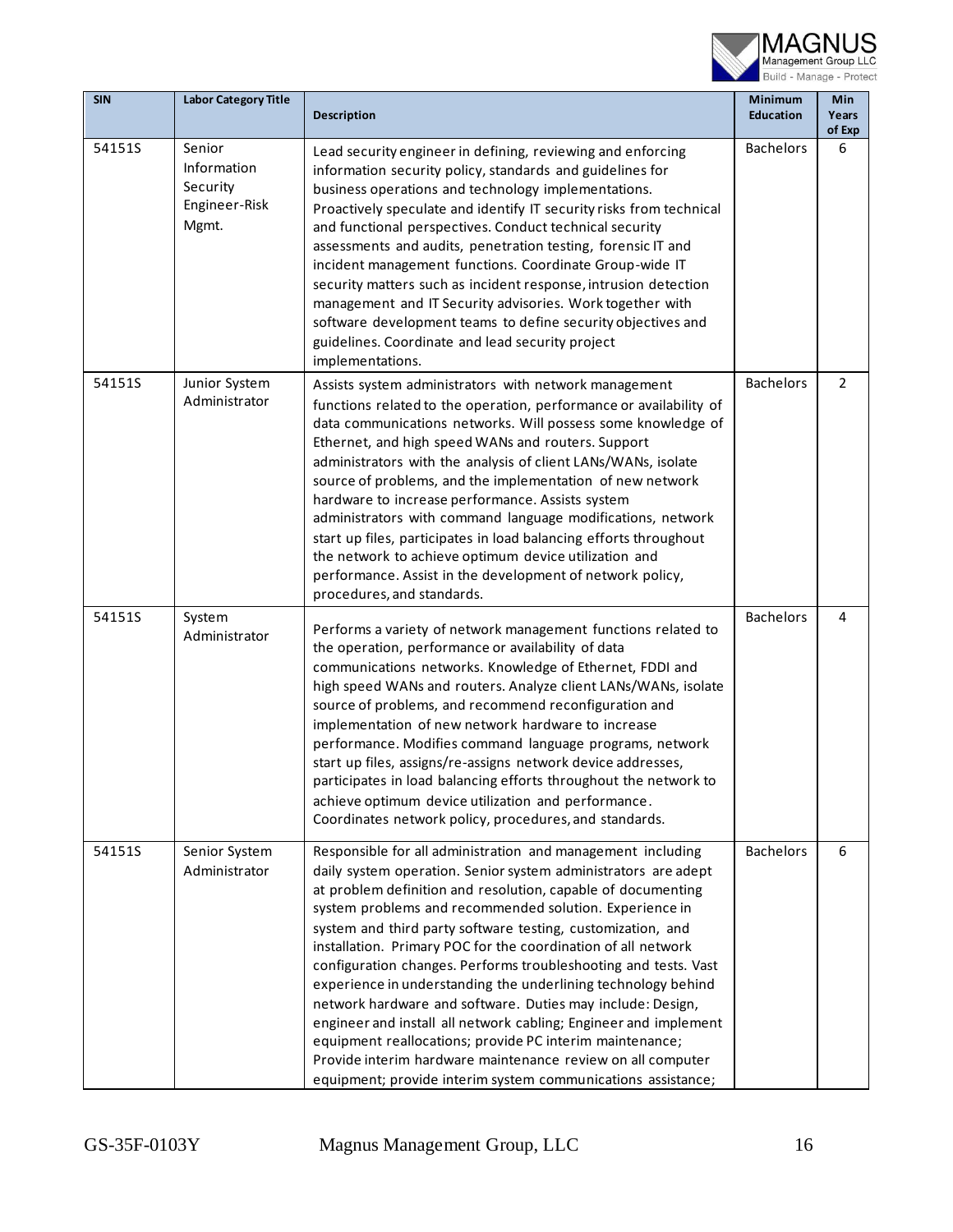

| <b>SIN</b> | <b>Labor Category Title</b> | <b>Description</b>                                                                                                                                                                                                                                                                                                                                                                                                                                                                                                                                                                                                                                                                                                                                                                                                                                                                                                              | <b>Minimum</b><br><b>Education</b> | Min<br>Years<br>of Exp |
|------------|-----------------------------|---------------------------------------------------------------------------------------------------------------------------------------------------------------------------------------------------------------------------------------------------------------------------------------------------------------------------------------------------------------------------------------------------------------------------------------------------------------------------------------------------------------------------------------------------------------------------------------------------------------------------------------------------------------------------------------------------------------------------------------------------------------------------------------------------------------------------------------------------------------------------------------------------------------------------------|------------------------------------|------------------------|
|            |                             | provide interim system communication assistance to all external<br>network connections.                                                                                                                                                                                                                                                                                                                                                                                                                                                                                                                                                                                                                                                                                                                                                                                                                                         |                                    |                        |
| 54151S     | Junior Network<br>Engineer  | Junior Engineers work in a team environment with more senior<br>engineers. Junior engineers have a basic understanding of either<br>LAN or WAN communication environments. An understanding of<br>the implication of encryption on the communications link<br>requirements is considered a plus. Assists in conducting site<br>surveys. Responsible for documentation of site network<br>configuration and user requirements. Assists in designing<br>network topologies.                                                                                                                                                                                                                                                                                                                                                                                                                                                       | <b>Bachelors</b>                   | 3                      |
| 54151S     | Network<br>Engineer         | Engineers work in a team environment with junior or senior<br>engineers; they may provide guidance and direction to other<br>junior staff in the development of the requirements,<br>specifications, and implementation activities. This position will<br>require extensive knowledge in LAN and/or WAN<br>Communications. Experience in multiple protocols to make<br>assessments as to which protocol best fits the needs of the<br>project. Manages the development of communication modeling<br>to support requirements analysis is required. Works on<br>conducting site surveys. Assesses and documents current site<br>network configuration and user requirements. Designs and<br>optimizes network topologies.                                                                                                                                                                                                         | <b>Bachelors</b>                   | 5                      |
| 54151S     | Senior Network<br>Engineer  | Senior network engineers will be required to provide guidance<br>and direction to other staff in the development of the<br>requirements, specifications, and interface documents. This<br>position will require expertise in both LAN and WAN<br>Communications. Experience in multiple protocols is required to<br>be able to make trades as to which protocol best fits the needs<br>of the project. Experience in the clear derivation of requirements<br>relating to communications control, as well as the associated<br>software support requirements is desired. Will manage the<br>development of communication modeling to support<br>requirements analysis. Conducts site surveys as required.<br>Assesses and documents current site network configuration and<br>user requirements. Designs and optimizes network topologies.<br>Provides guidance and performs general oversight of all<br>engineering activities. | <b>Bachelors</b>                   | 10                     |
| 54151S     | <b>Technical Writer</b>     | Assists in collecting and organizing information required for<br>preparation of user's manuals, training materials, installation<br>guides, proposals, and other reports and deliverables. Provides<br>program and system documentation for management<br>information systems.                                                                                                                                                                                                                                                                                                                                                                                                                                                                                                                                                                                                                                                  | <b>Bachelors</b>                   | 4                      |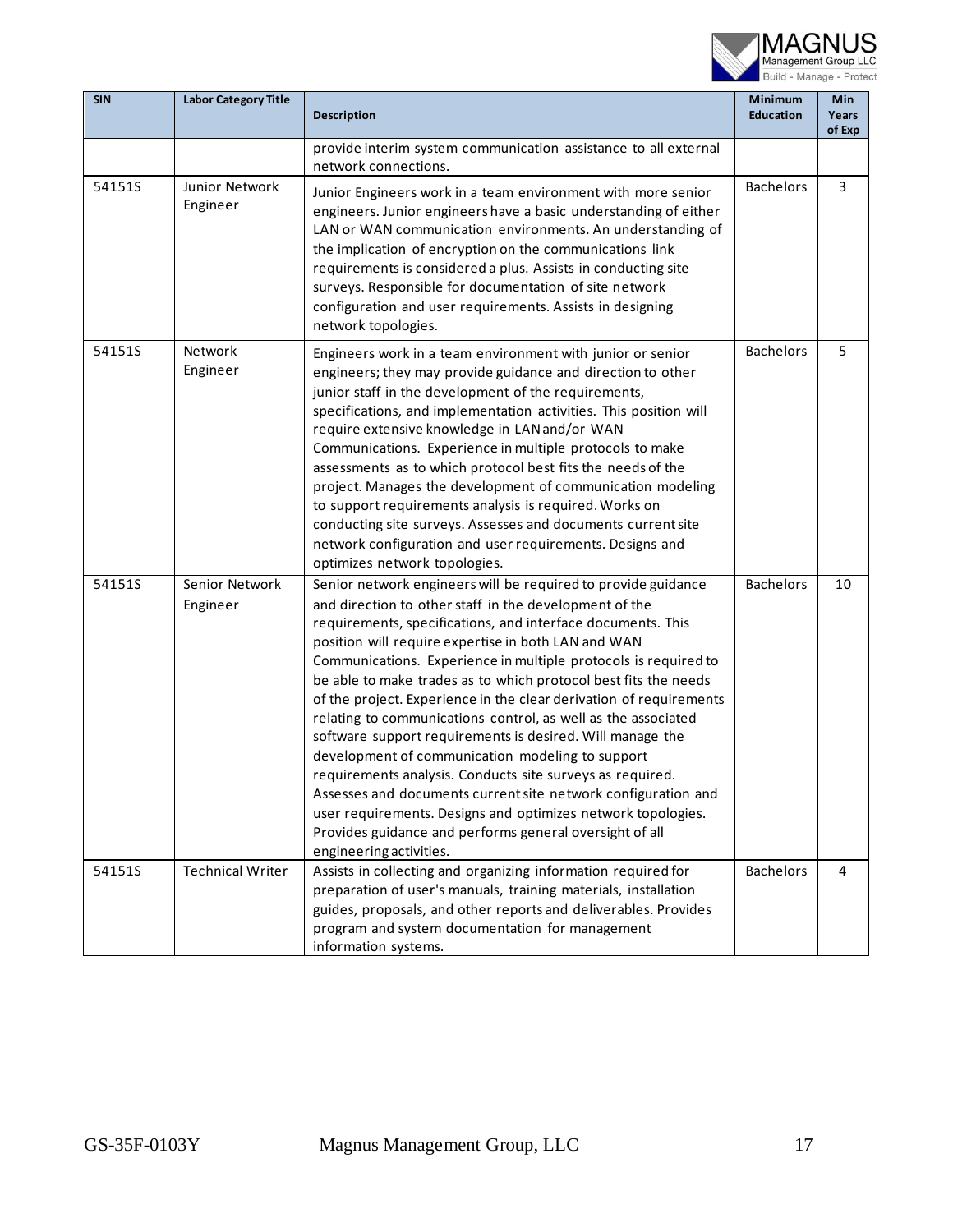

| <b>SIN</b> | <b>Labor Category Title</b>                     | <b>Description</b>                                                                                                                                                                                                                                                                                                                                                                                                                                                                                                                                                                                                                                                                                                                                                                                                                                                                                                                      | Minimum<br><b>Education</b> | Min<br>Years<br>of Exp |
|------------|-------------------------------------------------|-----------------------------------------------------------------------------------------------------------------------------------------------------------------------------------------------------------------------------------------------------------------------------------------------------------------------------------------------------------------------------------------------------------------------------------------------------------------------------------------------------------------------------------------------------------------------------------------------------------------------------------------------------------------------------------------------------------------------------------------------------------------------------------------------------------------------------------------------------------------------------------------------------------------------------------------|-----------------------------|------------------------|
| 54151S     | Senior Program<br>Manager                       | Plans, directs, and coordinates cross functional team activities to<br>manage and implement project and/or interrelated programs<br>from initiation to operational stage. Provides services to<br>management personnel to review and evaluate current program<br>operations, assists in developing leadership systems to improve<br>processes, develops and carries out strategic planning activities,<br>and assists in developing goals, processes, and procedures.<br>Determines, monitors, and reviews all project/program<br>economics to include costs, operational budgets, staffing<br>requirements, resources and risks. Establishes appropriate<br>metrics for measuring key program criteria. Maintains awareness<br>of emerging project/program management techniques.                                                                                                                                                      | <b>Bachelors</b>            | 10                     |
| 54151S     | Junior Project<br>Manager                       | Directs the project team to ensure quality products are<br>completed throughout the life cycle of the project. Provides<br>management oversight and direction as a single point of contact<br>for a project. Manages project estimation, project scheduling,<br>staffing, task assignment, project tracking, and quality assurance.<br>Defines the development activities and tasks with the resources<br>needed to perform the work. Coordinates communication<br>between management and developers.                                                                                                                                                                                                                                                                                                                                                                                                                                   | <b>Bachelors</b>            | $\mathbf{1}$           |
| 54151S     | Junior<br>Information<br>Security<br>Engineer-M | Under general direction, designs and develops information<br>security architectures. Possesses a wide range of knowledge in<br>design of security components and architectures. Coordinating<br>and conducting event collection, log management, event<br>management, compliance automation, and identity monitoring<br>activities for customer systems under the teams' purview.<br>Analyzing data collected by the event monitoring systems,<br>identifying results that dictate immediate corrective action,<br>trends that drive prompt action, and areas that require<br>continued monitoring and/or further analysis. Candidate must be<br>capable of the independent management of projects. Must be<br>able to successfully monitor systems, detect security problems<br>and create IT solutions, including those of moderate complexity<br>or sophistication. Ability to make recommendations to security<br>flaws in question | <b>Bachelors</b>            | $\overline{2}$         |
| 54151S     | Junior<br>Information<br>Security<br>Engineer-R | Assists in defining, reviewing and enforcing information security<br>policy, standards and guidelines for business operations and<br>technology implementations. Proactively identify IT security risks<br>including IT technical implementations or business processes.<br>Conduct security assessments and audits, penetration testing,<br>forensic IT and incident management. Coordinate Group-wide IT<br>security matters such as incident response, intrusion detection<br>management and IT Security advisories. Work together with<br>software development teams to define security objectives and<br>guidelines. Participate in security project implementations.                                                                                                                                                                                                                                                              | <b>Bachelors</b>            | $\overline{2}$         |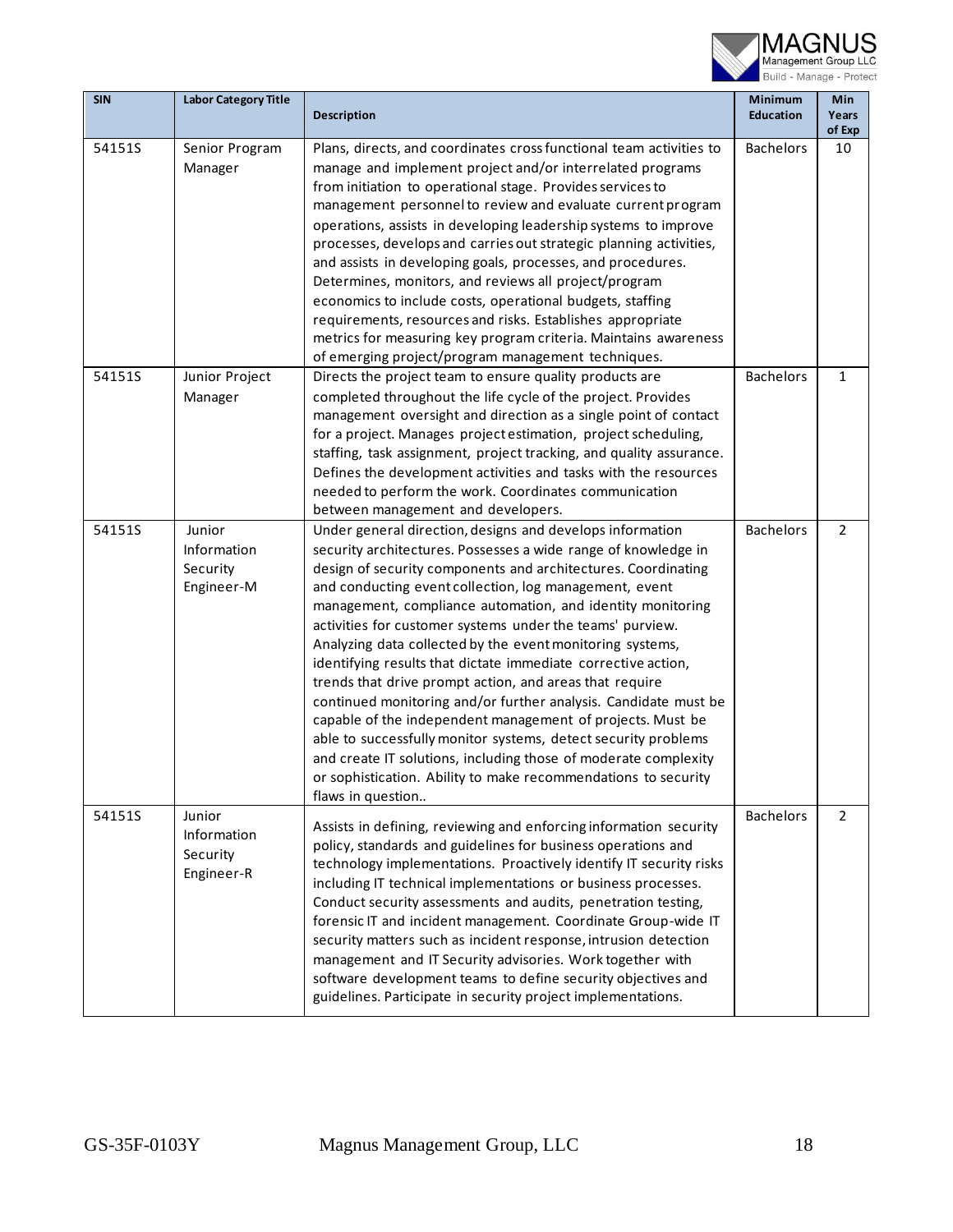

| <b>SIN</b> | <b>Labor Category Title</b>                                         | <b>Description</b>                                                                                                                                                                                                                                                                                                                                                                                                                                                                                                                                                                                                                                                                                                                                                                                            | <b>Minimum</b><br><b>Education</b> | Min<br>Years<br>of Exp |
|------------|---------------------------------------------------------------------|---------------------------------------------------------------------------------------------------------------------------------------------------------------------------------------------------------------------------------------------------------------------------------------------------------------------------------------------------------------------------------------------------------------------------------------------------------------------------------------------------------------------------------------------------------------------------------------------------------------------------------------------------------------------------------------------------------------------------------------------------------------------------------------------------------------|------------------------------------|------------------------|
| 54151S     | <b>Business Process</b><br>Reengineering<br>Specialist<br>Principal | The BPR Specialist provides specialized knowledge of overall<br>program requirements and specifications. Designs solutions<br>based on customer needs and technical considerations Analyzes<br>job tasks, organizational structure and user requirements to<br>provide program -wide solutions. Applies analytical expertise to<br>assist in defining, analyzing, validating and documenting complex<br>operating environments, states of technology and current<br>processes. Provides specialized support dealing in all aspects of<br>agency and federal level audits. Will generally be the primary<br>interface with the auditing firms.                                                                                                                                                                 | <b>Bachelors</b>                   | 10                     |
| 54151S     | Cybersecurity<br>Consultant                                         | Designs and Implements major Networks and Infrastructure<br>including Telecommunication Systems. Analyzes incident data<br>and vulnerability of company networks, including internal and<br>external websites. Determines which firewall solutions will be<br>used by the company. Designs security architectures and aids in<br>the definition of security frameworks. Provides technical and<br>managerial leadership to security projects and personnel, making<br>technical contributions and directly supervising projects and<br>client liaison. Provides security/systems engineering, technical<br>direction, and leadership for multiple complex projects. Specifies<br>long-term plan for evolution of existing security architecture and<br>tools. Develops external access policy and guidelines. | <b>Bachelors</b>                   | 4                      |
| 54151S     | Cybersecurity<br>Principal                                          | Designs and Implements major Networks and Infrastructure<br>including Telecommunication Systems. Analyzes incident data<br>and vulnerability of company networks, including internal and<br>external websites. Determines which firewall solutions will be<br>used by the company. Designs security architectures and aids in<br>the definition of security frameworks. Provides technical and<br>managerial leadership to security projects and personnel, making<br>technical contributions and directly supervising projects and<br>client liaison. Provides security/systems engineering, technical<br>direction, and leadership for multiple complex projects. Specifies<br>long-term plan for evolution of existing security architecture and<br>tools. Develops external access policy and guidelines. | <b>Bachelors</b>                   | $\overline{7}$         |
| 54151S     | Cybersecurity<br>SME                                                | Designs and Implements major Networks and Infrastructure<br>including Telecommunication Systems. Analyzes incident data<br>and vulnerability of company networks, including internal and<br>external websites. Determines which firewall solutions will be<br>used by the company. Designs security architectures and aids in<br>the definition of security frameworks. Provides technical and<br>managerial leadership to security projects and personnel, making<br>technical contributions and directly supervising projects and<br>client liaison. Provides security/systems engineering, technical<br>direction, and leadership for multiple complex projects. Specifies<br>long-term plan for evolution of existing security architecture and<br>tools. Develops external access policy and guidelines. | <b>Bachelors</b>                   | 10                     |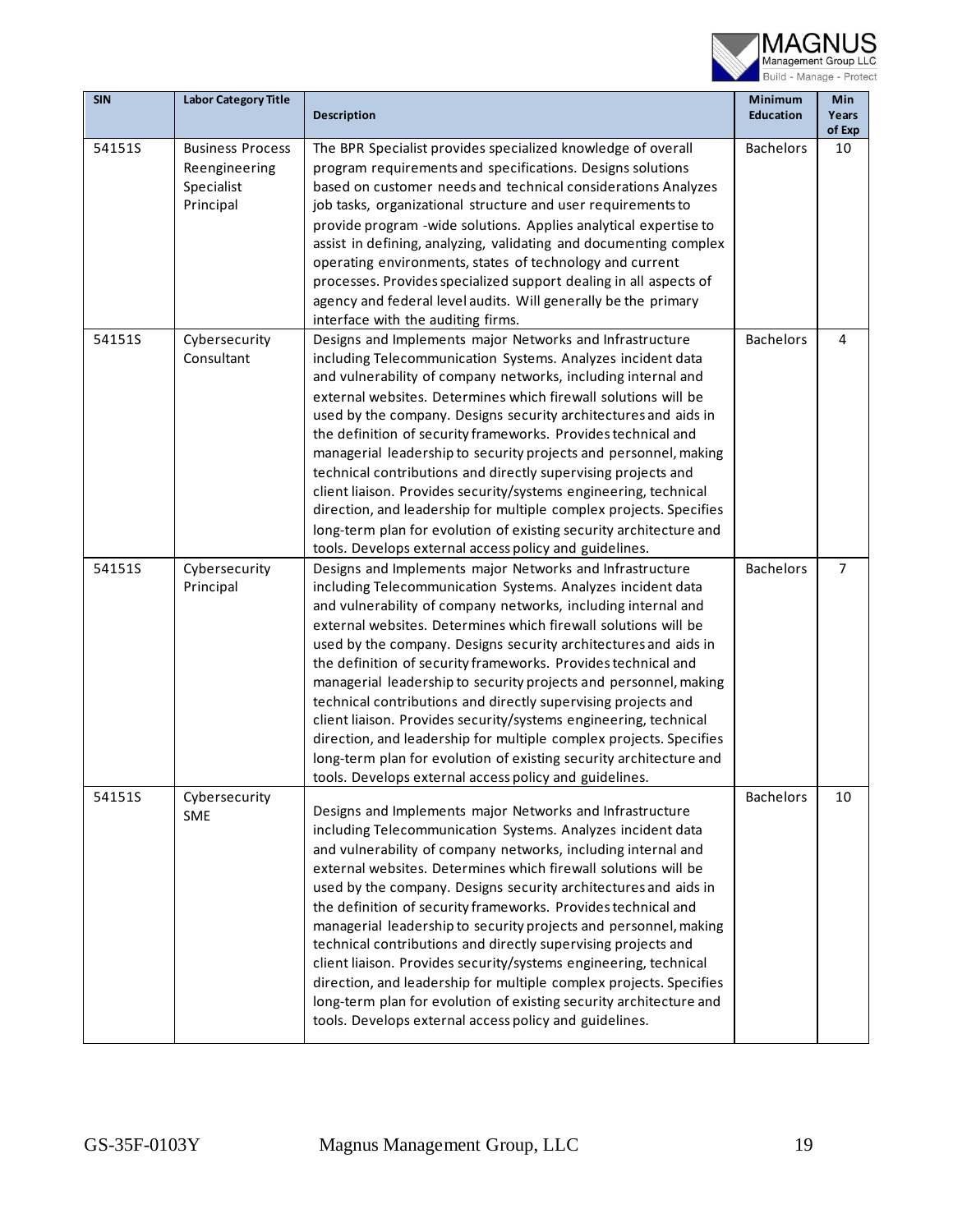

| <b>SIN</b> | <b>Labor Category Title</b>  |                                                                                                                                                                                                                                                                                                                                                                                                                                                                                                                                                                                                                                                                                                                                                                                                                                                                                                                                                                                                                                                                                                                                                                                                                                                                                                                                                                                                                                        | <b>Minimum</b>   | Min             |
|------------|------------------------------|----------------------------------------------------------------------------------------------------------------------------------------------------------------------------------------------------------------------------------------------------------------------------------------------------------------------------------------------------------------------------------------------------------------------------------------------------------------------------------------------------------------------------------------------------------------------------------------------------------------------------------------------------------------------------------------------------------------------------------------------------------------------------------------------------------------------------------------------------------------------------------------------------------------------------------------------------------------------------------------------------------------------------------------------------------------------------------------------------------------------------------------------------------------------------------------------------------------------------------------------------------------------------------------------------------------------------------------------------------------------------------------------------------------------------------------|------------------|-----------------|
|            |                              | <b>Description</b>                                                                                                                                                                                                                                                                                                                                                                                                                                                                                                                                                                                                                                                                                                                                                                                                                                                                                                                                                                                                                                                                                                                                                                                                                                                                                                                                                                                                                     | <b>Education</b> | Years<br>of Exp |
| 54151S     | <b>Forensic Analyst</b>      | Provides technical direction and leadership for complex<br>computer network exploitation and defense techniques to<br>include deterring, identifying and investigating computer and<br>network intrusions; as well as conducting comprehensive<br>computer surveillance/monitoring, vulnerability assessments,<br>penetration tests of information systems, disaster recovery<br>analysis, secure network design, and audits of information<br>security infrastructure and policy. Provides technical direction<br>and leadership for computer exploitation and reconnaissance;<br>custom tool development, modification and analysis; target<br>mapping and profiling; and, network decoy and deception<br>operations in support of computer intrusion operations. Provides<br>technical direction and leadership for forensics services to<br>include evidence seizure, computer forensic analysis and data<br>recovery, in support of computer crime investigation. Researches<br>and maintains proficiency in open and closed source computer<br>exploitation tools, techniques, procedures and trends. Provides<br>technical direction and leadership for a comprehensive risk<br>management program identifying mission critical processes and<br>systems; current and projected threats; and system<br>vulnerabilities. Conveys highly complex technical information<br>effectively and concisely to a wide range of audiences. | <b>Bachelors</b> | 3               |
| 54151S     | <b>Forensic Analyst</b><br>Ш | Provides technical direction and leadership for complex<br>computer network exploitation and defense techniques to<br>include deterring, identifying and investigating computer and<br>network intrusions; as well as conducting comprehensive<br>computer surveillance/monitoring, vulnerability assessments,<br>penetration tests of information systems, disaster recovery<br>analysis, secure network design, and audits of information<br>security infrastructure and policy. Provides technical direction<br>and leadership for computer exploitation and reconnaissance;<br>custom tool development, modification and analysis; target<br>mapping and profiling; and, network decoy and deception<br>operations in support of computer intrusion operations. Provides<br>technical direction and leadership for forensics services to<br>include evidence seizure, computer forensic analysis and data<br>recovery, in support of computer crime investigation. Researches<br>and maintains proficiency in open and closed source computer<br>exploitation tools, techniques, procedures and trends. Provides<br>technical direction and leadership for a comprehensive risk<br>management program identifying mission critical processes and<br>systems; current and projected threats; and system<br>vulnerabilities. Conveys highly complex technical information<br>effectively and concisely to a wide range of audiences. | <b>Bachelors</b> | 6               |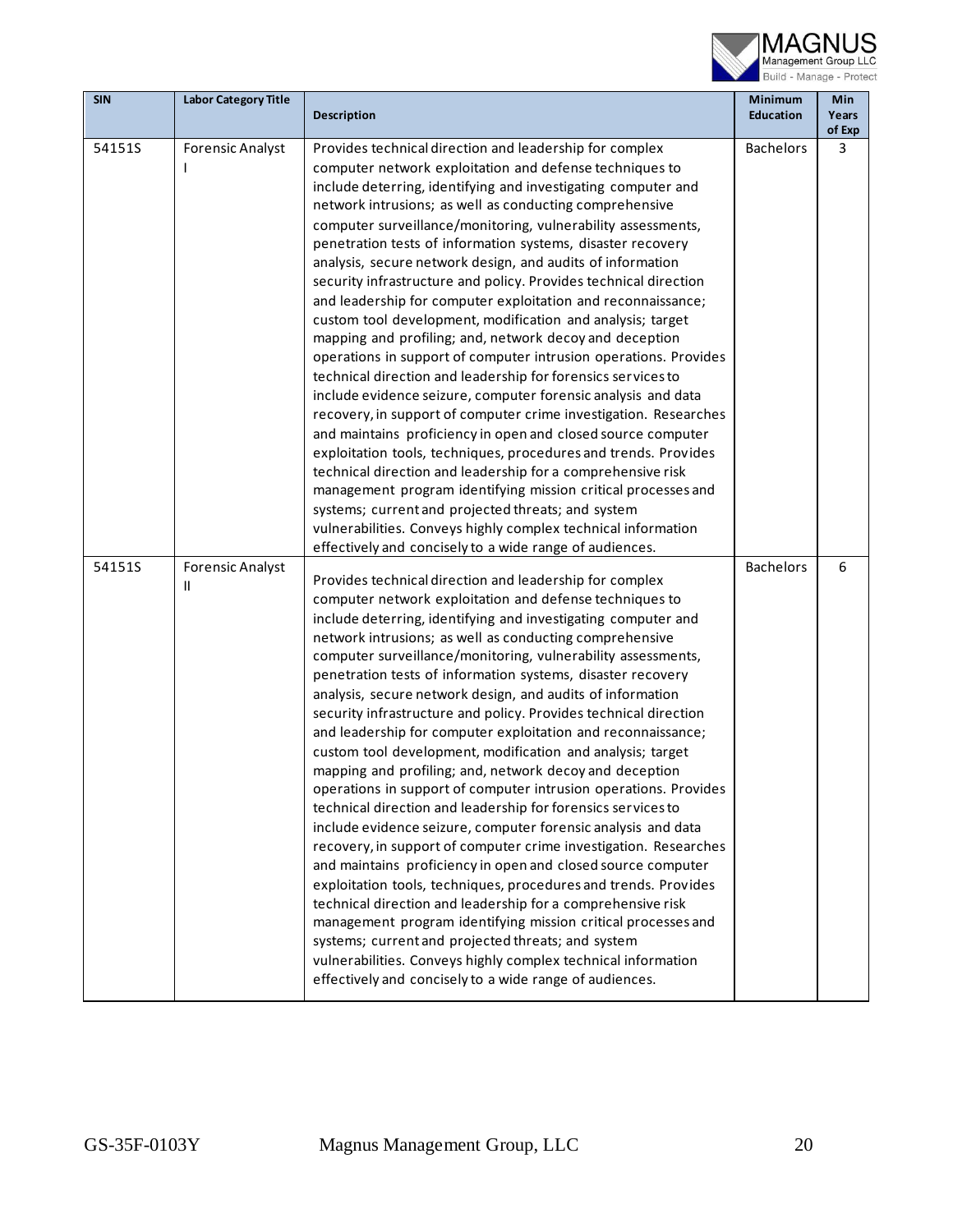

| <b>SIN</b> | <b>Labor Category Title</b>                 |                                                                                                                                                                                                                                                                                                                                                                                                                                                                                                                                                                                                                                                                                                                                                                                                                                                                                                                                                                                                                                                                                                                                                                                                                                                                                                                                                                                                                                        | <b>Minimum</b>   | Min             |
|------------|---------------------------------------------|----------------------------------------------------------------------------------------------------------------------------------------------------------------------------------------------------------------------------------------------------------------------------------------------------------------------------------------------------------------------------------------------------------------------------------------------------------------------------------------------------------------------------------------------------------------------------------------------------------------------------------------------------------------------------------------------------------------------------------------------------------------------------------------------------------------------------------------------------------------------------------------------------------------------------------------------------------------------------------------------------------------------------------------------------------------------------------------------------------------------------------------------------------------------------------------------------------------------------------------------------------------------------------------------------------------------------------------------------------------------------------------------------------------------------------------|------------------|-----------------|
|            |                                             | <b>Description</b>                                                                                                                                                                                                                                                                                                                                                                                                                                                                                                                                                                                                                                                                                                                                                                                                                                                                                                                                                                                                                                                                                                                                                                                                                                                                                                                                                                                                                     | <b>Education</b> | Years<br>of Exp |
| 54151S     | <b>Forensic Analyst</b><br>Ш                | Provides technical direction and leadership for complex<br>computer network exploitation and defense techniques to<br>include deterring, identifying and investigating computer and<br>network intrusions; as well as conducting comprehensive<br>computer surveillance/monitoring, vulnerability assessments,<br>penetration tests of information systems, disaster recovery<br>analysis, secure network design, and audits of information<br>security infrastructure and policy. Provides technical direction<br>and leadership for computer exploitation and reconnaissance;<br>custom tool development, modification and analysis; target<br>mapping and profiling; and, network decoy and deception<br>operations in support of computer intrusion operations. Provides<br>technical direction and leadership for forensics services to<br>include evidence seizure, computer forensic analysis and data<br>recovery, in support of computer crime investigation. Researches<br>and maintains proficiency in open and closed source computer<br>exploitation tools, techniques, procedures and trends. Provides<br>technical direction and leadership for a comprehensive risk<br>management program identifying mission critical processes and<br>systems; current and projected threats; and system<br>vulnerabilities. Conveys highly complex technical information<br>effectively and concisely to a wide range of audiences. | Masters          | 10              |
| 54151HACS  | <b>Cyber Application</b><br>Architect 1     | The Cyber Application Architect may plan, design, develop,<br>redesign or enhance, install, or implement various cyber<br>technology products, or enhance computer programs. This<br>individual applies knowledge of software and programming to<br>develop and test the security of computer systems and produce<br>the necessary outcome for clients. The Application Architect may<br>draft technical white papers to better understand the cyber<br>technology behind them, and to provide instructions that help<br>the client better understand the nature and applications of a<br>specific cyber product.                                                                                                                                                                                                                                                                                                                                                                                                                                                                                                                                                                                                                                                                                                                                                                                                                      | <b>Bachelors</b> | $\overline{2}$  |
| 54151HACS  | <b>Cyber Application</b><br>Systems Analyst | The Cyber Application System Analyst may oversee the<br>implementation of required hardware and software security<br>components for approved applications, coordinates security<br>tests of the application system to ensure proper performance,<br>and develops diagrams and flowcharts for computer<br>programmers to follow. This individual previews, analyzes, and<br>modifies programming systems, including encoding, debugging,<br>and installing security measures to support an organization's<br>application systems. The Cyber Application System Analyst<br>develops application specifications, identifies the required<br>inputs, and formats the output to meet user's needs.                                                                                                                                                                                                                                                                                                                                                                                                                                                                                                                                                                                                                                                                                                                                          | <b>Bachelors</b> | $\overline{2}$  |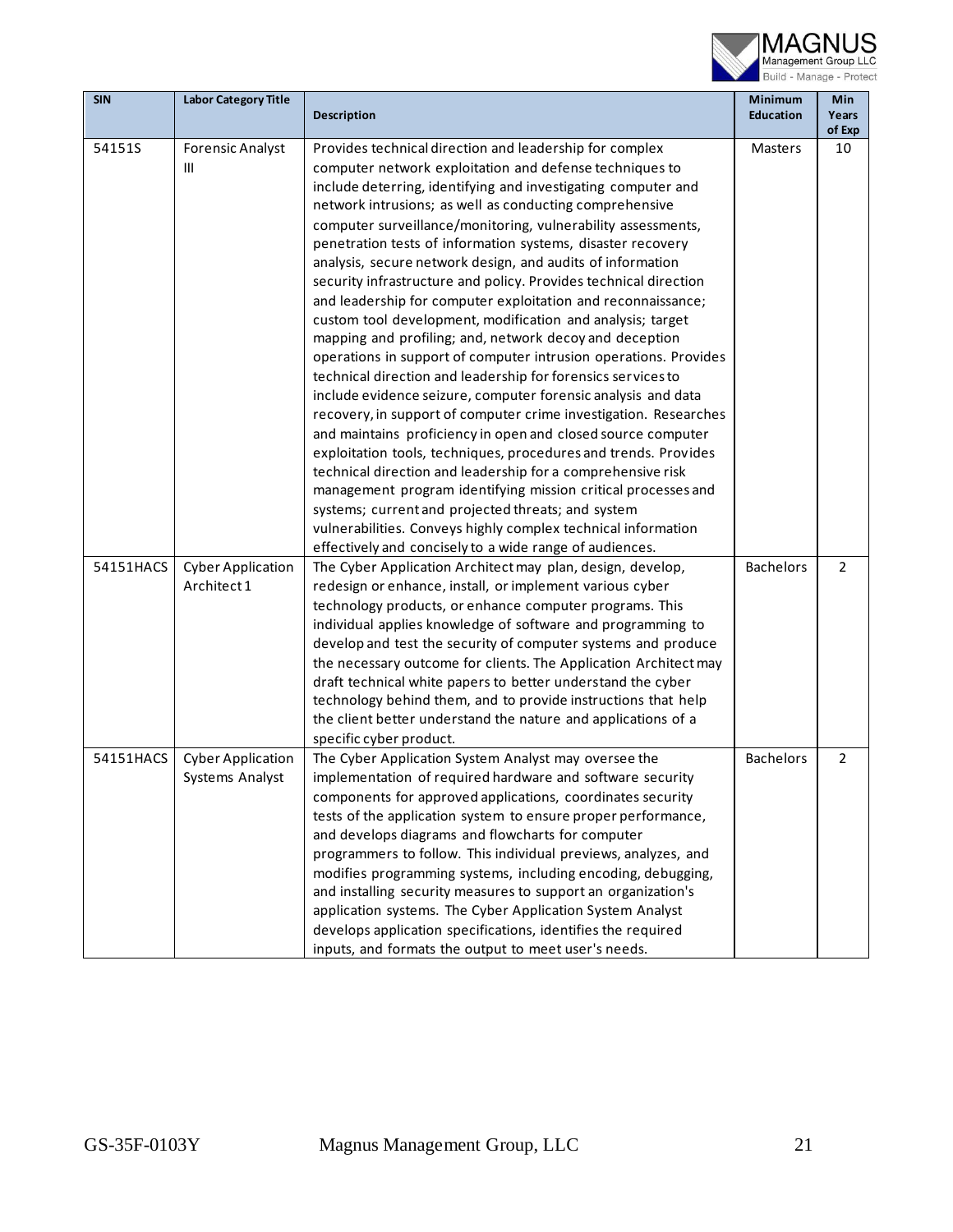

| <b>SIN</b> | <b>Labor Category Title</b>          | <b>Description</b>                                                                                                                                                                                                                                                                                                                                                                                                                                                                                                                                                                                                                                                                                                                                                                | Minimum<br><b>Education</b> | Min<br>Years<br>of Exp |
|------------|--------------------------------------|-----------------------------------------------------------------------------------------------------------------------------------------------------------------------------------------------------------------------------------------------------------------------------------------------------------------------------------------------------------------------------------------------------------------------------------------------------------------------------------------------------------------------------------------------------------------------------------------------------------------------------------------------------------------------------------------------------------------------------------------------------------------------------------|-----------------------------|------------------------|
| 54151HACS  | <b>Cyber Enterprise</b><br>Architect | The Cyber Enterprise Architect works with stakeholders, both<br>leadership and subject matter experts, to build a holistic view of<br>the organization's strategy, processes, information, and<br>information technology assets to ensure that the business and IT<br>are in alignment and protected from cyber threats. The Cyber<br>Enterprise Architect links the business mission, strategy, and<br>processes of an organization to its IT strategy - including security,<br>and documents this using multiple architectural models or views<br>that show how the current and future needs of an organization<br>will be met in an efficient, sustainable, agile, secure, and<br>adaptable manner.                                                                            | <b>Bachelors</b>            | 4                      |
| 54151HACS  | Cyber Program<br>Analyst I           | The Cyber Program Analyst analyzes and critiques existing<br>computer programs and systems security measures, and<br>develops new measures. The program analyst may: review users'<br>requests for new or modified computer programs to determine<br>feasibility, cost and time required, compatibility with current<br>system, and security capabilities; outline steps required to<br>develop program, using structured security analysis and design;<br>and, plan, develop, test, and document computer programs,<br>applying knowledge of cyber security, programming techniques,<br>and computer systems.                                                                                                                                                                    | <b>Bachelors</b>            | 6                      |
| 54151HACS  | Cyber Program<br>Analyst II          | The Cyber Program Analyst analyzes and critiques existing<br>computer programs and systems security measures, and<br>develops new measures. The program analyst may: review users'<br>requests for new or modified computer programs to determine<br>feasibility, cost and time required, compatibility with current<br>system, and security capabilities; outline steps required to<br>develop program, using structured security analysis and design;<br>and, plan, develop, test, and document computer programs,<br>applying knowledge of cyber security, programming techniques,<br>and computer systems. Level 2 performs more varied and<br>difficult tasks compared to Level 1, yet has less autonomy than<br>Level 3.                                                    | <b>Bachelors</b>            | 6                      |
| 54151HACS  | Cyber Program<br>Analyst III         | The Cyber Program Analyst analyzes and critiques existing<br>computer programs and systems security measures, and<br>develops new measures. The program analyst may: review users'<br>requests for new or modified computer programs to determine<br>feasibility, cost and time required, compatibility with current<br>system, and security capabilities; outline steps required to<br>develop program, using structured security analysis and design;<br>and, plan, develop, test, and document computer programs,<br>applying knowledge of cyber security, programming techniques,<br>and computer systems. Level 3 is competent in subject matter<br>and concepts and generally considered a specialist in area of<br>assignment. May lead individuals assisting in the work. | <b>Bachelors</b>            | Q                      |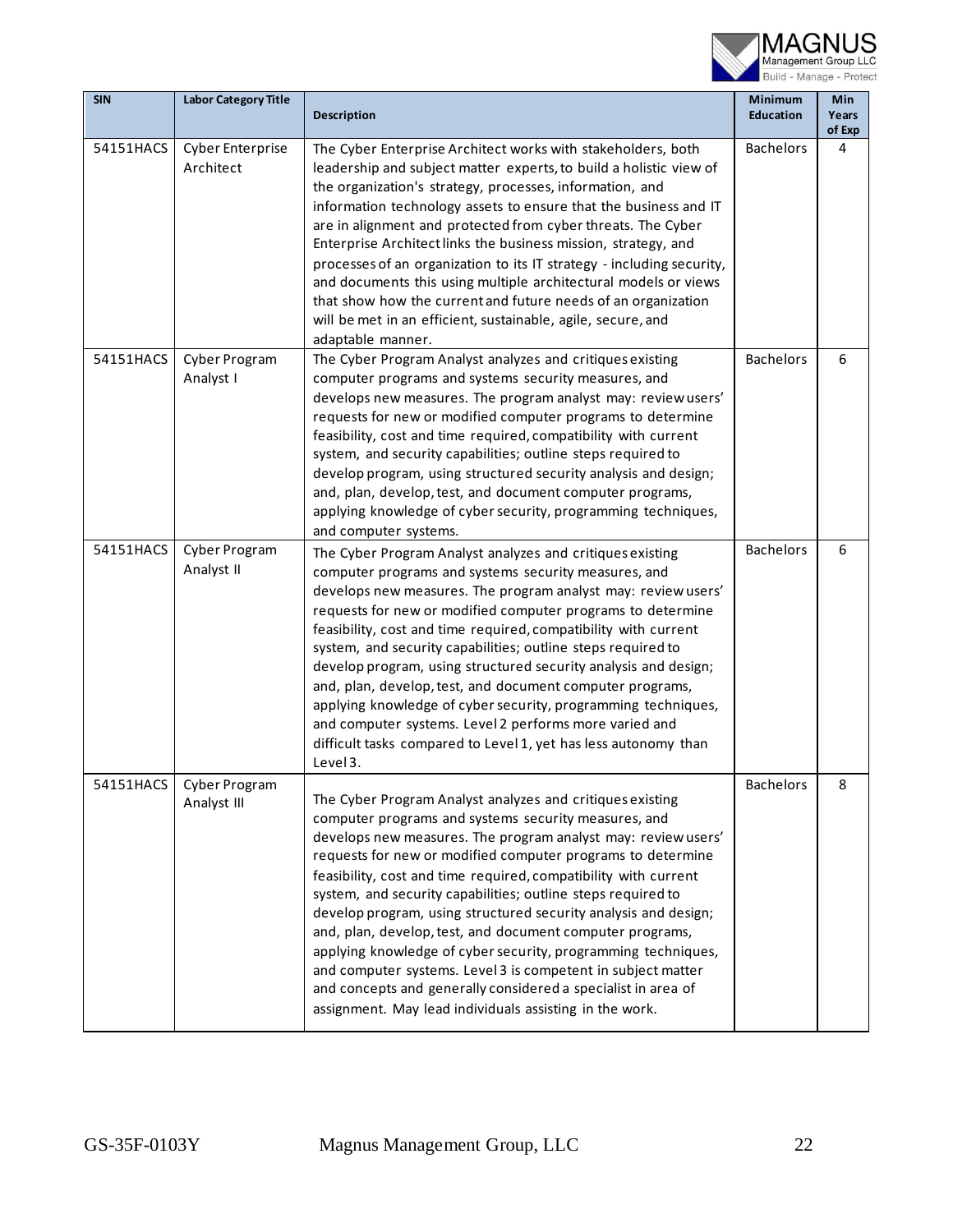

| <b>SIN</b> | <b>Labor Category Title</b>   | <b>Description</b>                                                                                                                                                                                                                                                                                                                                                                                                                                                                                                                                                                                                                                                                                                                                                                                                                                                                                                                                                                       | Minimum<br><b>Education</b> | Min<br>Years             |
|------------|-------------------------------|------------------------------------------------------------------------------------------------------------------------------------------------------------------------------------------------------------------------------------------------------------------------------------------------------------------------------------------------------------------------------------------------------------------------------------------------------------------------------------------------------------------------------------------------------------------------------------------------------------------------------------------------------------------------------------------------------------------------------------------------------------------------------------------------------------------------------------------------------------------------------------------------------------------------------------------------------------------------------------------|-----------------------------|--------------------------|
| 54151HACS  | Cybersecurity<br>Specialist 1 | The Cyber Security Specialist 1 may identify and resolve highly<br>complex issues to prevent cyber attacks on information systems<br>and to keep computer information systems secure from<br>interruption of service, intellectual property theft, network<br>viruses, data mining, financial theft, and theft of sensitive<br>customer data, allowing business to continue as normal. This is<br>accomplished through the systematic implementation of a cyber<br>framework and process. The Cyber Security Specialist designs,<br>installs, and manages security mechanisms that protect<br>networks and information systems against hackers, breaches,<br>viruses, and spyware. This individual responds to incidents,<br>investigates violations, and recommends enhancements to plug<br>potential security gaps. Level 1 performs more routine aspects of<br>the position and is supervised by higher levels.                                                                       | <b>Bachelors</b>            | of Exp<br>$\overline{2}$ |
| 54151HACS  | Cybersecurity<br>Specialist 2 | The Cyber Security Specialist 2 may identify and resolve highly<br>complex issues to prevent cyber attacks on information systems<br>and to keep computer information systems secure from<br>interruption of service, intellectual property theft, network<br>viruses, data mining, financial theft, and theft of sensitive<br>customer data, allowing business to continue as normal. This is<br>accomplished through the systematic implementation of a cyber<br>framework and process. The Cyber Security Specialist designs,<br>installs, and manages security mechanisms that protect<br>networks and information systems against hackers, breaches,<br>viruses, and spyware. This individual responds to incidents,<br>investigates violations, and recommends enhancements to plug<br>potential security gaps. Level 2 performs more varied and<br>difficult tasks compared to Level 1, yet has less autonomy than<br>Level 3.                                                    | <b>Bachelors</b>            | 5                        |
| 54151HACS  | Cybersecurity<br>Specialist 3 | The Cyber Security Specialist 3 may identify and resolve highly<br>complex issues to prevent cyber attacks on information systems<br>and to keep computer information systems secure from<br>interruption of service, intellectual property theft, network<br>viruses, data mining, financial theft, and theft of sensitive<br>customer data, allowing business to continue as normal. This is<br>accomplished through the systematic implementation of a cyber<br>framework and process. The Cyber Security Specialist designs,<br>installs, and manages security mechanisms that protect<br>networks and information systems against hackers, breaches,<br>viruses, and spyware. This individual responds to incidents,<br>investigates violations, and recommends enhancements to plug<br>potential security gaps. Level 3 is competent in subject matter<br>and concepts and generally considered a specialist in area of<br>assignment. May lead individuals assisting in the work. | <b>Bachelors</b>            | 8                        |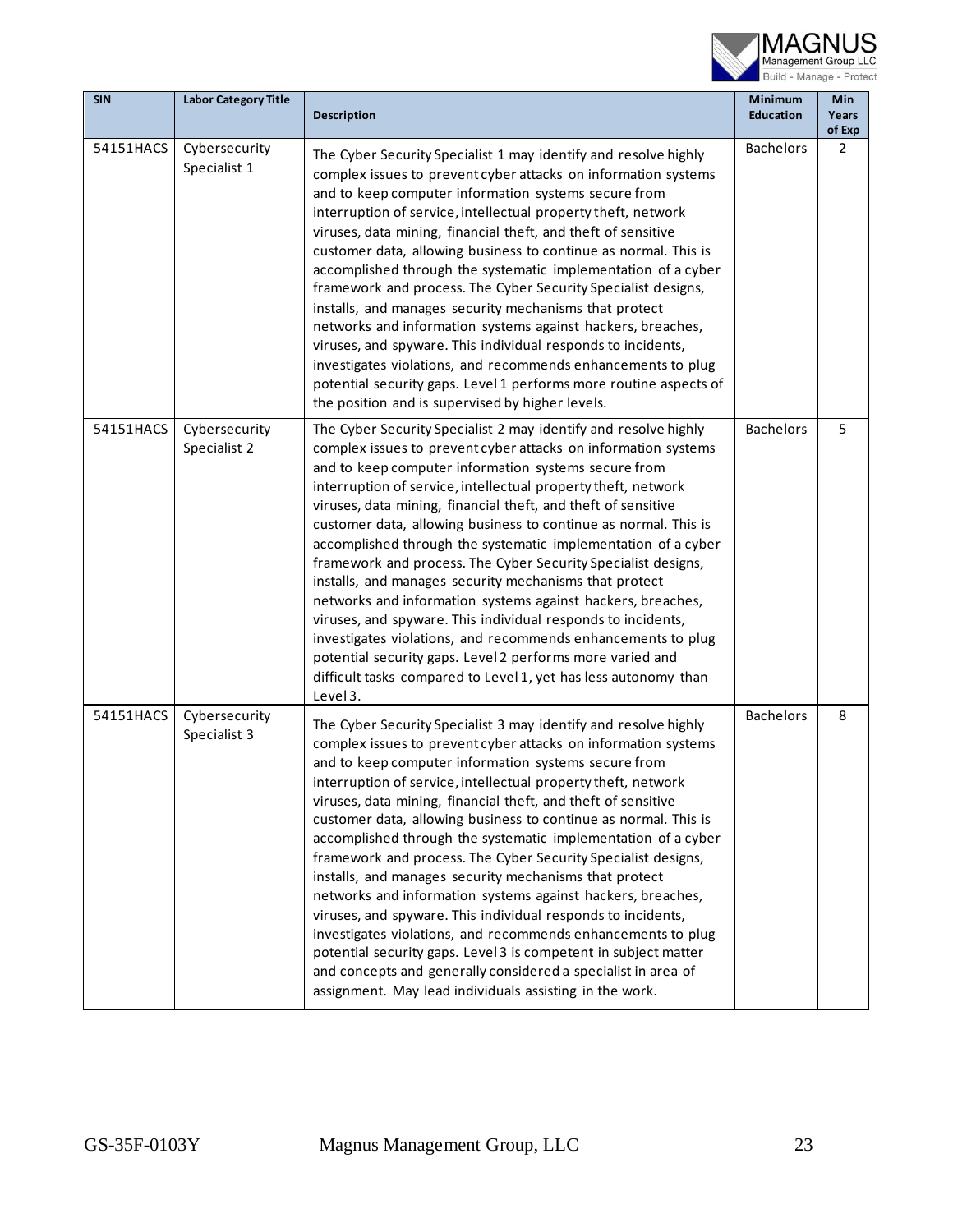

| <b>SIN</b> | <b>Labor Category Title</b>                 | Description                                                                                                                                                                                                                                                                                                                                                                                                                                                                                                                                                                                                                                                                                                                                                                                     | Minimum<br><b>Education</b> | Min<br>Years<br>of Exp |
|------------|---------------------------------------------|-------------------------------------------------------------------------------------------------------------------------------------------------------------------------------------------------------------------------------------------------------------------------------------------------------------------------------------------------------------------------------------------------------------------------------------------------------------------------------------------------------------------------------------------------------------------------------------------------------------------------------------------------------------------------------------------------------------------------------------------------------------------------------------------------|-----------------------------|------------------------|
| 54151HACS  | Cyber Subject<br>Matter Expert<br>(SME) 1   | Recognized as an authority in a given domain of Cyber security,<br>or proficient in highly demanded emergent cyber tools or<br>processes required under special circumstances. Duties may<br>include: applying subject matter authority to a specific incident,<br>security application or enterprise environment to improve<br>security posture or resolve organizational issues.                                                                                                                                                                                                                                                                                                                                                                                                              | <b>Bachelors</b>            | 5                      |
| 54151HACS  | Cyber Subject<br>Matter Expert<br>$(SME)$ 2 | Recognized as an authority in a given domain of Cyber security,<br>or proficient in highly demanded emergent cyber tools or<br>processes required under special circumstances. Duties may<br>include: applying subject matter authority to a specific incident,<br>security application or enterprise environment to improve<br>security posture or resolve organizational issues; and, generating<br>issue papers and reporting.                                                                                                                                                                                                                                                                                                                                                               | <b>Bachelors</b>            | 8                      |
| 54151HACS  | Cyber Subject<br>Matter Expert<br>$(SME)$ 3 | Recognized as an authority in a given domain of Cyber security,<br>or proficient in highly demanded emergent cyber tools or<br>processes required under special circumstances. Duties may<br>include: applying subject matter authority to a specific incident,<br>security application or enterprise environment to improve<br>security posture or resolve organizational issues; generating<br>issue papers and reporting; and, advising senior leadership on<br>security issues.                                                                                                                                                                                                                                                                                                             | <b>Bachelors</b>            | 12                     |
| 54151HACS  | <b>Cyber Technical</b><br>Architect 1       | The Cyber Technical Architect 1 provides thought leadership<br>related to current and future customer plans with regard to<br>protecting customer information technology from cyber threats.<br>This individual possesses knowledge of the future direction and<br>trends associated with the stated information technology, and is<br>up to date with current threats associated with it. This individual<br>is experienced in designing and implementing protections for<br>information architecture solutions for the stated information<br>technology. This individual designs secure architecture to include<br>the software, hardware, and communications to support the<br>total requirements as well as provide for present and future<br>cross-functional requirements and interfaces. | <b>Bachelors</b>            | 4                      |
| 54151HACS  | Cyber Technical<br>Architect 2              | The Cyber Technical Architect 2 provides thought leadership<br>related to current and future customer plans with regard to<br>protecting customer information technology from cyber threats.<br>This individual possesses knowledge of the future direction and<br>trends associated with the stated information technology, and is<br>up to date with current threats associated with it. This individual<br>has experience in designing and implementing protections for<br>information architecture. This individual designs secure<br>architecture to include the software, hardware, and<br>communications to support the total requirements as well as<br>provide for present and future cross-functional requirements<br>and interfaces.                                                 | <b>Bachelors</b>            | 8                      |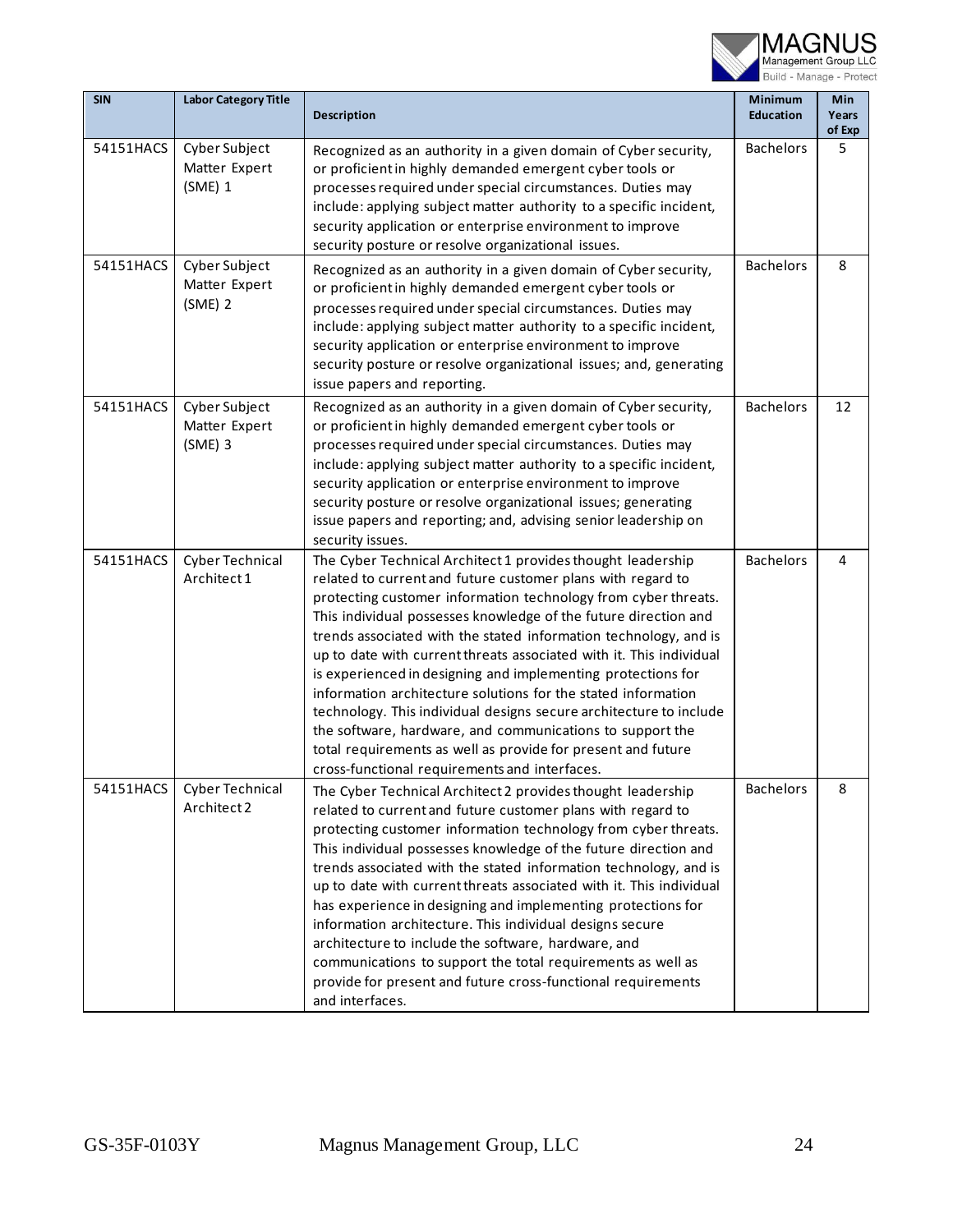

| <b>SIN</b> | <b>Labor Category Title</b>         |                                                                                                                                                                                                                                                                                                                                                                                                                                                                                                                                                                                                                                                                                                                                                                                                                                                                                                                                                                                                                                                                                                                                                                                                                                                                                                | Minimum          | Min             |
|------------|-------------------------------------|------------------------------------------------------------------------------------------------------------------------------------------------------------------------------------------------------------------------------------------------------------------------------------------------------------------------------------------------------------------------------------------------------------------------------------------------------------------------------------------------------------------------------------------------------------------------------------------------------------------------------------------------------------------------------------------------------------------------------------------------------------------------------------------------------------------------------------------------------------------------------------------------------------------------------------------------------------------------------------------------------------------------------------------------------------------------------------------------------------------------------------------------------------------------------------------------------------------------------------------------------------------------------------------------|------------------|-----------------|
|            |                                     | Description                                                                                                                                                                                                                                                                                                                                                                                                                                                                                                                                                                                                                                                                                                                                                                                                                                                                                                                                                                                                                                                                                                                                                                                                                                                                                    | <b>Education</b> | Years<br>of Exp |
| 54151HACS  | <b>Cyber Training</b><br>Specialist | The Cyber Training Specialist develops teaching outlines and<br>determines instructional methods, using knowledge of specific<br>training needs and effectiveness of such methods as individual<br>training, group instruction, lectures, demonstrations,<br>conferences, meetings, or workshops. This individual prepares,<br>organizes and heads training sessions covering standard training,<br>specialized training or counseling in designated areas.                                                                                                                                                                                                                                                                                                                                                                                                                                                                                                                                                                                                                                                                                                                                                                                                                                    | <b>Bachelors</b> | 4               |
| 54151HACS  | Incident<br>Response Analyst<br>1   | Contributes to generating response to crisis or urgent situations<br>to mitigate immediate and/or potential threats. Uses mitigation,<br>preparedness, and response and recovery approaches, as<br>needed, to maximize survival of life, preservation of property,<br>and information security. Duties may include: handle and<br>respond to cyber security incidents through coordination with<br>stakeholders such as internal IT entities, security leadership,<br>legal affairs, internal affairs, law enforcement, and privacy<br>offices; intake incident reporting, conduct ticket updates, and<br>notify stakeholders of cyber security incidents and forensic<br>investigations in relation to computer security incidents and<br>escalate when necessary as well as coordinate response to<br>computer security incidents; recommend a course of action on<br>each incident and creates, manages, and records all actions<br>taken and serve as initial POC for Events of Interest reported<br>both internally and externally; establishes alarm/incident<br>escalation process and tracks, follows-up, and resolves incidents;<br>and, initiates and maintains contact with affected parties during<br>incident response lifecycle. Investigates potential<br>incidents/intrusions. | <b>Bachelors</b> | $\overline{2}$  |
| 54151HACS  | Incident<br>Response Analyst<br>2   | Contributes to generating responses to crisis or urgent situations<br>to mitigate immediate and/or potential threats. Uses mitigation,<br>preparedness, and response and recovery approaches, as<br>needed, to maximize survival of life, preservation of property,<br>and information security. Duties may include: provides oversight<br>for incident data flow and response, content, and remediation,<br>and partners with other incident response centers in maintaining<br>an understanding of threats, vulnerabilities, and exploits that<br>could impact networks and assets; performs real-time proactive<br>event investigation on various security enforcement systems,<br>such as SIEM, Anti-virus, Internet content filtering/reporting,<br>malcode prevention, Firewalls, IDS & IPS, Web security, anti-<br>spam, etc; performs the role of Incident Coordinator for IT<br>Security events requiring focused response, containment,<br>investigation, and remediation; performs forensic analysis on<br>hosts supporting investigations; and, conducts malware analysis<br>in out-of-band environment (static and dynamic), including<br>complex malware.                                                                                                                        | <b>Bachelors</b> | 5               |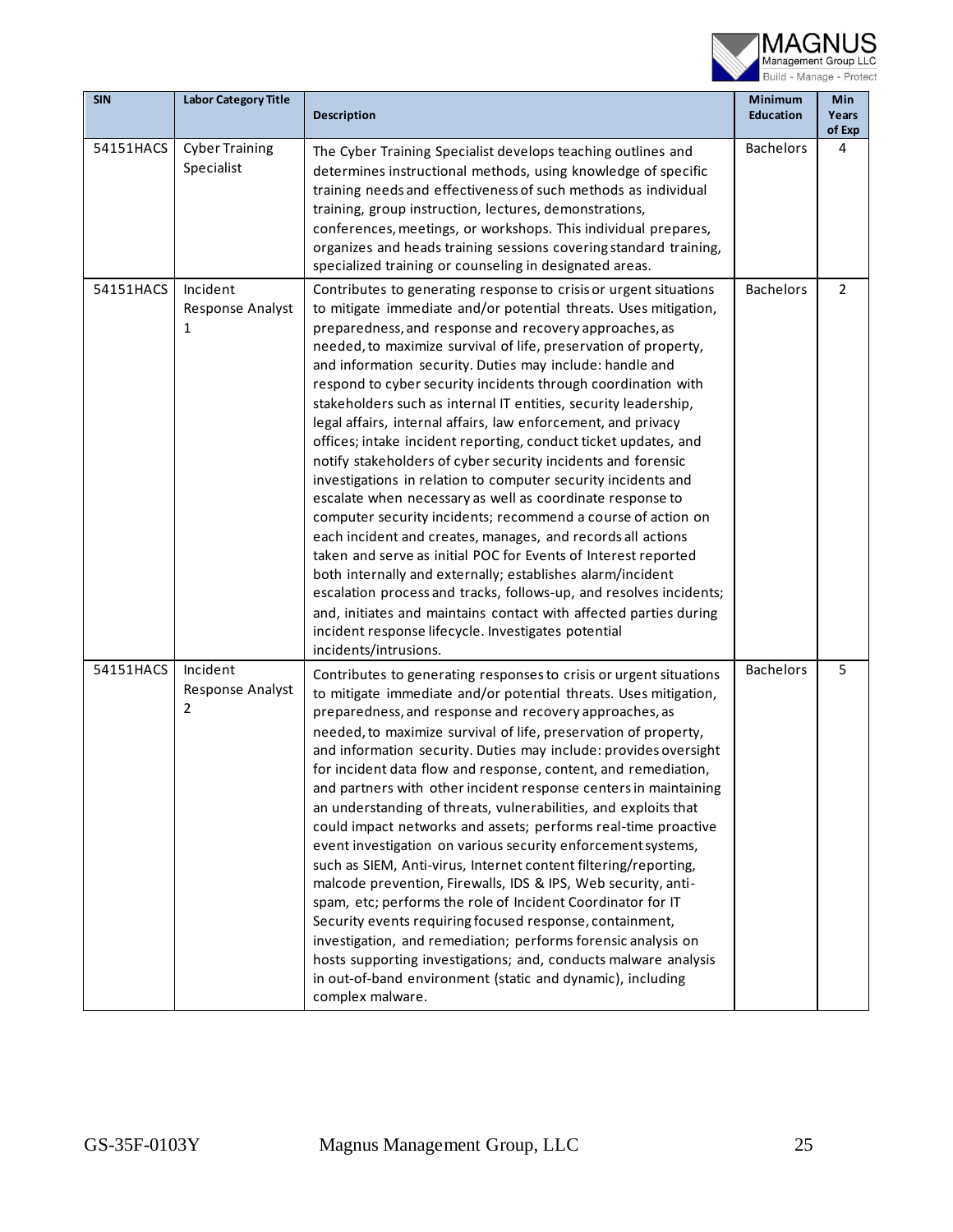

| <b>SIN</b> | <b>Labor Category Title</b>                   | <b>Description</b>                                                                                                                                                                                                                                                                                                                                                                                                                                                                                                                                                                                                                                                                                                                                                                                                                                                                                                                                                                                                                                                                                                                                                                                                                                                                                                                                                                                                                                                                                                                                                                                                                                                                                | <b>Minimum</b><br><b>Education</b> | <b>Min</b><br>Years |
|------------|-----------------------------------------------|---------------------------------------------------------------------------------------------------------------------------------------------------------------------------------------------------------------------------------------------------------------------------------------------------------------------------------------------------------------------------------------------------------------------------------------------------------------------------------------------------------------------------------------------------------------------------------------------------------------------------------------------------------------------------------------------------------------------------------------------------------------------------------------------------------------------------------------------------------------------------------------------------------------------------------------------------------------------------------------------------------------------------------------------------------------------------------------------------------------------------------------------------------------------------------------------------------------------------------------------------------------------------------------------------------------------------------------------------------------------------------------------------------------------------------------------------------------------------------------------------------------------------------------------------------------------------------------------------------------------------------------------------------------------------------------------------|------------------------------------|---------------------|
| 54151HACS  | Incident<br>Response Analyst<br>3             | Contributes to generating responses to crisis or urgent situations<br>to mitigate immediate and / or potential threats. Uses<br>mitigation, preparedness, and response and recovery<br>approaches, as needed, to maximize survival of life, preservation<br>of property, and information security. Duties may include: lead<br>shifts and functional IR teams, provides oversight for incident<br>data flow and response, content, and remediation, and partners<br>with other incident response centers in maintaining an<br>understanding of threats, vulnerabilities, and exploits that could<br>impact networks and assets; performs real-time proactive event<br>investigation on various security enforcement systems, such as<br>SIEM, Anti-virus, Internet content filtering/reporting, malcode<br>prevention, Firewalls, IDS & IPS, Web security, anti-spam, etc;<br>performs the role of Incident Coordinator for IT Security events<br>requiring focused response, containment, investigation, and<br>remediation; performs forensic analysis on hosts supporting<br>investigations; conducts malware analysis in out-of-band<br>environment (static and dynamic), including complex malware;<br>coordinate response action to identifies threats and incidents;<br>analyze operational anomalies, network behavior and performs<br>mitigation actions derived from cyber threat monitoring and<br>anomaly analysis, and actively monitors the networks for<br>cybersecurity threats and vulnerabilities; provide oversight and<br>perform quality assurance on Incident Closures; assist with<br>knowledge management - Standard Operating Procedures and<br>procedural support data. | <b>Bachelors</b>                   | of Exp<br>8         |
| 54151HACS  | Risk and<br>Vulnerability<br>Threat Analyst 1 | Participate in conduct of controls and security assessments to<br>assess risk of exposure of proprietary data through weaknesses<br>in platforms, access procedures, or forms of access to the<br>organization's systems and the data contained in them. Duties<br>may include: provides technical support on post event network<br>security logs and trend analysis; uncovers security and<br>compliance violations; associates and correlates IP address<br>related events with specific systems or devices in the IT<br>infrastructure; support development and analysis of system and<br>security documentation; maintain documentation for exceptions<br>to standards.                                                                                                                                                                                                                                                                                                                                                                                                                                                                                                                                                                                                                                                                                                                                                                                                                                                                                                                                                                                                                       | <b>Bachelors</b>                   | $\overline{2}$      |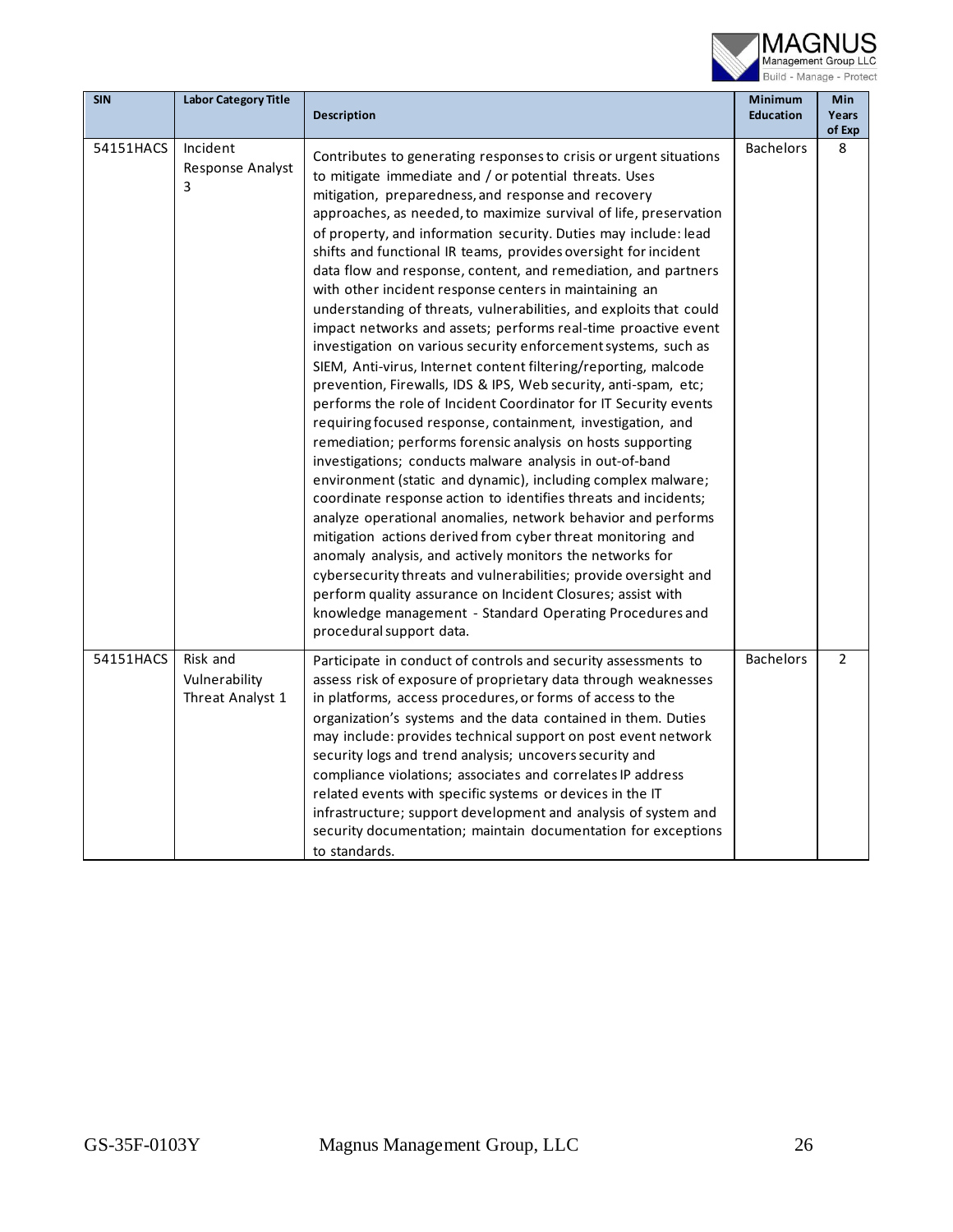

| <b>SIN</b> | <b>Labor Category Title</b>                         |                                                                                                                                                                                                                                                                                                                                                                                                                                                                                                                                                                                                                                                                                                                                                                                                                                                                                                                                                                                                                                                                                                                                                                                                                                                                                                                                                             | Minimum          | Min             |
|------------|-----------------------------------------------------|-------------------------------------------------------------------------------------------------------------------------------------------------------------------------------------------------------------------------------------------------------------------------------------------------------------------------------------------------------------------------------------------------------------------------------------------------------------------------------------------------------------------------------------------------------------------------------------------------------------------------------------------------------------------------------------------------------------------------------------------------------------------------------------------------------------------------------------------------------------------------------------------------------------------------------------------------------------------------------------------------------------------------------------------------------------------------------------------------------------------------------------------------------------------------------------------------------------------------------------------------------------------------------------------------------------------------------------------------------------|------------------|-----------------|
|            |                                                     | <b>Description</b>                                                                                                                                                                                                                                                                                                                                                                                                                                                                                                                                                                                                                                                                                                                                                                                                                                                                                                                                                                                                                                                                                                                                                                                                                                                                                                                                          | <b>Education</b> | Years<br>of Exp |
| 54151HACS  | Risk and<br>Vulnerability<br>Threat Analyst 2       | Participates in the conduct of controls and security assessments<br>to assess risk of exposure of proprietary data through<br>weaknesses in platforms, access procedures, or forms of access<br>to the organization's systems and the data contained in them.<br>Duties may include: develop, document and execute<br>containment strategies; document and brief the business on<br>remediation options and execute the plan with stakeholders;<br>produce final report and recommendation; coordinate efforts of,<br>and provide timely updates to, multiple business units during<br>response; performing in-depth analysis in support of incident<br>response operations; develop requirements for technical<br>capabilities for cyber incident management; investigate major<br>breaches of security and recommending appropriate control<br>improvements; work with infrastructure and application support<br>teams to drive closure of follow up actions identified through<br>incident and problem management; performs Security Control<br>Assessments on systems to validate the results of risk<br>assessments and ensure controls in the security plan are present<br>and operating correctly on the system; provides thorough report<br>of the risks to the system and its data; and, develop and analyze<br>system and security documentation. | <b>Bachelors</b> | 4               |
| 54151HACS  | Risk and<br>Vulnerability<br>Threat Analyst 3       | Participates in the conduct of controls and security assessments<br>to assess risk of exposure of proprietary data through<br>weaknesses in platforms, access procedures, or forms of access<br>to the organization's systems and the data contained in them.<br>Duties may include: support engineering design teams by<br>assessing network and system security design features and<br>making recommendations concerning overall security<br>accreditation readiness and compliance and best practices;<br>support interoperability assessment teams and present written<br>analysis and conclusions in all phases of analysis; develop and<br>analyze system and security documentation; follow up with site<br>administrators for status on non-compliant platforms and<br>maintain any necessary exception documentation; maintain<br>documentation for exceptions to standards; participate in<br>Security Control Assessments on systems to validate the results<br>of risk assessments and ensure controls in the security plan are<br>present and operating correctly on the system; provides<br>thorough report of the risks to the system and its data; and,<br>evaluate system findings, develop PO&AMs, and briefed<br>stakeholders on key findings, recommendations, risk, and<br>impact.                                                     | <b>Bachelors</b> | 8               |
| 54151HACS  | Security<br>Operations<br>Center (SOC)<br>Analyst 1 | Provide cyber threat analysis and reporting to support SOC and<br>Program's situational awareness. Actively monitor security<br>threats and risks. Track investigation results and report on<br>findings. Duties may include: support Security Operations Center<br>and monitors security tools to review and analyze pre-defined<br>events indicative of incidents and provide first tier response to<br>security incidents; follow standard operating procedures for<br>detecting, classifying, and reporting incidents under the                                                                                                                                                                                                                                                                                                                                                                                                                                                                                                                                                                                                                                                                                                                                                                                                                         | <b>Bachelors</b> | $\overline{2}$  |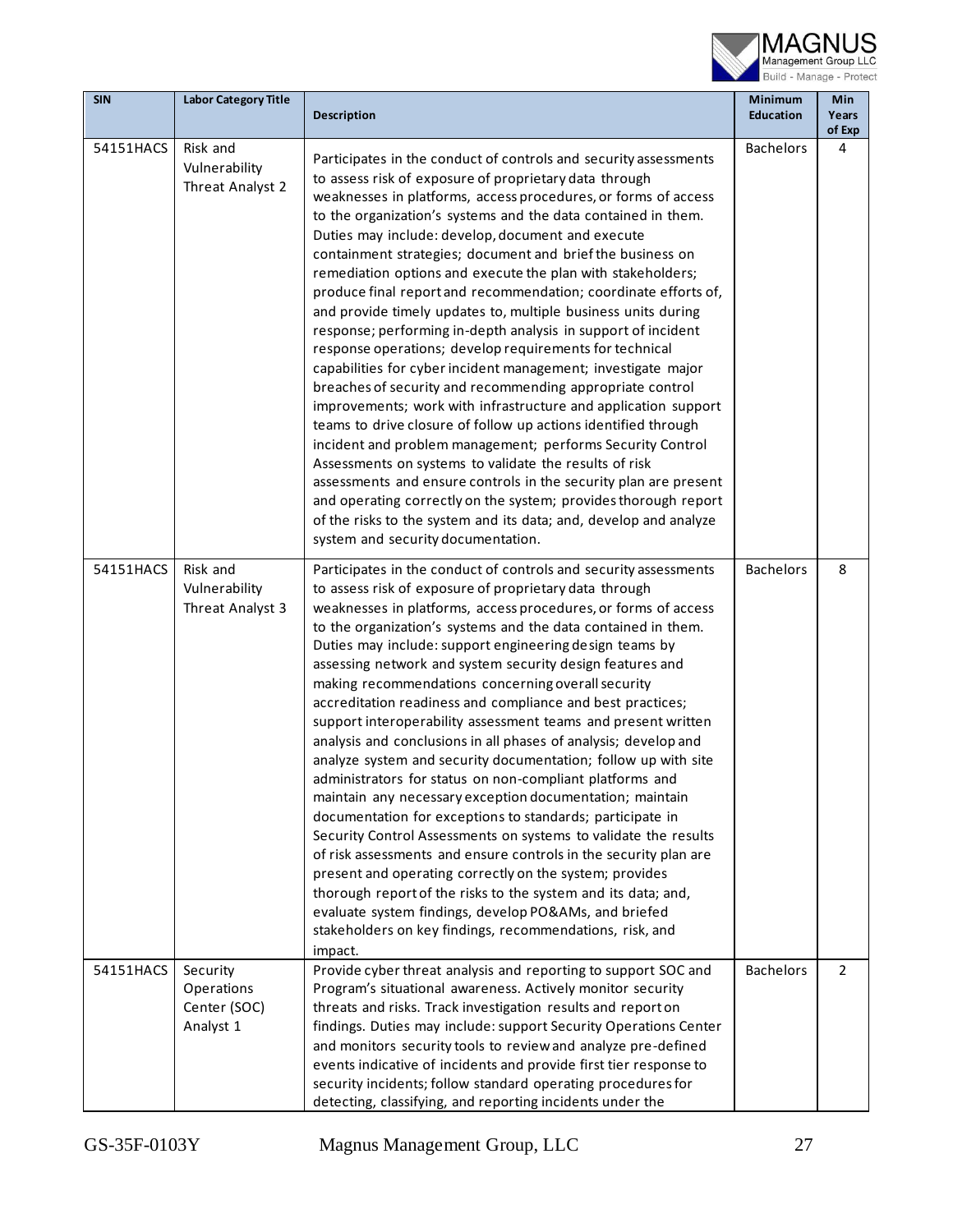

| <b>SIN</b> | <b>Labor Category Title</b>                         | Description                                                                                                                                                                                                                                                                                                                                                                                                                                                                                                                                                                                                                                                                                                                                                                                                                                                                                                                                                                                                                                                                                                                                                                                                                                                                                                                                                                                                                                                                                                                                                                                                              | Minimum<br><b>Education</b> | Min<br>Years<br>of Exp |
|------------|-----------------------------------------------------|--------------------------------------------------------------------------------------------------------------------------------------------------------------------------------------------------------------------------------------------------------------------------------------------------------------------------------------------------------------------------------------------------------------------------------------------------------------------------------------------------------------------------------------------------------------------------------------------------------------------------------------------------------------------------------------------------------------------------------------------------------------------------------------------------------------------------------------------------------------------------------------------------------------------------------------------------------------------------------------------------------------------------------------------------------------------------------------------------------------------------------------------------------------------------------------------------------------------------------------------------------------------------------------------------------------------------------------------------------------------------------------------------------------------------------------------------------------------------------------------------------------------------------------------------------------------------------------------------------------------------|-----------------------------|------------------------|
|            |                                                     | supervision of Tier 2 and Tier 3 staff; and, managing cases within<br>incident management systems.                                                                                                                                                                                                                                                                                                                                                                                                                                                                                                                                                                                                                                                                                                                                                                                                                                                                                                                                                                                                                                                                                                                                                                                                                                                                                                                                                                                                                                                                                                                       |                             |                        |
| 54151HACS  | Security<br>Operations<br>Center (SOC)<br>Analyst 2 | Provide cyber threat analysis and reporting to support SOC and<br>Program's situational awareness. Actively monitor security<br>threats and risks. Track investigation results and report on<br>findings. Duties may include: support Security Operations Center<br>and monitors security tools to review and analyze pre-defined<br>events indicative of incidents and provides first tier response to<br>security incidents; monitor network traffic for security events<br>and perform triage analysis to identify security incidents;<br>respond to computer security incidents by collecting, analyzing,<br>preserving digital evidence and ensure that incidents are<br>recorded and tracked in accordance with SOC requirements;<br>work closely with the other teams to assess risk and provide<br>recommendations for improving our security posture;<br>recommend content to detect security events; managing cases<br>within incident management systems; perform network<br>Forensics and deep packet analysis; and, identify<br>countermeasures to detect and prevent security incidents.                                                                                                                                                                                                                                                                                                                                                                                                                                                                                                                   | <b>Bachelors</b>            | 4                      |
| 54151HACS  | Security<br>Operations<br>Center (SOC)<br>Analyst 3 | Provide cyber threat analysis and reporting to support SOC and<br>Program's situational awareness. Actively monitor security<br>threats and risks. Track investigation results and report on<br>findings. Duties may include: support a Security Operations<br>Center and monitors security tools to review and analyze pre-<br>defined events indicative of incidents and provide first tier<br>response to security incidents; lead shifts and functional IR<br>teams, provides oversight and be responsible for event<br>investigation and tracking activities; support Tier 2 operations by<br>monitoring alerts during critical and high volume events; conduct<br>more in-depth analyses of security incidents to identify incidents<br>of compromise; perform intrusion scope and root cause analyses<br>and assist with intrusion remediation, strategy development, and<br>implementation; recommend effective process changes to<br>enhance defense and response procedures; use SOC monitoring<br>devices to review and analyze pre-defined events indicative of<br>incidents, create and recommend content to detect security<br>events; conduct malware analysis in out-of-band environment<br>(static and dynamic), including complex malware; vet IOCs and<br>intelligence vetting and disposition, assess feed viability; perform<br>network Forensics and deep packet analysis; identify<br>countermeasures to detect and prevent security incidents.; and,<br>support knowledge management and developing procedures<br>and policies for initial stand up of a security operations center<br>$(SOC)$ . | <b>Bachelors</b>            | 6                      |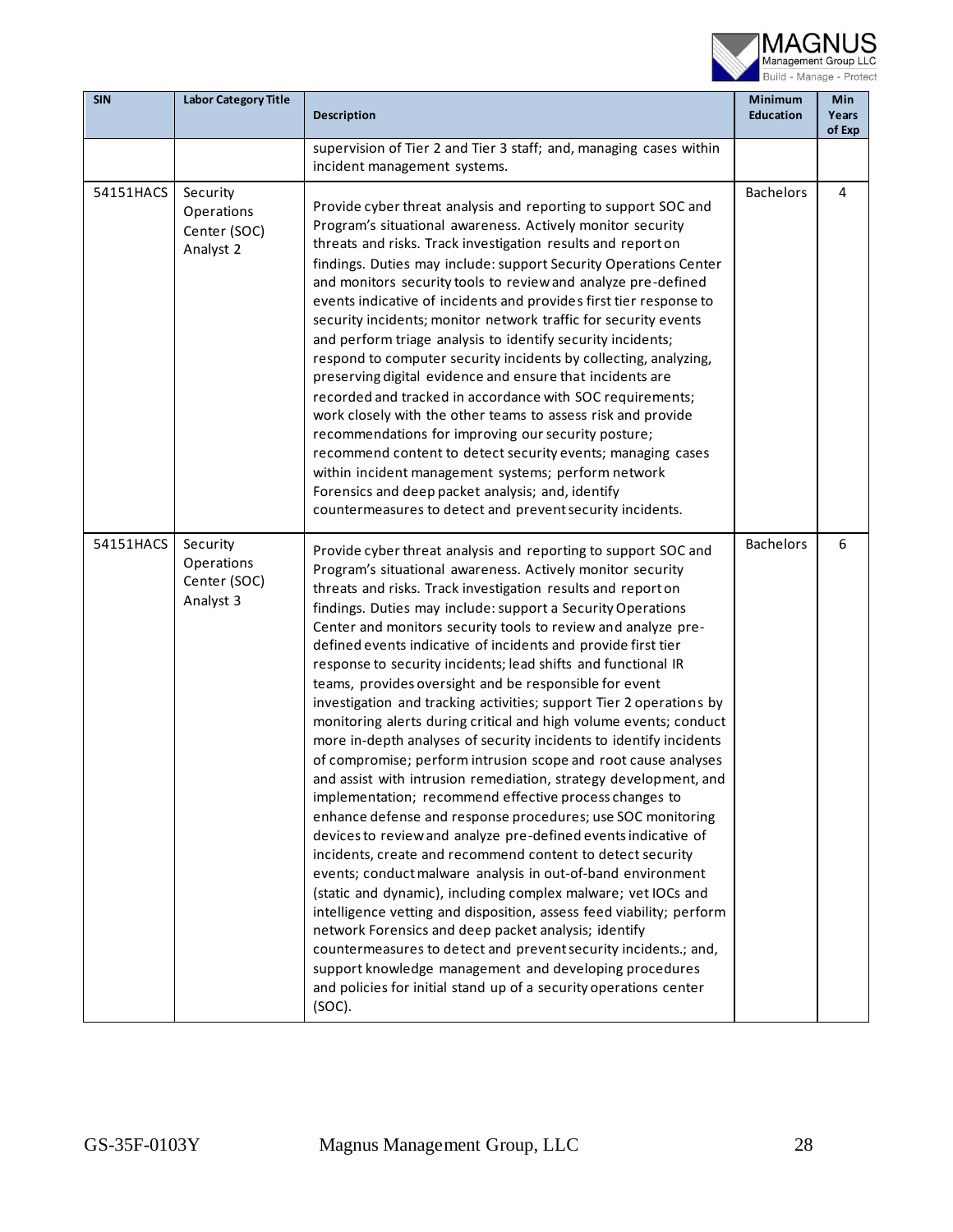

| <b>SIN</b> | <b>Labor Category Title</b>              | Description                                                                                                                                                                                                                                                                                                                                                                                                                                                                                                                                                                                                                                                                                                                                                            | <b>Minimum</b><br><b>Education</b> | Min<br>Years<br>of Exp |
|------------|------------------------------------------|------------------------------------------------------------------------------------------------------------------------------------------------------------------------------------------------------------------------------------------------------------------------------------------------------------------------------------------------------------------------------------------------------------------------------------------------------------------------------------------------------------------------------------------------------------------------------------------------------------------------------------------------------------------------------------------------------------------------------------------------------------------------|------------------------------------|------------------------|
| 54151HACS  | Cybersecurity<br><b>Forensic Analyst</b> | Performs threat and vulnerability assessments and provides<br>subject matter expertise on appropriate threat mitigation.<br>Performs in-depth analysis in support of network monitoring and<br>incident response operations. Collaborates with other<br>Information Security and IT team members to develop and<br>implement innovative strategies for monitoring and preventing<br>attacks.                                                                                                                                                                                                                                                                                                                                                                           | <b>Bachelors</b>                   | 6                      |
| 54151HACS  | Cloud Security<br>Architect              | Has strong understanding of Cloud information flows and<br>process architecture necessary for implementation of cloud<br>security. Uses information technology to plan, prepare, and<br>execute cloud related security tasks. Prepares and reviews Cloud<br>security architecture. Applies knowledge of security<br>requirements, documentation, and risk mitigation strategies .<br>Develops Cloud design documentation. Implements Cloud<br>security policies and procedures. Conducts Cloud security audits<br>against contractual requirements                                                                                                                                                                                                                     | <b>Bachelors</b>                   | 3                      |
| 54151HACS  | <b>Cyber Security</b><br>Analyst I       | Cyber Security Analyst I will have a basic understandings of<br>concepts and terms related access control systems;<br>cryptography; security architecture; operations security;<br>applications security and systems development; statutory and<br>regulatory compliance; forensics, investigations, or security<br>ethics. The Cyber Security Analyst I will assist in penetration<br>testing, incident response and cyber hunt activities as well as<br>systems certification and accreditation projects, including the<br>development of system documentation, system hardening,<br>safeguard implementation, vulnerability assessments, and risk<br>analysis. They will assist with the management and<br>administration of enterprise security programs.          | <b>Bachelors</b>                   | $\overline{2}$         |
| 54151HACS  | <b>Cyber Security</b><br>Analyst II      | Cyber Security Analyst II supports development of technical<br>solutions to support client's requirements in solving moderately<br>complex network, platform, and system security problems. They<br>will assist with the management and administration of enterprise<br>security programs. Responsibilities include: assisting with<br>incident response, cyber hunt activities, penetration testing,<br>cyber system engineering, development, and monitoring. Cyber<br>Security Analyst II will also conduct security control assessments<br>with cyber security stakeholders, collect and review artifacts and<br>evidence for compliance with security controls, and document<br>assessment results in a security assessment report and risk<br>assessment report. | <b>Bachelors</b>                   | 6                      |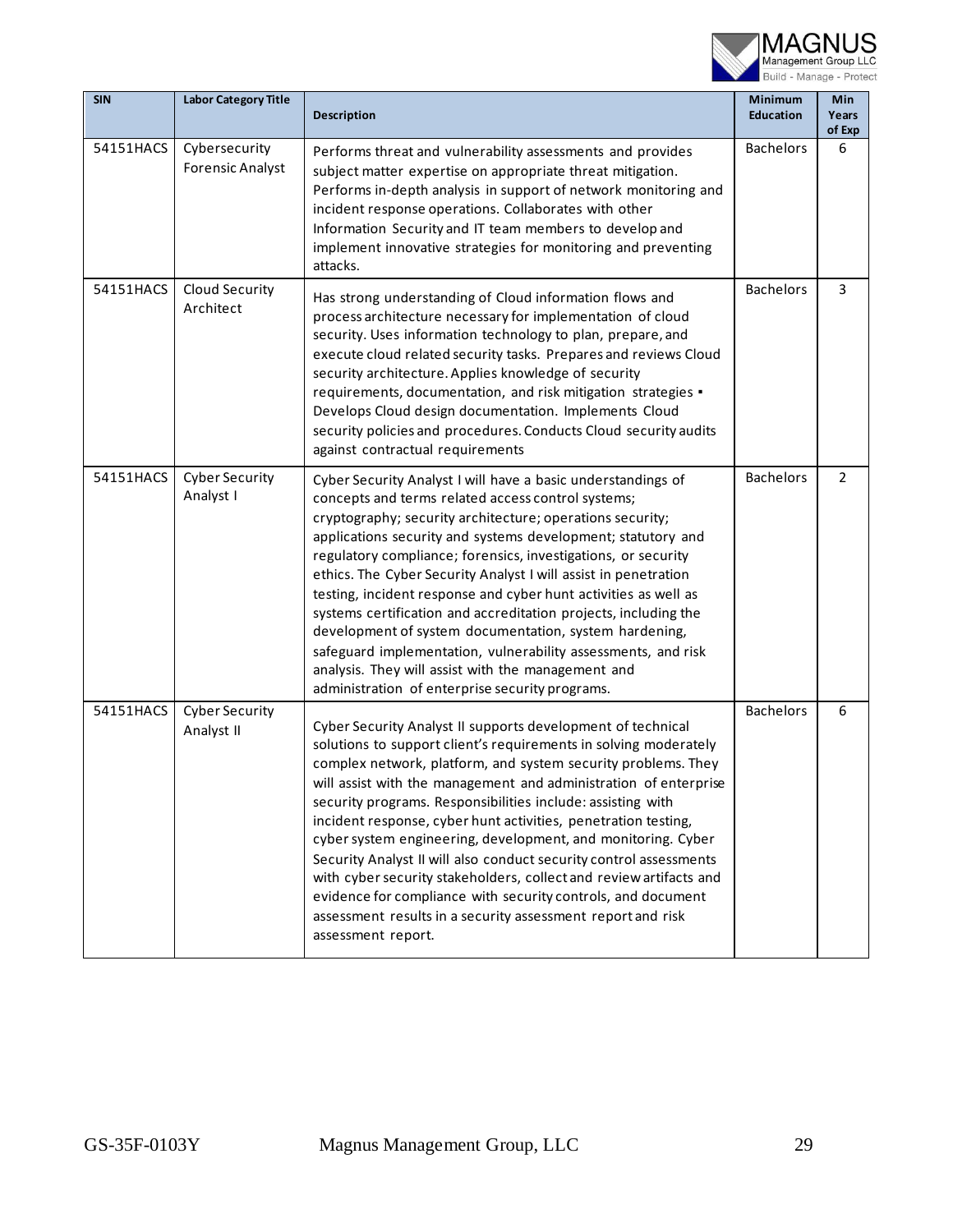

| <b>SIN</b> | <b>Labor Category Title</b>          | <b>Description</b>                                                                                                                                                                                                                                                                                                                                                                                                                                                                                                                                                                                                                                                                                                                                                                                                                                                                                                                                                                                                                                                                                                                                                                                                                                                                          | <b>Minimum</b><br><b>Education</b> | Min<br>Years<br>of Exp |
|------------|--------------------------------------|---------------------------------------------------------------------------------------------------------------------------------------------------------------------------------------------------------------------------------------------------------------------------------------------------------------------------------------------------------------------------------------------------------------------------------------------------------------------------------------------------------------------------------------------------------------------------------------------------------------------------------------------------------------------------------------------------------------------------------------------------------------------------------------------------------------------------------------------------------------------------------------------------------------------------------------------------------------------------------------------------------------------------------------------------------------------------------------------------------------------------------------------------------------------------------------------------------------------------------------------------------------------------------------------|------------------------------------|------------------------|
| 54151HACS  | <b>Cyber Security</b><br>Analyst III | Cyber Security Analyst III is responsible for providing customer<br>support in solving all phases of complex cyber security related<br>technical problems. Reviews and recommends cyber security<br>solutions to customer problems based on an understanding of<br>systems test results. Conducts security control assessments with<br>cyber security stakeholders, collect and review artifacts and<br>compile a body of evidence for compliance with security<br>controls, and document assessment results in a security<br>assessment report and risk assessment report. Particular<br>attention placed on Guard, Firewall, host and network Intrusion<br>Detection/Protection Systems, Penetration Testing, Cyber Hunt<br>activities, Risk and Vulnerability Assessments.                                                                                                                                                                                                                                                                                                                                                                                                                                                                                                               | <b>Bachelors</b>                   | 8                      |
| 54151HACS  | <b>Cyber Security</b><br>Engineer I  | Participate in special projects or investigations into specific<br>technology or solution issues and research and piloting of new<br>technologies. Serve as a point of contact for engineering efforts<br>while assisting in maintaining compliance with the customer's<br>policies and guidelines. Duties may include: provide<br>administrative support to enterprise security devices; provide<br>support of various applications and implement security<br>standards; and, assist with configuration, validate secure<br>complex systems, and test security products and systems to<br>detect security weakness. Cyber Security Engineer I develops<br>cyber security systems assurance programs and control<br>guidelines. Capable of performing vulnerability scans of<br>networks, providing technical evaluations, identifying risks and<br>proposing mitigation strategies, conducting system-specific tests<br>and evaluations in realistic network configurations to validate<br>secure operational capabilities and/or discover vulnerabilities,<br>performing residual risk analysis to support system assessment<br>and authorization.                                                                                                                                        | <b>Bachelors</b>                   | $\overline{2}$         |
| 54151HACS  | <b>Cyber Security</b><br>Engineer II | Participate in special projects or investigations into specific<br>technology or solution issues and research and piloting of new<br>technologies. Serve as a point of contact for engineering efforts<br>while maintaining compliance with the customer's policies and<br>guidelines. Duties may include: configure and maintain policies;<br>maintain documentation for exceptions to standards; provides<br>timely and adequate response to threats/alerts; assess security<br>events to drive to a resolution; provides timely and sufficient<br>response to security incidents and assessment services; and,<br>promotes security awareness. Cyber Security Engineer II<br>develops cyber security systems assurance programs and control<br>guidelines. Capable of performing vulnerability scans of<br>networks, providing technical evaluations, identifying risks and<br>proposing mitigation strategies, conducting system-specific tests<br>and evaluations in realistic network configurations to validate<br>secure operational capabilities and/or discover vulnerabilities,<br>performing residual risk analyses to support system certification<br>and accreditation. Insures that solutions are fully compatible<br>with or engineered into the customer's network design. | <b>Bachelors</b>                   | 4                      |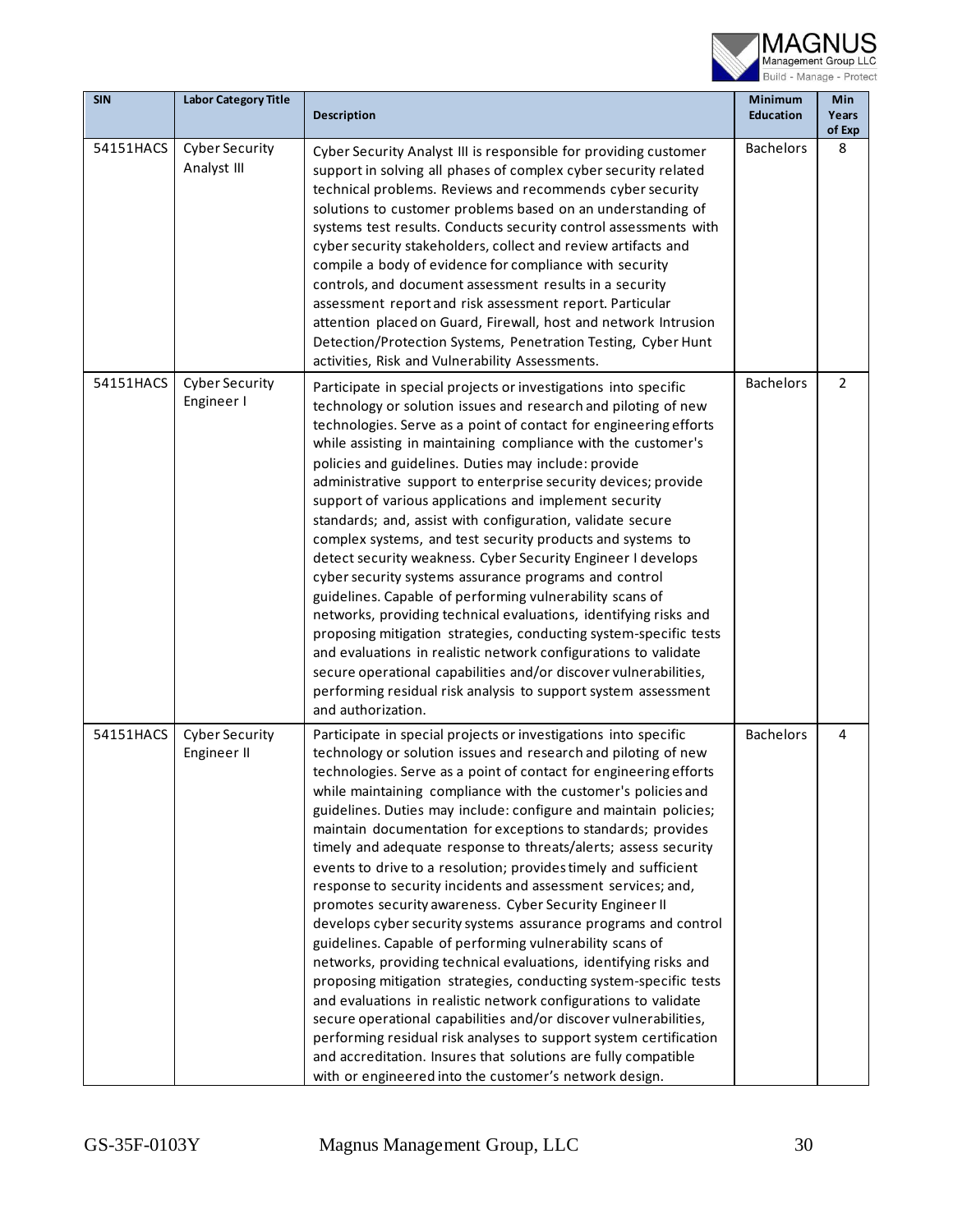

| <b>SIN</b> | <b>Labor Category Title</b>           |                                                                                                                                                                                                                                                                                                                                                                                                                                                                                                                                                                                                                                                                                                                                                                                                                                                                                                                                                                                                                                                                                                                                                                                             | Minimum          | Min             |
|------------|---------------------------------------|---------------------------------------------------------------------------------------------------------------------------------------------------------------------------------------------------------------------------------------------------------------------------------------------------------------------------------------------------------------------------------------------------------------------------------------------------------------------------------------------------------------------------------------------------------------------------------------------------------------------------------------------------------------------------------------------------------------------------------------------------------------------------------------------------------------------------------------------------------------------------------------------------------------------------------------------------------------------------------------------------------------------------------------------------------------------------------------------------------------------------------------------------------------------------------------------|------------------|-----------------|
|            |                                       | <b>Description</b>                                                                                                                                                                                                                                                                                                                                                                                                                                                                                                                                                                                                                                                                                                                                                                                                                                                                                                                                                                                                                                                                                                                                                                          | <b>Education</b> | Years<br>of Exp |
| 54151HACS  | <b>Cyber Security</b><br>Engineer III | Participate in special projects or investigations into specific<br>technology or solution issues and research and piloting of new<br>technologies. Serve as a point of contact for engineering efforts<br>while maintaining compliance with the customer's policies and<br>guidelines. Duties may include: configure and maintain policies;<br>maintain documentation for exceptions to standards; provides<br>timely and adequate response to threats/alerts; assess security<br>events to drive to a resolution; provides timely and sufficient<br>response to security incidents and assessment services; and,<br>promotes security awareness. Cyber Security Engineer III<br>conducts systems security analysis and implementation, system<br>engineering, electrical design, design assurance, testing, security<br>software engineering, program design, configuration<br>management, integration, and testing of cyber security products<br>and techniques.                                                                                                                                                                                                                          | <b>Bachelors</b> | 8               |
| 54151HACS  | Cyber Project<br>Manager I            | Responsible for small projects or portions of medium projects,<br>keeps the Program Manager abreast of all problems and<br>accomplishments. Leads team on small projects or significant<br>segment of medium complex projects. Translate customer<br>requirements into formal agreements and plans to culminate in<br>customer acceptance of results or have acceptance in the<br>targeted market, while meeting business objectives. Works with<br>client to identify business requirements and develops the<br>proposal. Subsequently leads a team in the initiating, planning,<br>controlling, executing, and closing tasks of a project or segment<br>of a project to produce the solution deliverable. Executes a range<br>of process activities beginning with the request for proposal<br>through development, test and final delivery. Formulates<br>partnerships between customer, suppliers and staff. Anticipates<br>potential project related problems. Utilizes techniques for<br>identifying, eliminating or mitigating solution, project and<br>business risk. Understands customer, industry and business<br>trends. Applies this understanding to meet project objectives. | <b>Bachelors</b> | 3               |
| 54151HACS  | Cyber Project<br>Manager II           | Responsible for and leads team on small and medium complex<br>projects keeps the Program Manager abreast of all problems and<br>accomplishments. Translates customer requirements into formal<br>agreements and plans to culminate in customer acceptance of<br>results or have acceptance in the targeted market, while meeting<br>business objectives. Works with client to identify business<br>requirements and develops the proposal. Subsequently leads a<br>team in the initiating, planning, controlling, executing, and<br>closing tasks of a project or segment of a project to produce the<br>solution deliverable. Executes a wide range of process activities<br>beginning with the request for proposal through development,<br>test and final delivery. Formulates partnerships between<br>customer, suppliers and staff. Anticipates potential project<br>related problems. Utilizes refined techniques for identifying,<br>eliminating or mitigating solution, project and business risk.                                                                                                                                                                                  | <b>Bachelors</b> | 5               |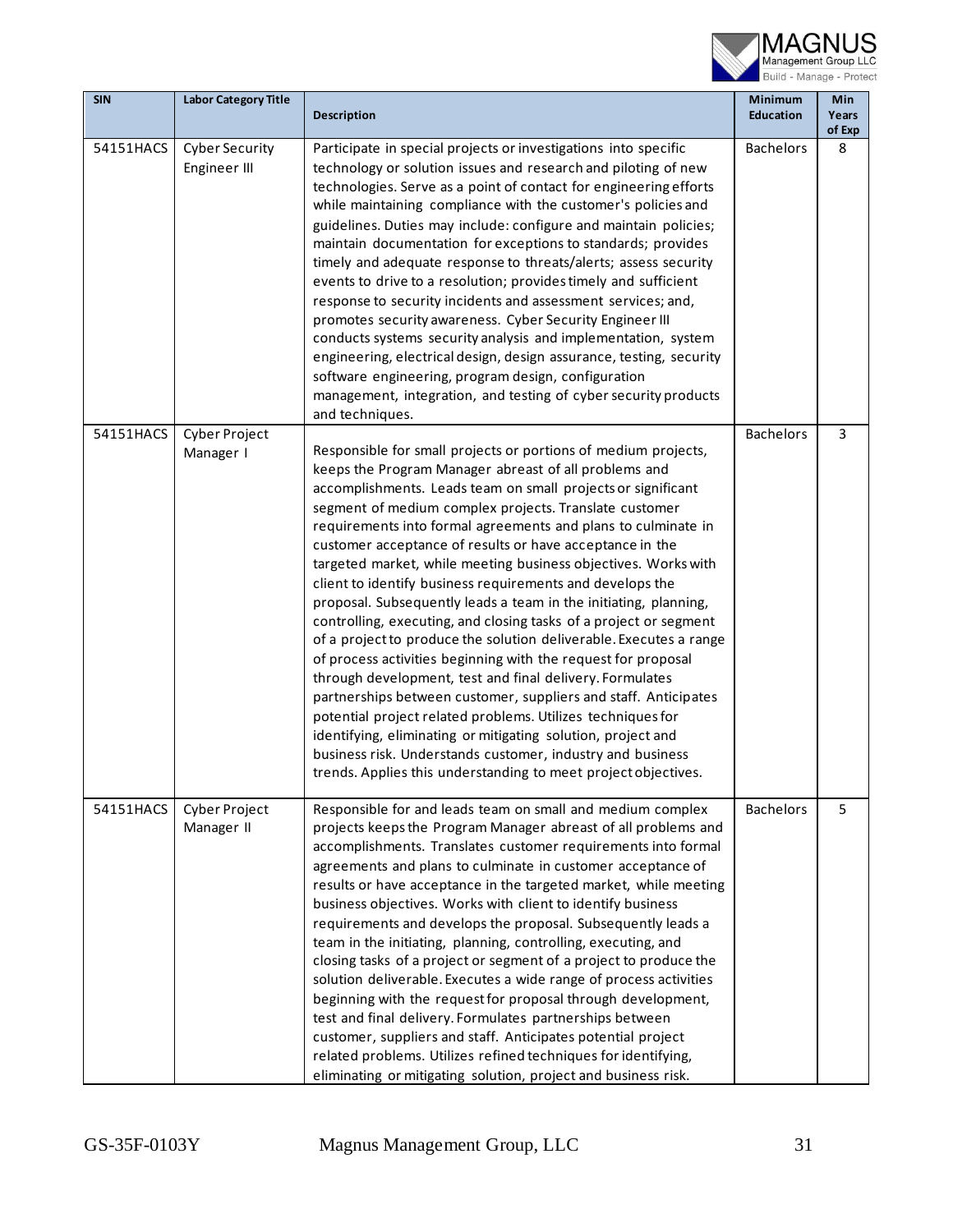

| <b>SIN</b> | <b>Labor Category Title</b>  | Description                                                                                                                                                                                                                                                                                                                                                                                                                                                                                                                                                                                                                                                                                                                                                                                                                                                                                                                                                                                             | <b>Minimum</b><br><b>Education</b> | Min<br>Years<br>of Exp |
|------------|------------------------------|---------------------------------------------------------------------------------------------------------------------------------------------------------------------------------------------------------------------------------------------------------------------------------------------------------------------------------------------------------------------------------------------------------------------------------------------------------------------------------------------------------------------------------------------------------------------------------------------------------------------------------------------------------------------------------------------------------------------------------------------------------------------------------------------------------------------------------------------------------------------------------------------------------------------------------------------------------------------------------------------------------|------------------------------------|------------------------|
|            |                              | Understands customer, industry and business trends. Applies<br>this understanding to meet project objectives.                                                                                                                                                                                                                                                                                                                                                                                                                                                                                                                                                                                                                                                                                                                                                                                                                                                                                           |                                    |                        |
| 54151HACS  | Cyber Project<br>Manager III | Serves as project manager for a large, complex task order (or a<br>group of task orders affecting the same<br>common/standard/migration system) and shall assist the<br>Program Manager in working with the ordering activity<br>Contracting Officer (CO), the contract-level Contracting Officer's<br>Representative (COR), the task order-level COR(s), ordering<br>activity management personnel and customer agency<br>representatives. Under the guidance of the Program Manager,<br>responsible for the overall management of the specific task<br>order(s) and insuring that the technical solutions and schedules<br>in the task order are implemented in a timely manner. Performs<br>enterprise wide horizontal integration planning and interfaces to<br>other functional systems.                                                                                                                                                                                                           | <b>Bachelors</b>                   | 8                      |
| 54151HACS  | Cyber Program<br>Manager I   | Cyber Program Manager I oversees multiple small projects.<br>Possesses high knowledge of business processes. Responsible for<br>performance, cost, scope, schedule, quality, and appropriate<br>business measurements for projects, according to their project<br>charter. Has professional knowledge of market<br>segment/industry/technology/discipline trends. Anticipates<br>future customer, industry, and business trends. Applies this<br>understanding to complex problems to meet project objectives.<br>As appropriate, challenges the validity of given procedures and<br>processes with a view toward enhancement or improvement.<br>Analyzes information and situations and implement actions,<br>independently and or through the management team to ensure<br>project objectives are met. Analyzes new and complex project<br>related problems and creates innovative solutions involving<br>finance, scheduling, technology, methodology, tools, and<br>solution components.            | <b>Bachelors</b>                   | 3                      |
| 54151HACS  | Cyber Program<br>Manager II  | Cyber Program Manager II oversees multiple small to medium<br>projects. Possesses high knowledge of business processes.<br>Responsible for performance, cost, scope, schedule, quality, and<br>appropriate business measurements for projects, according to<br>their project charter. Has professional knowledge of market<br>segment/industry/technology/discipline trends. Anticipates<br>future customer, industry, and business trends. Applies this<br>understanding to complex problems to meet project objectives.<br>As appropriate, challenges the validity of given procedures and<br>processes with a view toward enhancement or improvement.<br>Analyzes information and situations and implement actions,<br>independently and or through the management team to ensure<br>project objectives are met. Analyzes new and complex project<br>related problems and creates innovative solutions involving<br>finance, scheduling, technology, methodology, tools, and<br>solution components. | <b>Bachelors</b>                   | 8                      |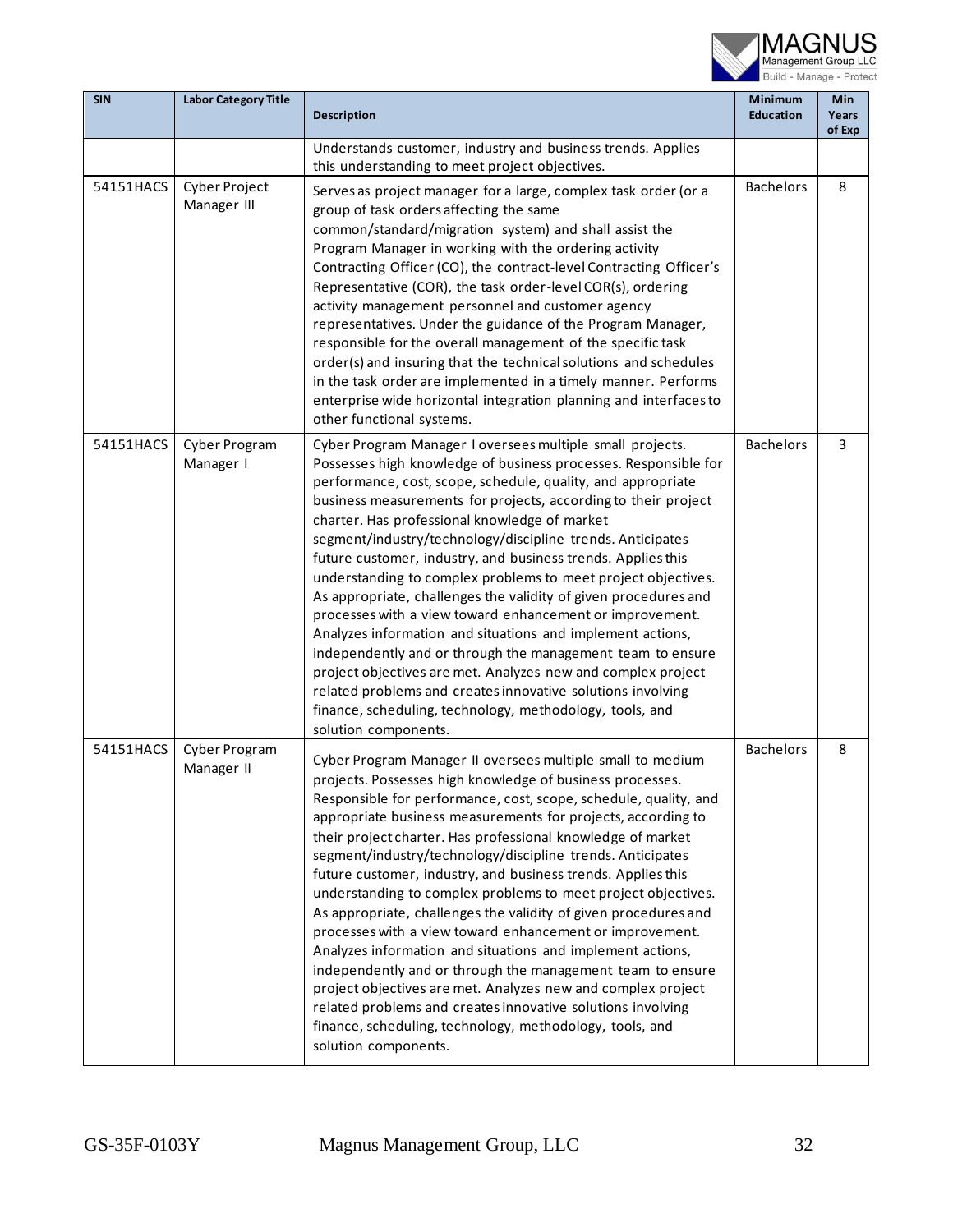

| <b>SIN</b> | <b>Labor Category Title</b>                    | <b>Description</b>                                                                                                                                                                                                                                                                                                                                                                                                                                                                                                                                                                                                                                                                                                                                                                                                                                                                                                                                                                                                  | Minimum<br><b>Education</b> | Min<br>Years<br>of Exp |
|------------|------------------------------------------------|---------------------------------------------------------------------------------------------------------------------------------------------------------------------------------------------------------------------------------------------------------------------------------------------------------------------------------------------------------------------------------------------------------------------------------------------------------------------------------------------------------------------------------------------------------------------------------------------------------------------------------------------------------------------------------------------------------------------------------------------------------------------------------------------------------------------------------------------------------------------------------------------------------------------------------------------------------------------------------------------------------------------|-----------------------------|------------------------|
| 54151HACS  | Cyber Program<br>Manager III                   | Cyber Program Manager III oversees multiple medium complex<br>projects. Possesses expert knowledge of business processes.<br>Responsible for performance, cost, scope, schedule, quality, and<br>appropriate business measurements for projects, according to<br>their project charter. Has extensive professional knowledge of<br>market segment/industry/technology/discipline trends.<br>Anticipates future customer, industry, and business trends.<br>Applies this understanding to complex problems to meet project<br>objectives. As appropriate, challenges the validity of given<br>procedures and processes with a view toward enhancement or<br>improvement. Analyzes information and situations and<br>implement actions, independently and or through the<br>management team to ensure project objectives are met.<br>Analyzes new and complex project related problems and creates<br>innovative solutions involving finance, scheduling, technology,<br>methodology, tools, and solution components. | <b>Bachelors</b>            | 10                     |
| 54151HACS  | <b>Cyber Malware</b><br>Reverse Engineer<br>Ш. | Assists in investigating potential intrusions and security events to<br>contain and mitigate incidents. Research cyber-attacks, malware,<br>and threat actors to determine potential impact and develop<br>remediation guidance; validate, categorize and investigate<br>escalated cyber security events; profile and trend events in the<br>environment for potential incidents; collect, assess and<br>catalogue threat indicators; perform malware analysis. Works<br>under general supervision and usually reports to a supervisor,<br>though some ingenuity and flexibility is required.                                                                                                                                                                                                                                                                                                                                                                                                                       | <b>Bachelors</b>            | 4                      |
| 54151HACS  | Cyber Malware<br>Reverse Engineer<br>Ш         | Investigate potential intrusions and security events to contain<br>and mitigate incidents. Research cyber-attacks, malware, and<br>threat actors to determine potential impact and develop<br>remediation guidance; validate, categorize and investigate<br>escalated cyber security events; profile and trend events in the<br>environment for potential incidents; collect, assess and<br>catalogue threat indicators; perform malware analysis. Works<br>under general supervision and usually reports to a supervisor,<br>though some ingenuity and flexibility is required.                                                                                                                                                                                                                                                                                                                                                                                                                                    | <b>Bachelors</b>            | 8                      |
| 54151HACS  | Cyber<br>Countermeasures<br>Expert II          | Assist with the management and administration of enterprise<br>security programs. Help design and develop countermeasures<br>using advanced knowledge of cyber threats tools, techniques,<br>and processes. Operates with a high level of oversight.                                                                                                                                                                                                                                                                                                                                                                                                                                                                                                                                                                                                                                                                                                                                                                | <b>Bachelors</b>            | 4                      |
| 54151HACS  | Cyber<br>Countermeasures<br>Expert III         | Assist with the management and administration of enterprise<br>security programs. Designing and develop countermeasures;<br>using expert knowledge of cyber threats tools, techniques, and<br>processes, and analytics. Develop software and systems to<br>support the analytics, systems, network, and database. Operates<br>with minimum level of oversight.                                                                                                                                                                                                                                                                                                                                                                                                                                                                                                                                                                                                                                                      | <b>Bachelors</b>            | 8                      |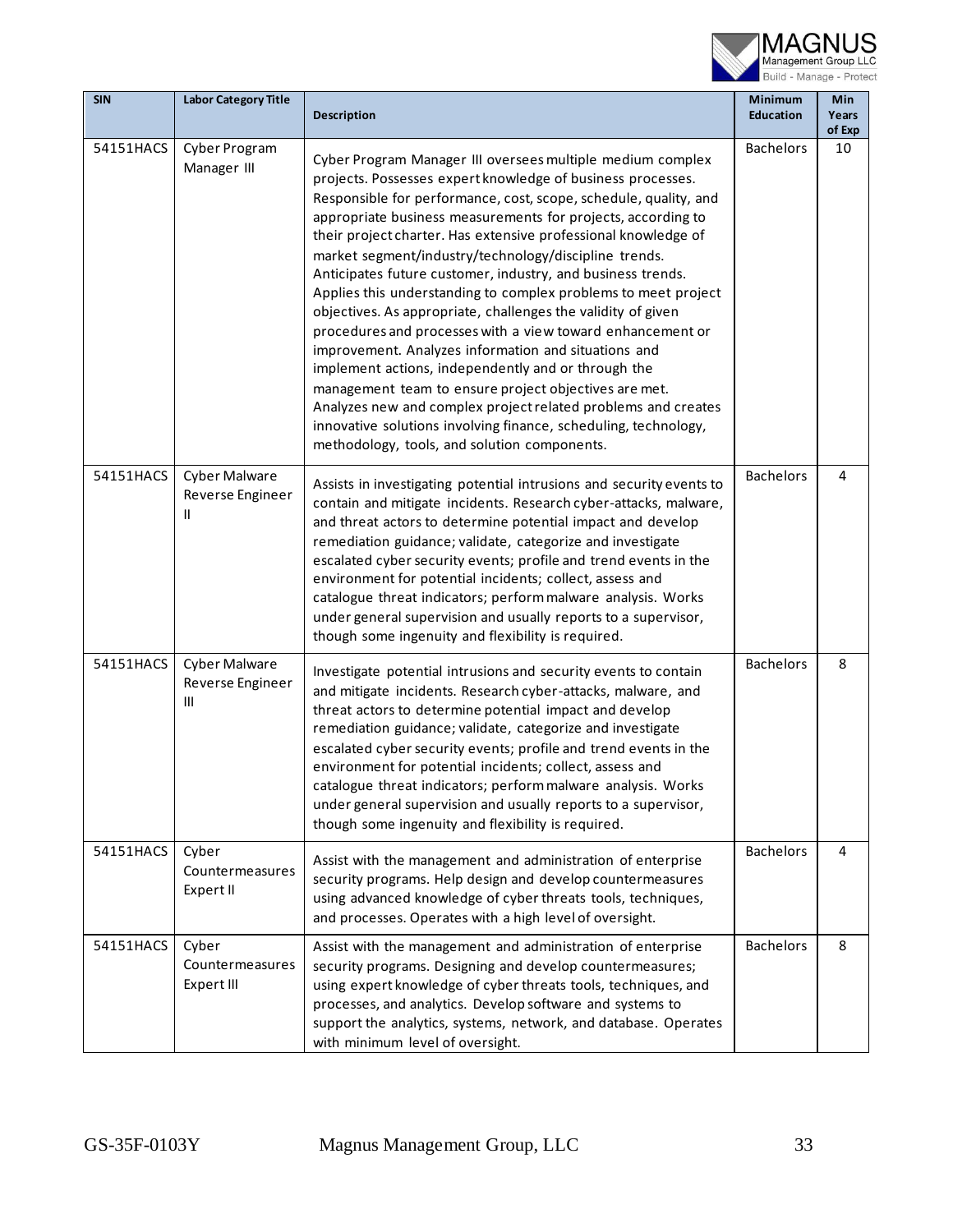

| <b>SIN</b> | <b>Labor Category Title</b>    | <b>Description</b>                                                                                                                                                                                                                                                                                                                                                                                                                                                                                                                                                                                                                                                                                                                                                                                                                                                                                                                                                                                                                                           | <b>Minimum</b><br><b>Education</b> | Min<br>Years<br>of Exp |
|------------|--------------------------------|--------------------------------------------------------------------------------------------------------------------------------------------------------------------------------------------------------------------------------------------------------------------------------------------------------------------------------------------------------------------------------------------------------------------------------------------------------------------------------------------------------------------------------------------------------------------------------------------------------------------------------------------------------------------------------------------------------------------------------------------------------------------------------------------------------------------------------------------------------------------------------------------------------------------------------------------------------------------------------------------------------------------------------------------------------------|------------------------------------|------------------------|
| 54151HACS  | Penetration<br>Tester I        | Finds security vulnerabilities in target systems, networks, and<br>applications in order to help enterprises improve their security.<br>Works under immediate supervision and usually reports to a<br>supervisor.                                                                                                                                                                                                                                                                                                                                                                                                                                                                                                                                                                                                                                                                                                                                                                                                                                            | <b>Bachelors</b>                   | $\overline{2}$         |
| 54151HACS  | Penetration<br>Tester II       | Finds security vulnerabilities in target systems, networks, and<br>applications in order to help enterprises improve their security;<br>identification of flaws to cause business risk, a successful<br>candidate provides crucial insights into the most pressing issues<br>and suggests how to prioritize security resources. Works under<br>general supervision and usually reports to a supervisor, though<br>some ingenuity and flexibility is required.                                                                                                                                                                                                                                                                                                                                                                                                                                                                                                                                                                                                | <b>Bachelors</b>                   | 4                      |
| 54151HACS  | Penetration<br>Tester III      | Leads the effort in small projects to find security vulnerabilities<br>in target systems, networks, and applications in order to help<br>enterprises improve their security; leads the identifying of which<br>key flaws can be exploited to cause business risk, a successful<br>candidate provides crucial insights into the most pressing issues<br>and suggests how to prioritize security resources.                                                                                                                                                                                                                                                                                                                                                                                                                                                                                                                                                                                                                                                    | <b>Bachelors</b>                   | 8                      |
| 54151HACS  | Cybersecurity<br>Consultant I  | Serves in the roles as Cybersecurity Consultant and Trusted<br>Advisor to senior management or C-level executives. The<br>Cybersecurity Consultant will possess an expert understanding of<br>network and security protocols, and a highly detailed knowledge<br>of the tools and solutions utilized in performing security<br>functions. The Cybersecurity Consultant will be able to lead a<br>team of engineers through the design, implementation, and<br>integration of security tools and solutions. Possesses a detailed<br>knowledge of security analysis methodologies of threats and<br>vulnerabilities. Able to analyze, modify, or develop customer<br>policies, architecture, and procedures. Ability to review system<br>data to identify security events and trends to provide mitigation<br>strategies. Ability to act as a trusted advisor, for all levels of<br>management and executives, in the area of information<br>technology and security initiatives from planning and execution<br>to closure.                                    | <b>Bachelors</b>                   | 2                      |
| 54151HACS  | Cybersecurity<br>Consultant II | Serves in the roles as Cybersecurity Consultant and Trusted<br>Advisor to senior management or C-level executives. The<br>Cybersecurity Consultant will possess an expert understanding of<br>network and security protocols, and a highly detailed knowledge<br>of the tools and solutions utilized in performing security<br>functions. The Cybersecurity Consultant will be able to lead a<br>team of engineers through the design, implementation, and<br>integration of security tools and solutions. Possesses a detailed<br>knowledge of security analysis methodologies of threats and<br>vulnerabilities. Able to analyze, modify, or develop customer<br>policies, architecture, and procedures. Ability to review system<br>data to identify security events and trends to provide mitigation<br>strategies. Ability to act as a trusted advisor, for all levels of<br>management and executives, in the area of information<br>technology and security initiatives from planning and execution<br>to closure. Ability to manage and lead a team. | <b>Bachelors</b>                   | 4                      |